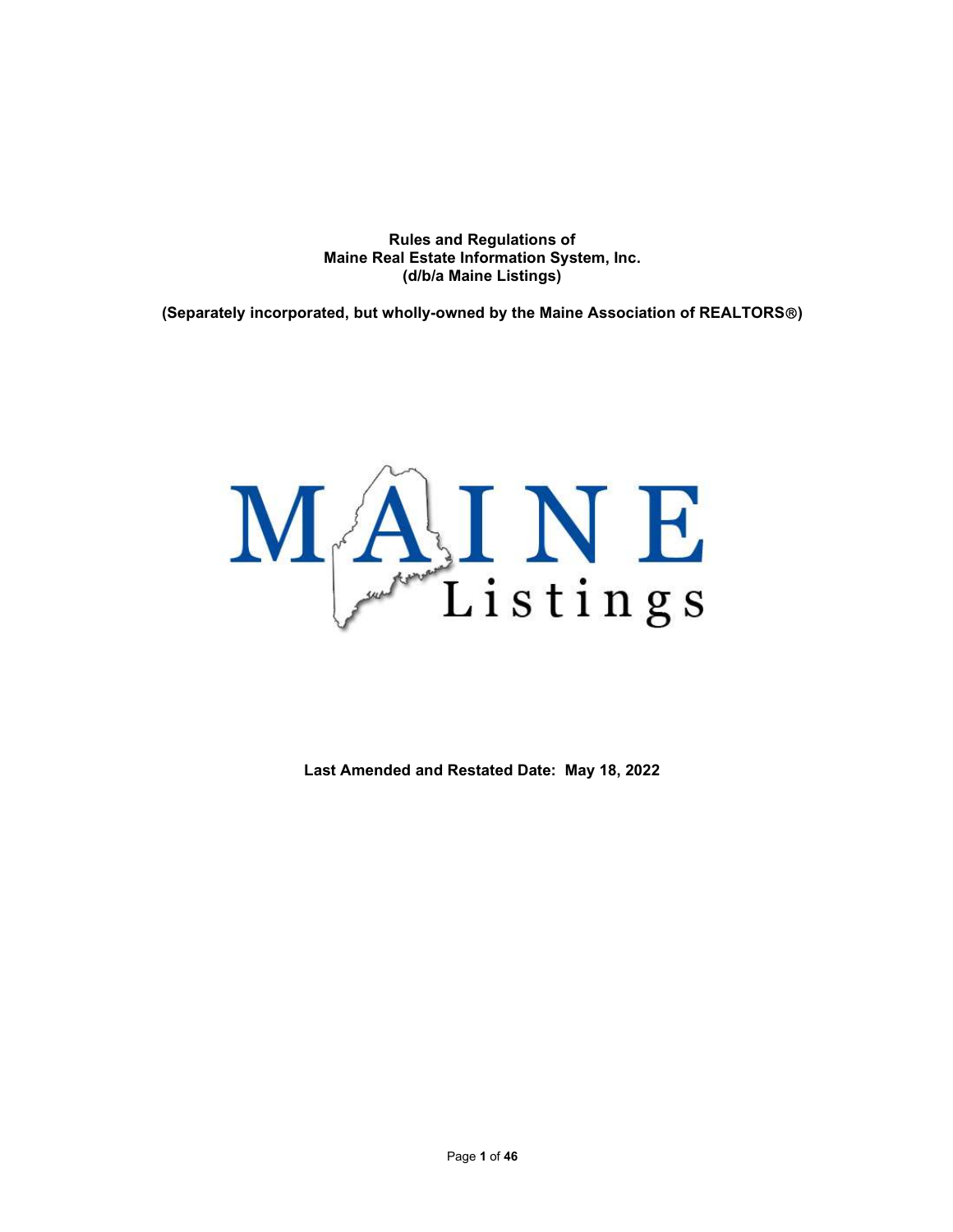| <b>Rules and Regulations</b>                                                         |  |
|--------------------------------------------------------------------------------------|--|
|                                                                                      |  |
|                                                                                      |  |
|                                                                                      |  |
|                                                                                      |  |
|                                                                                      |  |
|                                                                                      |  |
|                                                                                      |  |
|                                                                                      |  |
| Section 1.7 - No Control of Commission Rates or Fees Charged by Participants  Page 9 |  |
|                                                                                      |  |
|                                                                                      |  |
|                                                                                      |  |
|                                                                                      |  |
|                                                                                      |  |
|                                                                                      |  |
|                                                                                      |  |
|                                                                                      |  |
|                                                                                      |  |
|                                                                                      |  |
|                                                                                      |  |
|                                                                                      |  |
|                                                                                      |  |
|                                                                                      |  |
|                                                                                      |  |
|                                                                                      |  |
|                                                                                      |  |
|                                                                                      |  |
|                                                                                      |  |
|                                                                                      |  |
|                                                                                      |  |
|                                                                                      |  |
|                                                                                      |  |
|                                                                                      |  |
|                                                                                      |  |
|                                                                                      |  |
|                                                                                      |  |
|                                                                                      |  |
|                                                                                      |  |
|                                                                                      |  |
|                                                                                      |  |
|                                                                                      |  |
|                                                                                      |  |
|                                                                                      |  |
|                                                                                      |  |
|                                                                                      |  |
|                                                                                      |  |
|                                                                                      |  |
|                                                                                      |  |
|                                                                                      |  |
|                                                                                      |  |
|                                                                                      |  |
|                                                                                      |  |
|                                                                                      |  |
|                                                                                      |  |
|                                                                                      |  |
|                                                                                      |  |
|                                                                                      |  |
|                                                                                      |  |
|                                                                                      |  |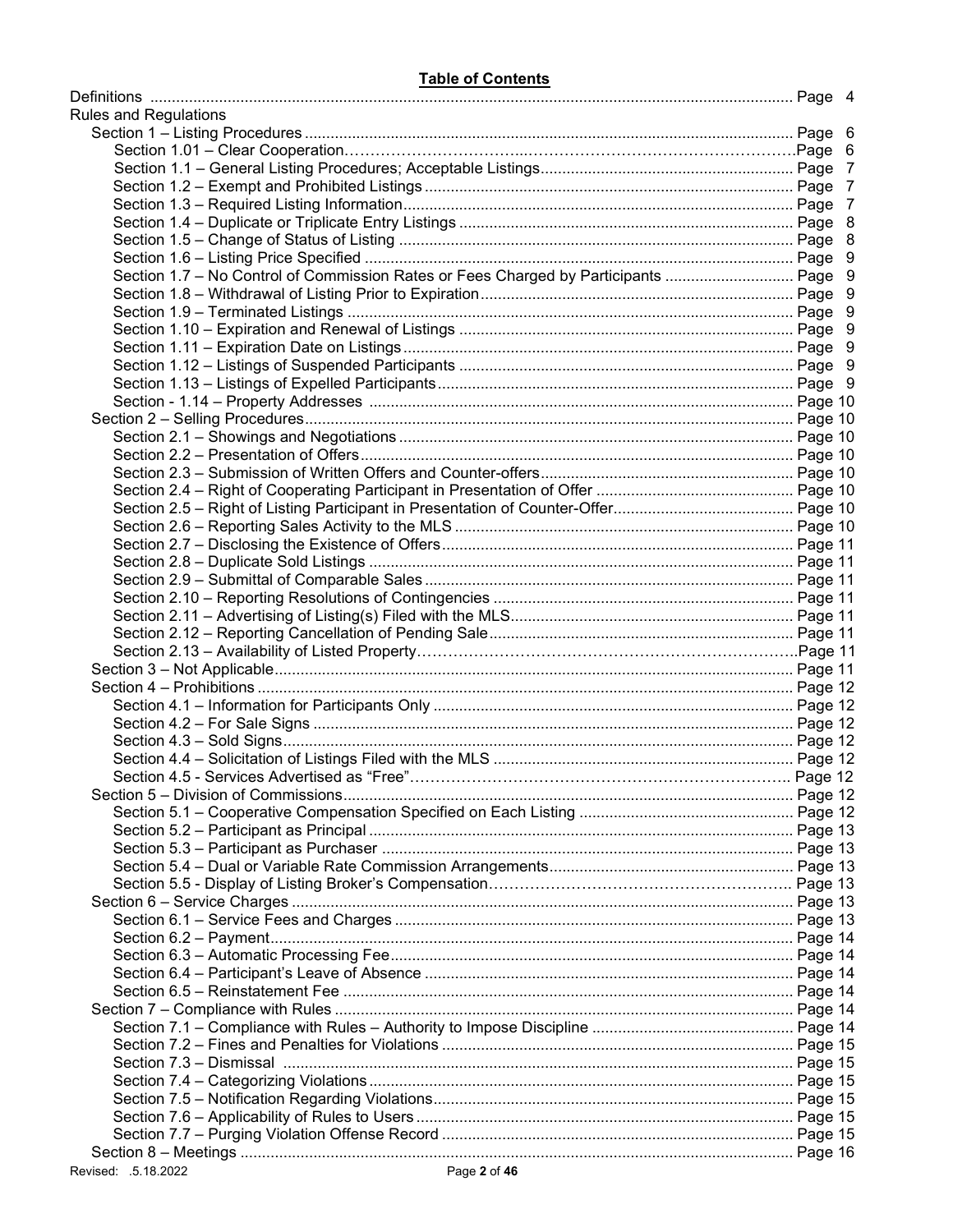| Section 12.4 - Maine Listings Not Responsible for Accuracy of MLS Information  Page 19 |  |
|----------------------------------------------------------------------------------------|--|
|                                                                                        |  |
|                                                                                        |  |
|                                                                                        |  |
|                                                                                        |  |
|                                                                                        |  |
|                                                                                        |  |
|                                                                                        |  |
|                                                                                        |  |
|                                                                                        |  |
|                                                                                        |  |
|                                                                                        |  |
|                                                                                        |  |
|                                                                                        |  |
|                                                                                        |  |
|                                                                                        |  |
|                                                                                        |  |
| Addendum III - Policy Review Committee and Executive Committee                         |  |
|                                                                                        |  |
|                                                                                        |  |
|                                                                                        |  |
|                                                                                        |  |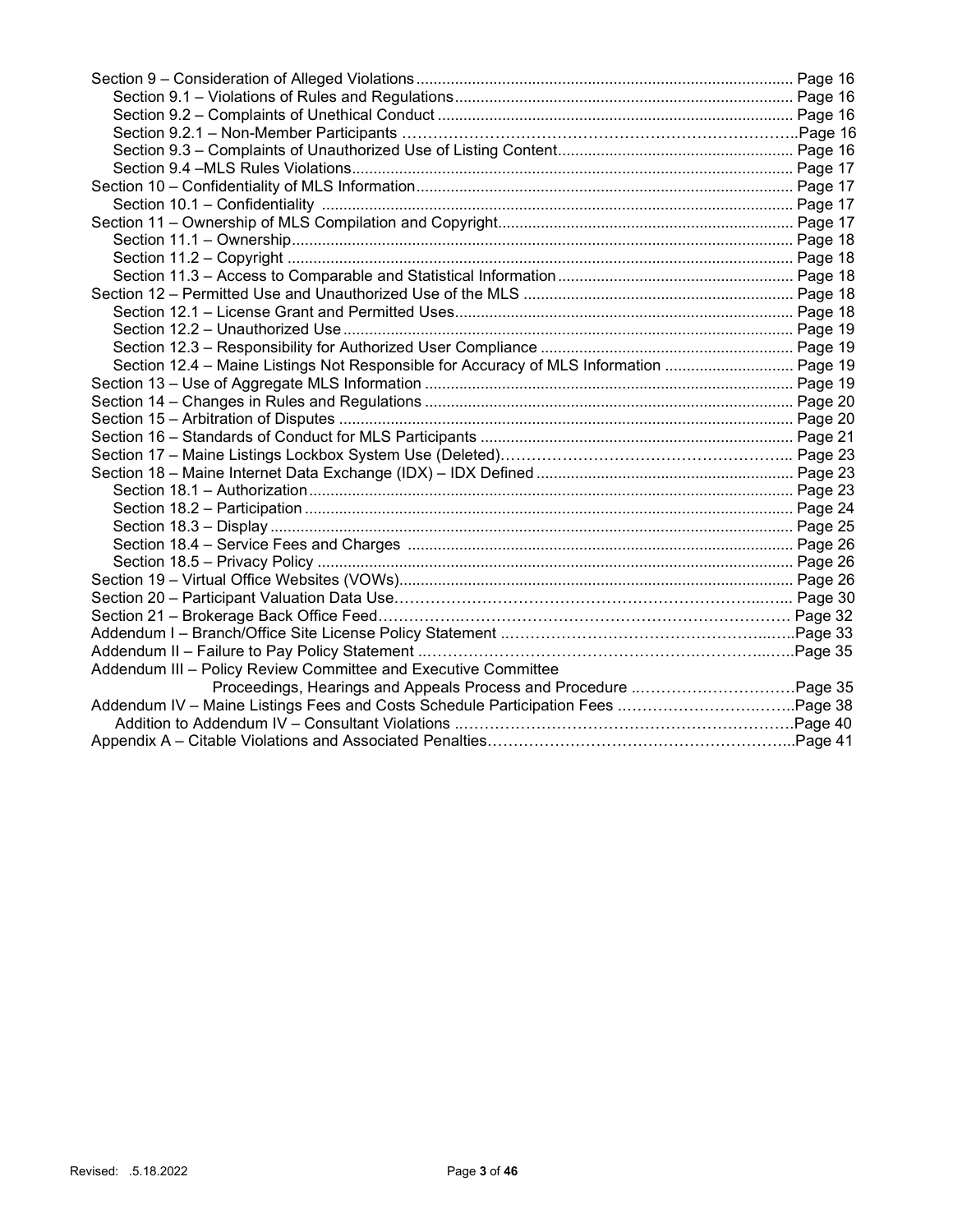Maine Listings owns and operates a real estate multiple listing service (MLS). By participating in and/or accessing the MLS, participants and their authorized users and consultants are agreeing that the Bylaws, these Rules and Regulations, and the End User License Agreement (EULA) govern the participation in and use of the MLS by participants and their authorized users and consultants.

Any matter not specifically addressed in these rules and regulations shall be governed by the policies and procedures set forth by the National Association of REALTORS® as from time to time amended as well as the policies and procedures established by Maine Listings. These Rules and Regulations will be enforced according to the guidelines approved by the Board of Directors and posted at http://www.MaineListings.com.

#### Definitions:

As used in the rules and regulations, bylaws and other Maine Listings documents and agreements the following terms shall have the definitions provided for below:

"Business Days" means every calendar day ending at 5:00 p.m. Eastern Time, except all Saturdays and Sundays and the following holidays: New Year's Day, Martin Luther King Jr. Day, President's Day, Patriot's Day, Memorial Day, Juneteenth, Independence Day, Labor Day, Indigenous Peoples' Day, Veteran's Day, Thanksgiving Day and the immediately following Friday, and Christmas Day.

"Ecommerce" means the National Association of REALTORS® electronic billing program used by Maine Listings.

"End User", "User", or "Subscriber" means each person (including, without limitation, each participant and its authorized users) that has been provided with a user ID and password.

"End User License Agreement" and/or "EULA" means the agreement that governs end users' access to and use of the MLS, and accepted by end users as part of the registration and login process.

"Exclusive Agency" means a contract giving the broker the right to collect a commission if a property is sold by anyone, excluding the owner, during the term of the agreement.

"Exclusive Right to Sell" means a contract giving the broker the right to collect a commission if a property is sold by anyone, including the owner, during the term of the agreement.

"Frame" or "Framing" means the use of multiple independently controlled sections of a web site such that a web site can define the borders of a particular presentation while the remainder of the presentation is from another web site.

"Kickout Clause" means a negotiated contingency of a purchase and sale agreement or addendum where the seller can force the buyer to remove contingency or consent to terminate the agreement. Typically triggered by the seller notifying the buyer that they have received another acceptable offer.

"Listing" means the real estate listing content including but not limited to, photographs, images, graphics, audio and video recordings, virtual tours, drawings, descriptions, remarks, narratives, pricing information, and other details or information related to listed property and any other data, information and/or materials submitted to the MLS by an End User.

#### "MAR" means the Maine Association of REALTORS®.

"Maine IDX Subscriber (IDX Subscriber)" means a participant that does not opt-out of the Maine IDX.

"Maine Listings" means Maine Real Estate Information System, Inc. (d/b/a Maine Listings).

"Maine Listings Fees and Costs Schedule" means the schedule of fees and costs as part of the EULA and/or as Addendum IV of the rules and regulations.

"Net Listing" means a listing in which the participant or, if applicable, end user receives, as commission, all excess money over and above the minimum sale price set by the seller.

"Office Exclusive" means a listing subject to a real estate broker's license, taken by a participant on i) Exclusive Right to Sell, ii) Exclusive Agency; or iii) any other forms of agreement, in which the seller refuses to permit the listing be disseminated by the service and a Waiver of MLS Benefits Form has been signed by the Seller.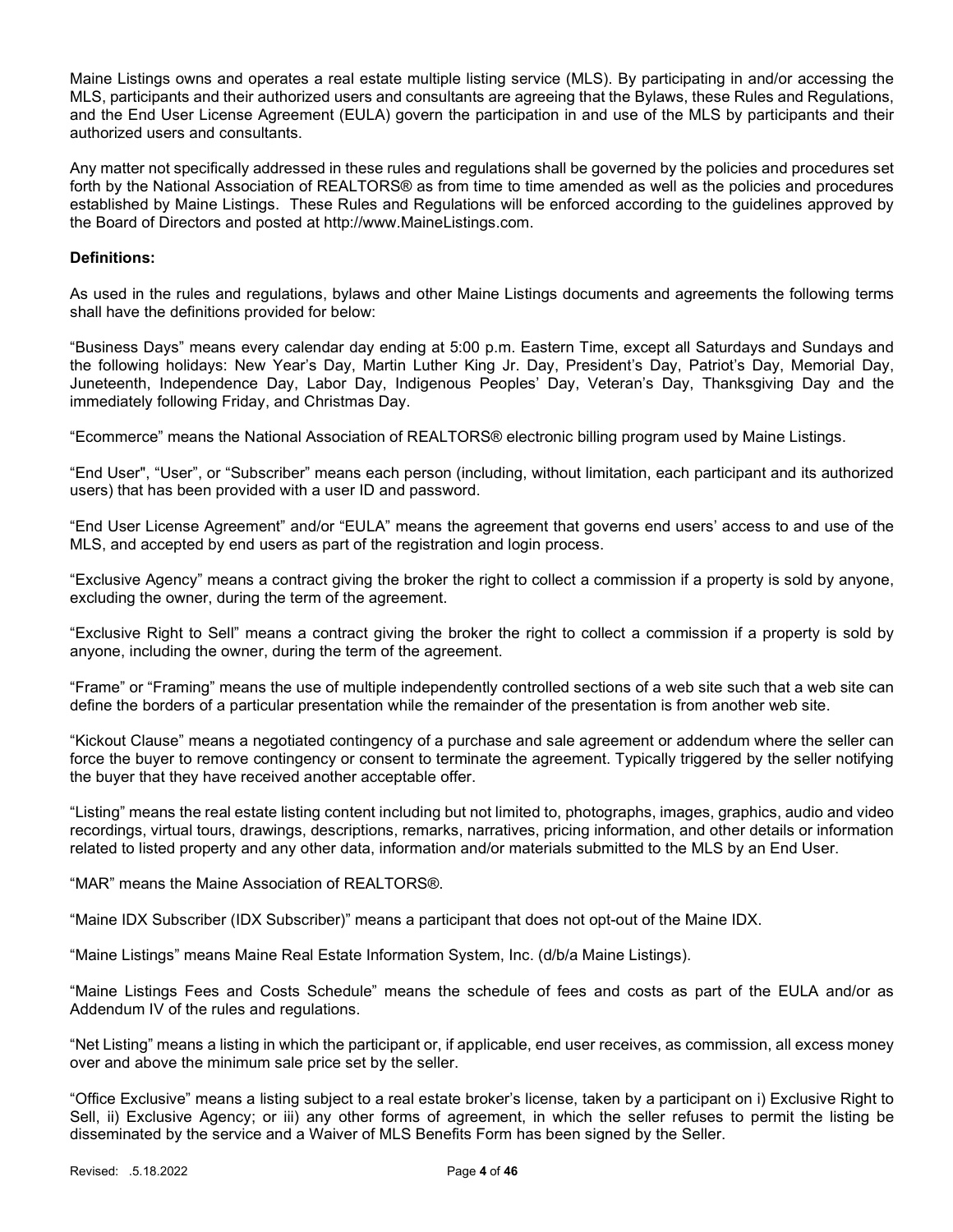"Open Listing" means a contractual agreement under which the listing participant acts as the agent or as the legally recognized non-agency representative of the seller(s) and the seller(s) agrees to pay a commission to the listing participant only if the property is sold through the efforts of the listing participant.

"Participant" means a person who Maine Listings has approved to participate in the MLS pursuant to the Maine Listings Bylaws.

## Status Definitions:

## **Active**

Properties currently subject to a listing agreement and reported to Maine Listings in which the Participant has been directed by the Seller to:

- set appointments for showings (new construction may not qualify), AND
- not misrepresent the availability of access to show or inspect a listed property, AND
- seek agreements of sale to present to the Seller; AND
- the listing is on the market and a written offer has not been accepted.

## Active with Kickout

Properties in which a written offer has been accepted, but:

- the Purchase and Sale Agreement contains a kickout clause, AND
- the Seller agrees to continue to show the property.

## Cancelled

Properties in which the listing agreement has been terminated prior to the expiration date.

## Closed

Properties in which

 the agreement of sale has been fulfilled and a closing has taken place. The title has been successfully transferred from Seller to Buyer (or in which possession of a property has been transferred from a lessor to a lessee).

## Coming Soon / No Show

Properties currently subject to a listing agreement and reported to Maine Listings in which the Participant has been directed by the Seller:

- to pre-market the property but not to set appointments for showings during a current, specified time-period.
- No agreement of sale is currently in effect.
- This listing has not yet been on the market but will be on the market soon. A listing agreement has been executed but the property **cannot** be shown or previewed. Listings can be in the Coming Soon / No Show status for a maximum of ten (10) business days. When a listing's status is reported as Coming Soon / No Show, the showing appointment prohibition is deemed to apply to all subscribers, including those affiliated with the listing broker. If a listing with a showing prohibition may be shown by at least one licensee affiliated with the listing office or listing company, the Coming Soon / No Show status may not be applied to the listing. Such a property must be submitted to Maine Listings as an Office Exclusive listing using the Waiver of MLS Benefits form. During the specified period the status of a property is Coming Soon / No Show, if the Participant receives an agreement of sale (whether solicited or not), it must be presented to the Seller in accordance with all applicable laws and regulations.
- Listings in a Coming Soon / No Show status will be included in IDX and VOW data feeds and display on MaineListings.com during the Coming Soon / No Show time period.
- Listings in a Coming Soon / No Show status will not be included in a syndication data feed for third party portals (e.g. Realtor.com, etc.) during the Coming Soon / No Show time period.

## Expired

Listings of property in which:

- the listing agreement has passed its contractually agreed upon expiration date, AND
- the Participant has not secured permission from the Seller on or before that expiration date to extend the term of the listing for an additional period of time.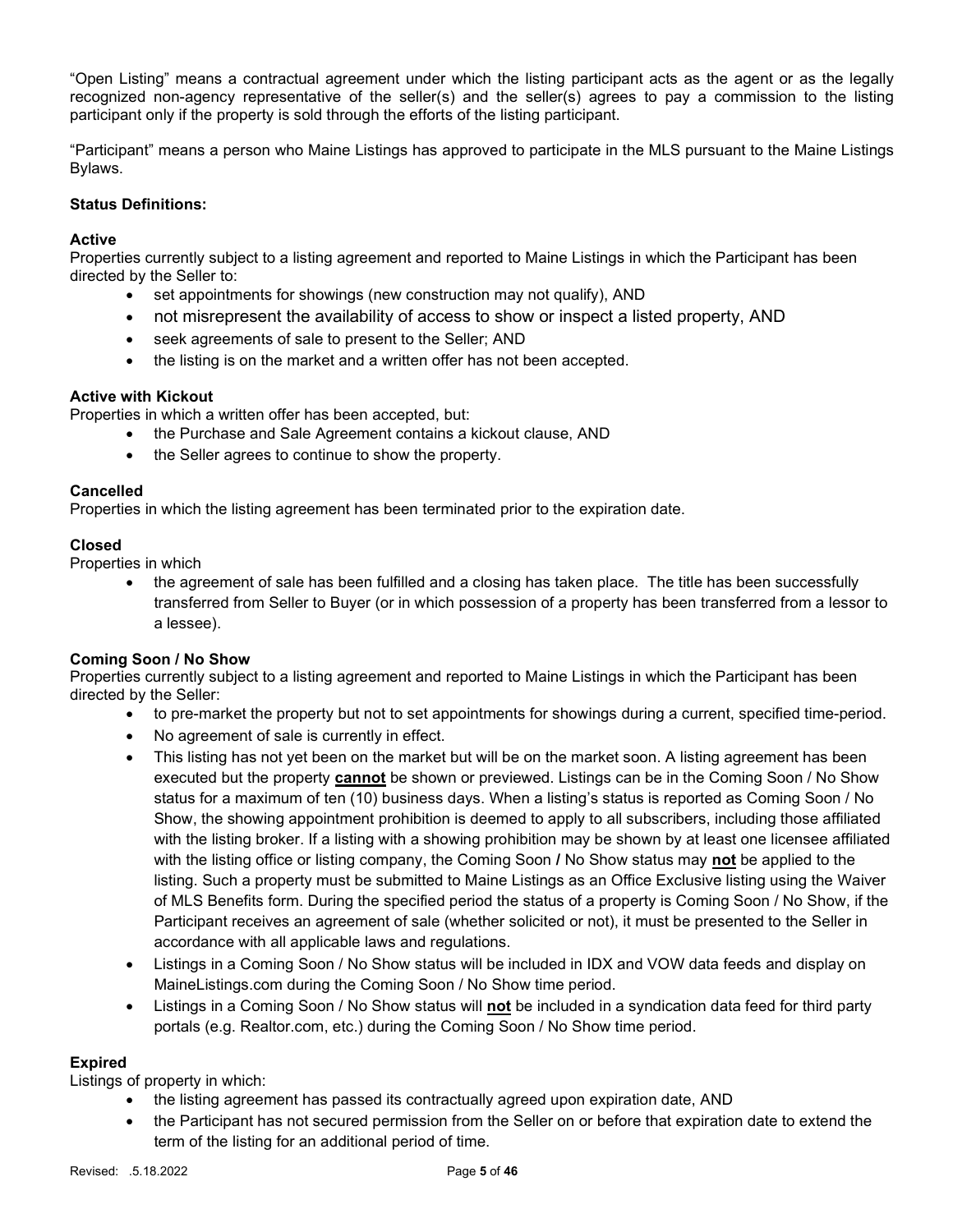the listing agreement has expired.

# Pending

Listings of property in which:

- a written offer has been accepted and the listing is no longer on the market.
- the settlement has not yet taken place, and
- the Participant has been instructed by the Seller to no longer set appointments for showings,

## Pending Continue to Show

Listings of property in which a written offer has been accepted but the Seller agrees to:

- continue to show the property AND
- accept backup offers.

## **Withdrawn**

Listings of property in which the Seller has requested the Participant to:

- temporarily suspend the marketing of the property, AND
- not set appointments for showings, while the listing agreement between the Participant and the Seller remains in effect.

## RULES AND REGULATIONS

## SECTION 1 LISTING PROCEDURES

All listings of real or personal property\* of the following types, which are listed subject to a real estate broker's license, and are located within the State of Maine, and are taken by participants on i) Exclusive Right-to-Sell; ii) Exclusive Agency; and iii) any other forms of agreement which, in Maine Listings' sole discretion, enables the listing broker to offer cooperation and compensation to other participants, must be submitted to the multiple listing service within five (5) business days (provided no public marketing occurs\*\*) after all necessary signatures of the seller(s) have been obtained. Minor Violation.

- a. single family homes for sale or exchange\*
- b. condominiums for sale or exchange\*
- c. mobile homes for sale or exchange\*
- d. vacant lots and acreage for sale or exchange\*
- e. two-family, three-family and four-family residential buildings for sale or exchange\*

\* Single family homes, condominiums, mobile homes, and multi-family residential buildings on leased land must be permanently affixed to the land in order to be included in the real property database. Mobile homes with hitch and axles intact on rented lots must be entered in the Personal Property database.

Commercial listings or Commercial Information Exchange (CIE) properties are optional. All listings entered are subject to the rules and regulations.

The multiple listing service shall accept exclusive right-to-sell listing contracts and exclusive agency listing contracts, and may accept other forms of agreement which make it possible for the listing broker to offer compensation to the other participants of the multiple listing service. Exclusive agency listings and exclusive right-to-sell listings that have named exempted prospective buyers must be clearly distinguished from exclusive right-to-sell listings that have no named exempted prospective buyers. This distinction must be listed in the Internal Remarks field. Minor Violation.

## Section 1.01 Clear Cooperation\*\*

Within one (1) business day of marketing a property to the public, the listing broker must submit the listing to the MLS for cooperation with other MLS participants. Public marketing includes, but is not limited to, flyers displayed in windows, yard signs, digital marketing on public facing websites, brokerage website displays (including IDX and VOW), digital communications marketing (email blasts), multi-brokerage listing sharing networks, and applications available to the general public.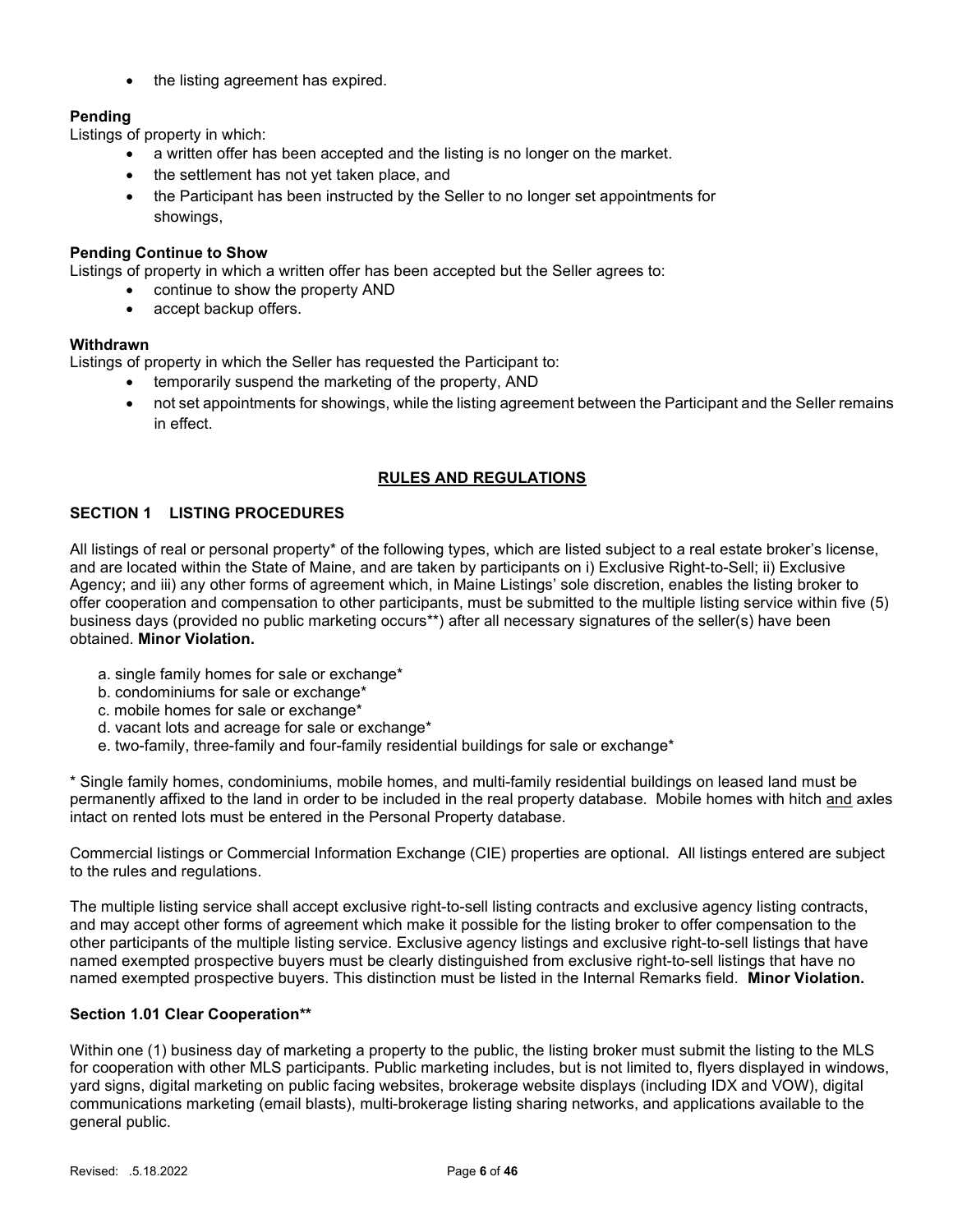Note: Exclusive listing information for required property types must be filed and distributed to other MLS Participants for cooperation under the Clear Cooperation Policy. This applies to listings filed under Section 1 and listings exempt from distribution under Section 1.3 of the NAR model MLS rules, and any other situation where the listing broker is publicly marketing an exclusive listing that is required to be filed with the service and is not currently available to other MLS Participants.

## Section 1.1 General Listing Procedures; Acceptable Listings

1.1(a) Seller's Authorization and Compliance: All listing agreements must include the seller's authorization to submit the listing to the MLS and must otherwise comply with the then-current rules and regulations of the MLS. Unauthorized submittal, Major Violation.

1.1(b) New Participants: Each new participant must submit a listing for all of its current required listings and any other listings that it elects to submit, within thirty (30) calendar days of accessing and using the MLS.

## Section 1.2 Exempt Listings

1.2(a) Exempt Listings: If the seller refuses to permit the listing be disseminated by the service, the participant may then take the listing (office exclusive) and such listing shall be filed with the service but not disseminated to the participants. Filing of the listing should be accompanied by certification signed by the seller that he does not desire the listing to be disseminated by the service. Minor Violation.

Exempted listings will include new construction and existing developments (with multiple properties) and land subdivisions (with multiple lots). Any new construction developments (with multiple properties) and land subdivisions (with multiple lots) not entered in the MLS, will require a Waiver of MLS Benefits form be provided to Maine Listings within five (5) business days after all necessary signatures are obtained on a listing agreement.

Note: MLS Participants must distribute exempt listings within one (1) business day once the listing is publicly marketed. See Section 1.01, Clear Cooperation.

1.2(b) Listing Regulation: Maine Listings does not regulate the type of listing its participants may take. Participants are free to accept open listings and net listings (as allowed by applicable law), but such listings shall not be entered in the MLS.

1.2(c) Right to Refuse: Maine Listings, through its legal counsel: (i) reserves the right to refuse to accept any listing, which, in Maine Listings' sole discretion, fails to comply with the rules and regulations. No entry in the MLS shall establish, directly or indirectly, any contractual relationship between Maine Listings and the participant's client or customer.

1.2(d) Verification: Maine Listings reserves the right to request copies of any documentation to verify compliance. Minor Violation.

## Section 1.3 Required Listing Information

1.3(a) Accurate and Complete: All listings must be accurate and complete and contain all content and data that is noted as required by the MLS within five (5) business days of required signatures. Minor Violation.

This includes:

i) A primary photo or other graphic representation that accurately depicts the listing, except where seller expressly directs that photographs of their property not appear in the MLS compilation. Minor Violation.

ii) Participants will not intentionally mislead consumers with the use of deceptive photos. Participants retain certain ownership rights to the photos, and such photos may not be used with subsequent listings without written permission of the participant owning or controlling those photos. Major Violation.

iii) A reasonably correct map location.

Notes: a) If a septic system disclosure is stated, it must be included in the Remarks and not Internal Remarks if the system is less than the number of bedrooms indicated for the property.

Revised: .5.18.2022 **Page 7 of 46** Submitting false or inaccurate listing content, **Major Violation** (whether intentionally or otherwise).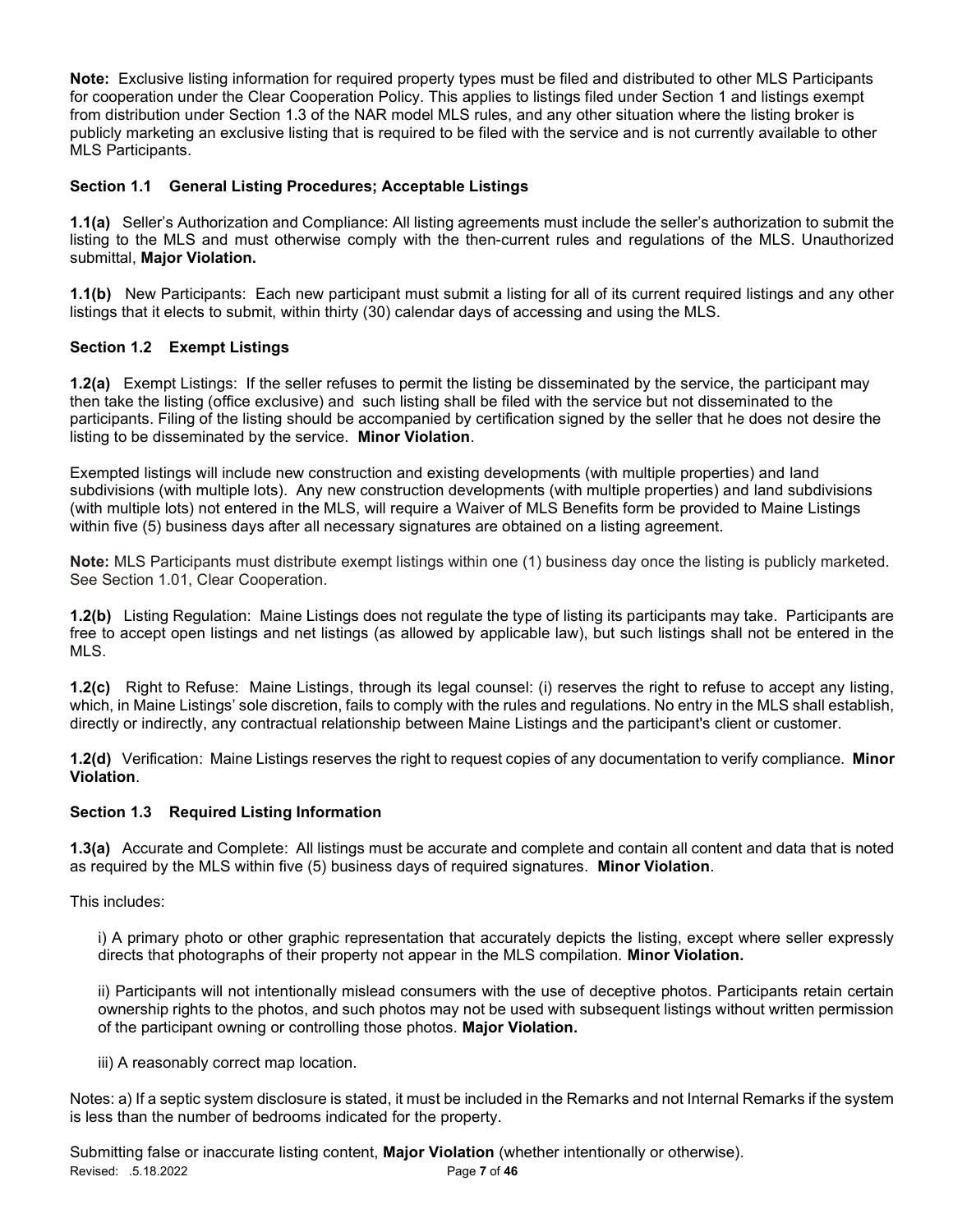Participants and users are required to correct any known errors.

1.3(b) Agent/Agency promotion: No data entered or displayed within the MLS system may contain reference to the listing agency or listing agent(s) or any contact information for said agency or listing agent(s) excepting the appropriate data fields that contain such information which is auto-populated. Fields that should not display such data include, but are not limited to pictures, attachments, virtual tours (excepting advertising compliance requirements), remarks, or directions. References to the listing agency, listing agent including, without limitation, by noting any colors, logos, franchises and/or hyperlinks to web sites, is not permitted. Minor Violation.

Branded attachments (reference to the listing agency or listing agent) will be allowed on Commercial listings and Commercial Information Exchange (CIE) properties but may only be uploaded in the MLS for Member Only Access. Minor Violation.

Note: a) Virtual tours submitted to the system must include the real estate brokerage agency name as licensed with the MREC; b) for listings in which cooperating brokers are instructed to arrange appointments directly with the seller, seller's contact information should be entered in the appropriate data fields: Internal Remarks or Showing Remarks; c) URLs are not allowed in the Remarks field; d) the Advertising Remarks field allows an agent to promote the property as well as the agent or agency information

1.3(c) Attachment(s) Required: Property disclosure forms and the lead paint disclosure form, when applicable, must be attached to all Residential, Land, and Multi-family listings within five (5) business days of required signatures, except where sellers expressly direct in writing that such disclosures not be disseminated through the MLS. Property disclosure forms and the lead paint disclosure form, when applicable, must be attached to all Commercial listings, within fourteen (14) business days of required signatures, except where sellers expressly direct in writing that such disclosures not be disseminated through the MLS. Participants retain ownership rights to the documents uploaded as attachments, and may not be used with subsequent listings without permission of the participant owning those documents. Minor Violation.

## Section 1.4 Duplicate or Triplicate Entry Listings

No property may be entered into the MLS under Active status more than a single instance unless it falls within the established guidelines set forth below which shall include a discerning reason for said listings second or third entry. In no event will properties be allowed more than three entries in the service under the Active status. Consideration will be given to the highest and best use of the property when submitted. All duplicate or triplicate listings will be cross referenced in the Internal Remarks field of the MLS with the alternate MLS number. Failure to so note, Minor Violation. Provided, however, that once the duplicate or triplicate entry listing is sold, it must be withdrawn from all but the intended use category within five (5) business days of the date the sale (Medium violation see Section 2.8 below). Failure to list properly or notice properly, Minor Violation.

Possible Allowable Examples: 1) A single family property being offered with varying amounts of land; 2) a single family property zoned commercial; 3) new construction listings with model homes proposed may have single instance for each model offered by the builder, provided that there are sufficient number of lots to build all entries; 4) a single family has a rental unit attached or as a separate building that can't be subdivided can be listed in single family with an in-law unit and as a multi-family property for rental; 5) a single family has a second property, either a single family or multifamily unit, that may be split from the single family. This property could be entered as two single family listings or a single family and a multi-family; 6) a property consists of a mobile home and single family which cannot be subdivided, it may be listed in both sub-types (mobile home and single family); and 7) Houseominiums: single-family detached homes, that may have a garage with a common wall to another home's garage; but condo ownership and often common areas and fees. This property MUST be entered as a condominium and may also be entered as a single family PROVIDED that the Remarks field includes condo information/details. When the property sells, the condominium listing must be reported as sold and the single family listing withdrawn.

The following are examples of NOT permitted duplicate listings: 1) A condo unit cannot be entered as a single family and as a condo. Conversely, single family cannot be entered as condo; and 2) mobile homes on their own land cannot be entered as single family.

## Section 1.5 Change of Status of Listing

Revised: .5.18.2022 **Page 8 of 46** 1.5(a) Any change in listed price or other change in the original listing agreement shall be made only when authorized in writing by the seller and shall be submitted within five (5) business days after the authorized change is received by the listing participant. Late status change, Minor Violation. Submitting a false change of status, Major Violation.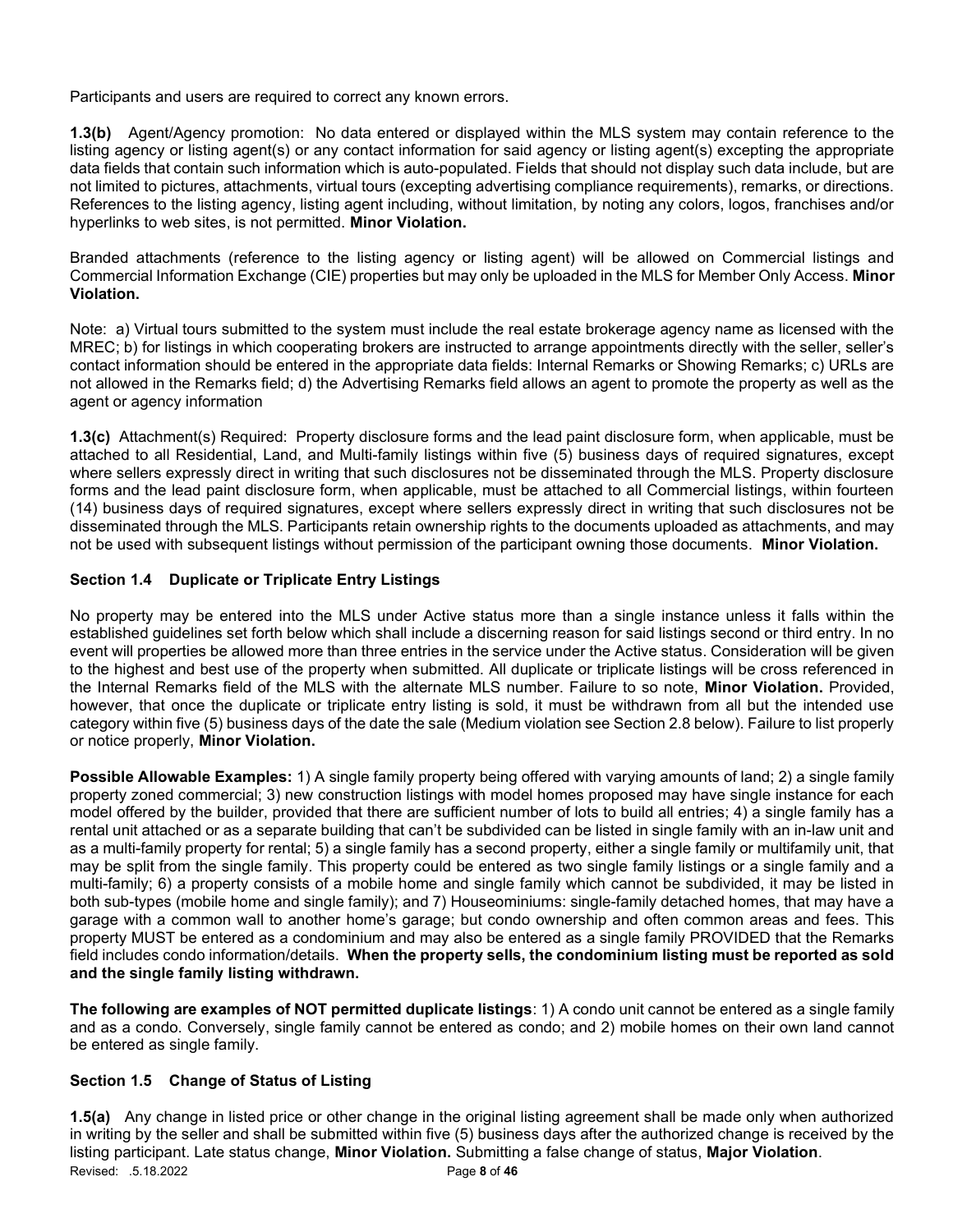1. 5(b) Resubmitting with new MLS number: Any listing withdrawn or terminated must be in that status for a minimum of ninety (90) calendar days before the listing participant can resubmit as a new listing. The only exceptions are when there has been a substantive change (not just a correction of data entered) to the listing in: 1) ownership; 2) acreage; 3) finished square footage; 4) style (in the case of new construction); 5) when the seller lists with a different agent within the same office/company; or, 6) a change to zoning that impacts the use of the property. Minor Violation.

## Section 1.6 Listing Price Specified

The full gross listing price stated in the listing agreement will be included in the listing published in the MLS.

## Section 1.7 No Control of Commission Rates or Fees Charged by Participants

Maine Listings shall not fix, control, recommend, suggest, or maintain commission rates or fees for services to be rendered by participants. Further, Maine Listings shall not fix, control, recommend, suggest, or maintain the division of commissions or fees between cooperating participants or between participants and nonparticipants.

## Section 1.8 Withdrawal of Listing Prior to Expiration

Listings may be withdrawn from the MLS by the listing participant before the expiration date of the listing agreement. Sellers do not have the unilateral right to require Maine Listings to withdraw a listing from the MLS without the listing participant's concurrence. However, when a seller(s) can document that its exclusive relationship with the listing participant has been terminated, Maine Listings may remove the listing at the request of the seller.

Active listings temporarily removed from marketing must be changed to Withdrawn. Minor Violation. Withdrawn listings may not be solicited. Withdrawn listings will automatically expire on the date specified in the listing agreement.

## Section 1.9 Terminated Listings

Terminated listings must be changed to Cancelled status within five (5) business days of written agreement between the parties and is a final status in MLS. Minor Violation. Terminated listings may be solicited.

## Section 1.10 Expiration and Renewal of Listings

Any listing submitted to the MLS automatically expires on the date specified in the listing agreement unless extended in writing and the new expiration date is entered into the MLS prior to expiration.

## Section 1.11 Expiration Date on Listings

Listings submitted to the MLS shall bear a definite and final expiration date, as negotiated between the listing participant and the seller.

## Section 1.12 Listings of Suspended Participants

When a participant of the MLS is suspended from the MLS for failing to abide by a participation duty (i.e., violation of the Code of Ethics, Bylaws, these Rules and Regulations, the End User License Agreement, or other participation obligation, except failure to pay appropriate fees or charges), all listings currently filed with the MLS by the suspended participants may be retained by the MLS until sold, withdrawn, terminated, or expired, and shall not be renewed or extended by the MLS beyond the expiration date of the listing agreement. If a participant has been suspended from the MLS for failure to pay appropriate fees or charges, the MLS is not obligated to provide access to the MLS, including continued inclusion of the suspended participant's listings in the MLS. Prior to any removal of a suspended participant's listings from the MLS, the suspended participant should be advised in writing ten (10) days prior to the intended removal so that the suspended participant may advise his/her clients.

## Section 1.13 Listings of Expelled Participants

When a participant of the MLS is expelled from the MLS for failing to abide by a participation duty (i.e., violation of the Code of Ethics, Bylaws, these Rules and Regulations, the End User License Agreement, or other participation obligation except failure to pay appropriate fees or charges), all listings currently filed with the MLS may be retained by the MLS until sold, withdrawn, terminated, or expired, and shall not be renewed or extended by the MLS beyond the expiration date of the listing agreement. If a participant has been expelled from the MLS for failure to pay appropriate fees or charges,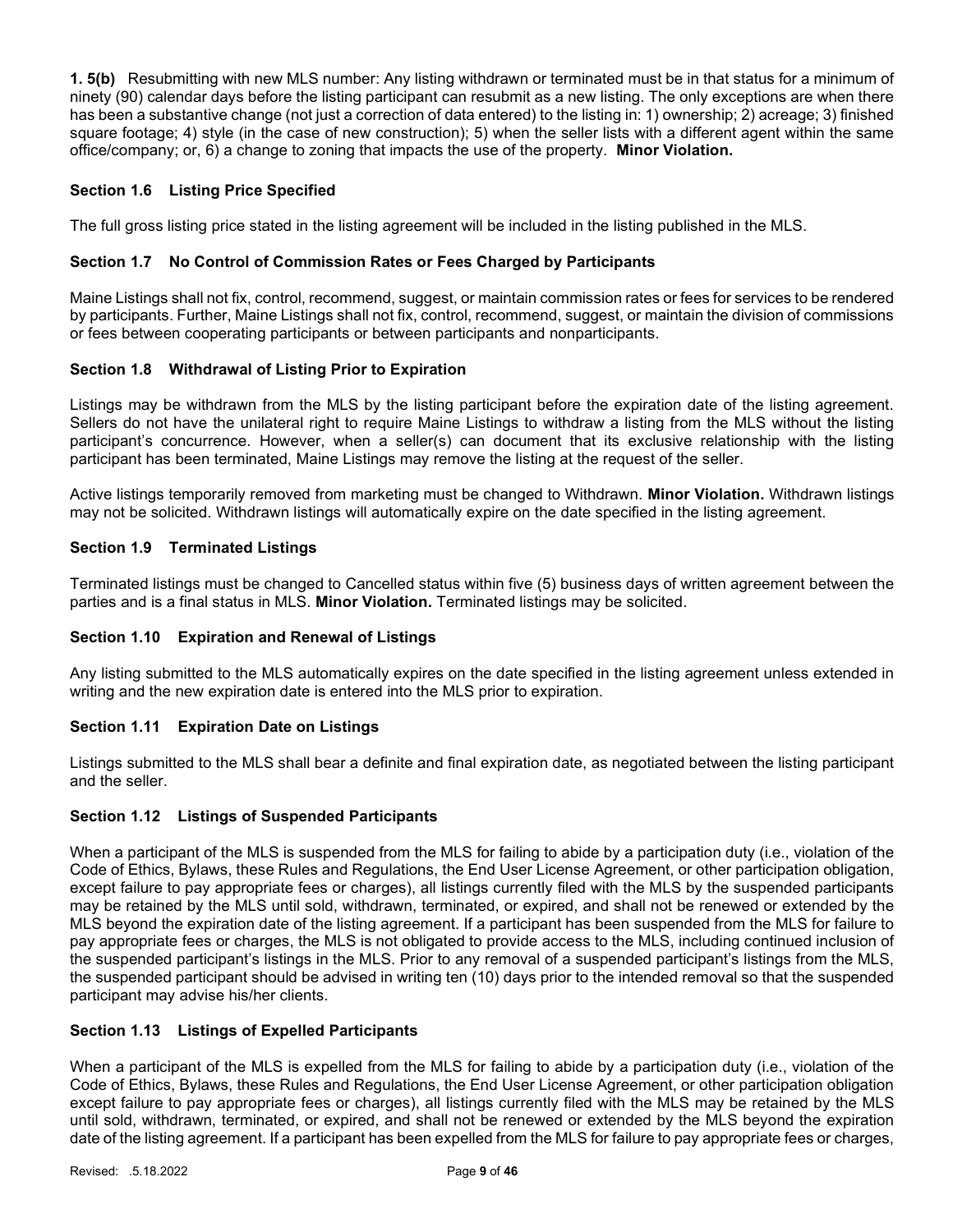the MLS is not obligated to provide the MLS, including continued inclusion of the expelled participant's listings in the MLS. Prior to any removal of an expelled participant's listings from the MLS, the expelled participant should be advised in writing ten (10) days prior to the intended removal so that the expelled participant may advise his/her clients.

## Section 1.14 Property Addresses

At the time of filing a listing, participants and subscribers must include a property address available to other participants and subscribers, and if an address doesn't exist, a parcel identification number can be used. Where an address or parcel identification number are unavailable, the information filed with the MLS must include a legal description of the property sufficient to describe its location.

## SECTION 2 SELLING PROCEDURES

## Section 2.1 Showings and Negotiations

Appointments for showings and negotiations with the seller for the purchase of a submitted listing shall be conducted through the listing participant, unless the listing participant gives the cooperating participant specific authority to show and/or negotiate directly.

## Section 2.2 Presentation of Offers

The listing participant must make arrangements to present the offer as soon as possible, or give the cooperating participant a satisfactory reason for not doing so.

## Section 2.3 Submission of Written Offers and Counter-offers

The listing participant shall submit to the seller all written offers until closing unless precluded by law, government rule, regulation, or agreed otherwise in writing between the seller and the listing participant. Unless the subsequent offer is contingent upon termination of an existing contract, the listing participant shall recommend that the seller obtain the advice of legal counsel prior to acceptance of the subsequent offer.

Participants representing buyers shall submit to the buyer all offers and counter-offers until acceptance, and shall recommend that buyers obtain legal advice where there is a question about whether a pre-existing contract has been terminated.

## Section 2.4 Right of Cooperating Participant in Presentation of Offer

The cooperating broker (subagent or buyer agent) or his representative has the right to participate in the presentation to the seller or lessor of any offer he secures to purchase or lease. He does not have the right to be present at any discussion or evaluation of that offer by the seller or lessor and the listing broker. However, if the seller or lessor gives written instructions to the listing broker that the cooperating broker not be present when an offer the cooperating broker secured is presented, the cooperating broker has the right to a copy of the seller's or lessor's written instructions. None of the foregoing diminishes the listing broker's right to control the establishment of appointments for such presentations.

Where the cooperating broker is not present during the presentation of the offer, the cooperating broker can request in writing, and the listing broker must provide, as soon as practical, written affirmation stating that the offer has been submitted to the seller, or written notification that the seller has waived the obligation to have the offer presented.

## Section 2.5 Right of Listing Participant in Presentation of Counter-Offer

The listing participant or its representative has the right to participate in the presentation of any counter-offer made by the seller. It does not have the right to be present at any discussion or evaluation of the counter-offer by the purchaser (except where the cooperating participant is a subagent.) However, if the purchaser gives written instructions to the cooperating participant that the listing participant not be present when a counter-offer is being presented, the listing participant has the right to a copy of the purchaser's written instructions.

## Section 2.6 Reporting Sales Activity to the MLS

Revised: .5.18.2022 **Page 10 of 46** Status changes, including final closing of sales, shall be reported to the MLS by the listing participant within five (5) business days after they have occurred. Closed Price and Closed Date shall be that which is reported on the closing disclosure. If negotiations were carried on under Section 2.1 hereof, the cooperating participant shall report accepted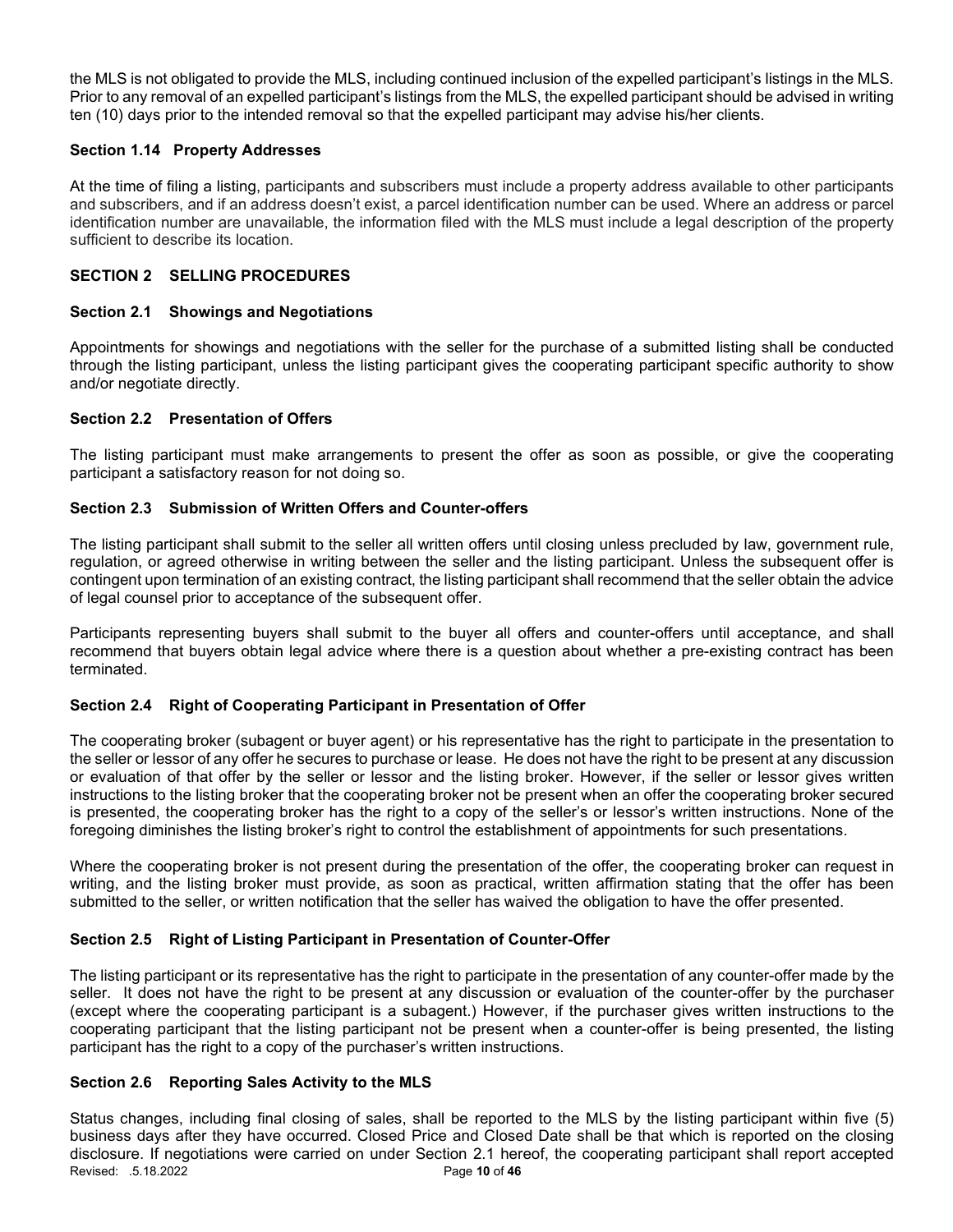offers to the listing participant within five (5) business days after occurrence and the listing participant shall report them to the MLS within five (5) business days after receiving notice from the cooperating participant. Minor Violation. The late reporting of a sold listing is an Automatic Minor Violation.

Note: At the time of sale, Auction listings must indicate Auction in the COMP LB field.

## Section 2.7 Disclosing the Existence of Offers

Listing participants, in response to inquiries from buyers or cooperating participants shall, with the seller's approval, disclose the existence of offers on the property. Where disclosure is authorized, the listing participant shall also disclose, if asked, whether offers were obtained by the listing licensee, by another licensee in the listing firm, or by a cooperating broker.

## Section 2.8 Duplicate Sold Listings

Once a listing is sold, it must be withdrawn from all but the category representing the purchaser's intended use, within five (5) business days of the date of the sale. Duplicate sold listings are not permitted. **Medium Violation**.

## Section 2.9 Submittal of Comparable Sales

Participants who represented or facilitated (for a customer) either the buyer and/or seller may submit comparable sales data (FSBO, office exclusives, etc.), but such submissions are not required. Participants must have the authority of the seller (prior to sale) or the buyer (after the sale) to include any comparable sales data into the MLS. If two participants are involved in a sale, the listing participant will be allowed to submit the comparable sales data. If the listing participant declines to enter the comparable sales data, the selling participant will be allowed to submit the comparable sales data. In any event, only one participant will be allowed to submit the comparable sales data. All required fields, including a primary photo and attachments (property disclosure and lead paint addendum, when applicable) are required and time frames for submitting comparable sales data shall be the same time frame applicable to the submission of sales data (per Section 2.6). All For Sale By Owner, office exclusives (including confidential listings) and auction properties are required to be noted as such in the sold reporting by participant. Minor Violation.

## Section 2.10 Reporting Resolutions of Contingencies

The listing participant must submit any information related to the resolution or change of any listing contingency (i.e. that the listing contingency has been fulfilled, modified, renewed or the agreement was canceled etc.) within five (5) business days of the listing participant's receipt of such information. Medium Violation.

## Section 2.11 Advertising of Listing(s) Filed with the MLS

Except as otherwise set forth in these Rules and Regulations, listings shall not be advertised by any participant, other than the listing participant, without the prior consent of the listing participant. Major Violation.

## Section 2.12 Reporting Cancellation of Pending Sale

The listing participant shall submit to the MLS the cancellation of any pending sale within the time frame outlined in Section 1.5(a), at which time the listing shall be reinstated immediately. Minor Violation.

## Section 2.13 Availability of Listed Property

Listing brokers shall not misrepresent the availability of access to show or inspect listed property. First showings of a non-tenant occupied listing submitted in the Active status cannot be delayed beyond three (3) calendar days of initial listing input. Non-tenant occupied listings with delayed first showings (beyond three (3) calendar days) must be submitted in the Coming Soon / No Show status. Automatic Minor Violation

For any property in which Listing Broker selected the status of Coming Soon / No Show, Listing Broker represents that the property shall have no showings or tours, whether conducted by Listing Broker or otherwise, until such time as the property is placed in the Active status. Major Violation

## SECTION 3 NOT APPLICABLE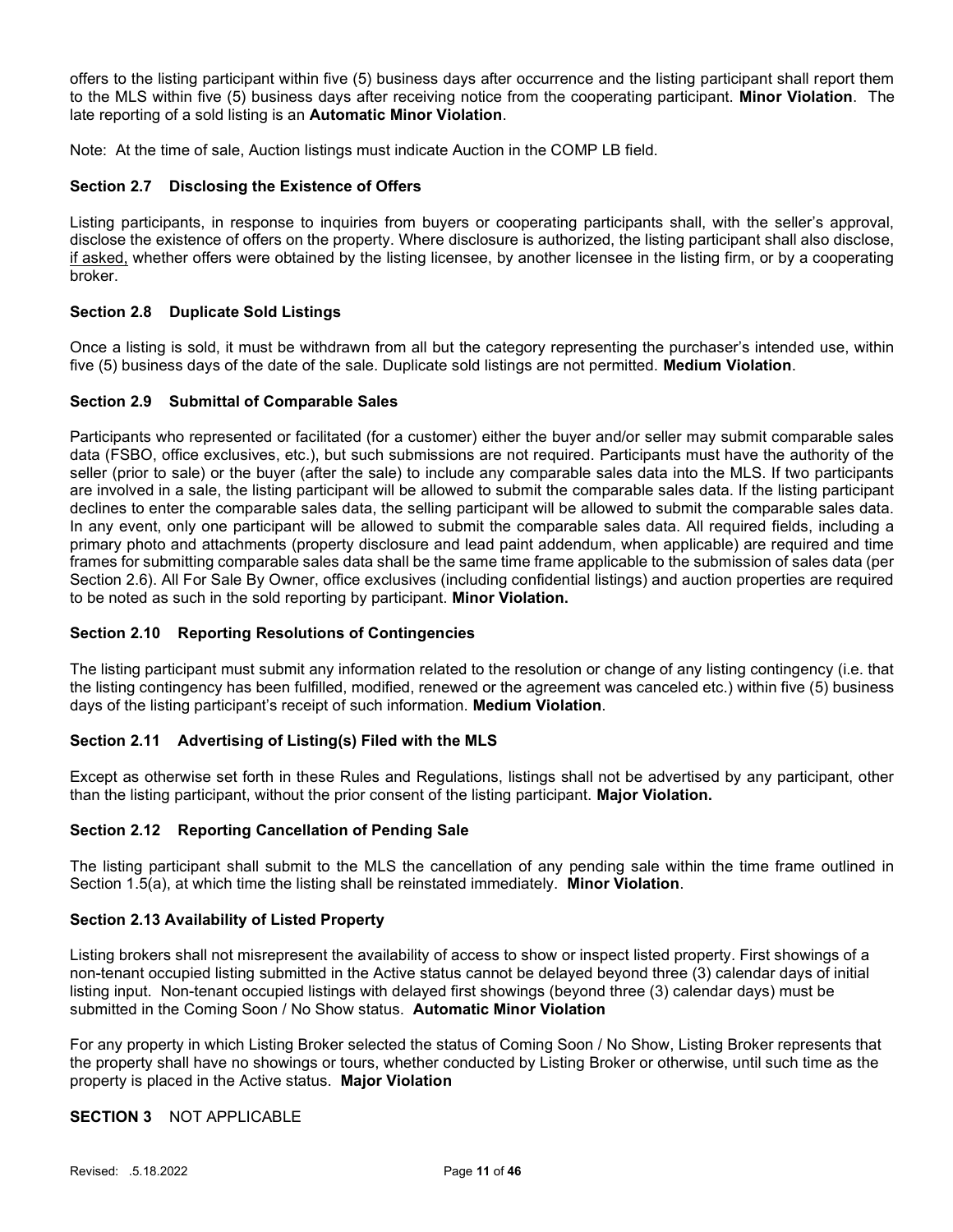## SECTION 4 PROHIBITIONS

## Section 4.1 Information for Participants Only

Listings shall not be available to any broker or firm that is not a participant of the MLS without the prior consent of the listing participant. Major Violation.

## Section 4.2 For Sale Signs

Only the for sale sign of the listing participant may be placed on the property. Minor Violation.

## Section 4.3 Sold Signs

Only participants who participated in the transaction as the listing participant or cooperating/selling participant may claim to have sold the property. Prior to closing, a cooperating participant may post a sold sign; with the consent of the listing participant. Minor Violation.

## Section 4.4 Solicitation of Listings Filed with the MLS

Participants shall not solicit another participant's listing, unless such solicitation is consistent with Article 16 of the REALTOR'S<sup>®</sup> Code of Ethics, its Standards of Practice and its case interpretations.

## Section 4.5 Services Advertised as "Free"

MLS participants and subscribers must not represent that their brokerage services to a client or customer are free or available at no cost to their clients, unless the participant or subscriber will receive no financial compensation from any source for those services.

## SECTION 5 DIVISION OF COMMISSIONS

## Section 5.1 Cooperative Compensation Specified on Each Listing

5.1(a) Compensation Specified on Each Listing: Each listing must specify the compensation offered to other participants for their services related to the sale of such listing. Such offers are unconditional except that entitlement to compensation is determined by the cooperating participant's performance as the procuring cause of sale. The listing participant's obligation to compensate any cooperating participant as the procuring cause of sale may be excused if it is determined through arbitration that, through no fault of the listing participant and in the exercise of good faith and reasonable care, it was impossible or financially unfeasible for the listing participant to collect a commission pursuant to the listing agreement. In such instances, entitlement to cooperative compensation offered through Maine Listings would be a question to be determined by an arbitration hearing panel based on all relevant facts and circumstances including, but not limited to: (i) why it was impossible or financially unfeasible for the listing participant to collect some or all of the commission established in the listing agreement; (ii) at what point in the transaction did the listing participant know (or should have known) that some or all of the commission established in the listing agreement might not be paid; and (iii) how promptly had the listing participant communicated to cooperating participants that the commission established in the listing agreement might not be paid.

Revised: .5.18.2022 **Page 12 of 46** 5.1(b) Blanket Unilateral Offer of Cooperation/Form of Compensation/Compensation Differentials: When participants submit a listing, they are making blanket unilateral offers of cooperation to the other participants, and, therefore, participants must specify on each listing the compensation being offered to the other participants. Specifying the compensation shall be prior to the endeavor to sell. The compensation specified on listings shall appear in one of two forms: (a) by showing a percentage of the gross selling price; or (b) by showing a definite dollar amount. The essential and appropriate requirement is that the information submitted shall clearly inform the participants as to the compensation they will receive in cooperative transactions unless advised otherwise by the listing participant in advance of submitting an offer to purchase. The listing participant retains the right to determine the amount of compensation offered to other participants (acting as subagents, buyer agents, or in other agency or non-agency capacities defined by law) which may be the same or different. This shall not preclude the listing participant from offering a participant compensation other than the compensation indicated on any listing provided that the listing participant informs the other broker in writing in advance of submitting an offer to purchase, and provided the modification in the specified compensation is not the result of any agreement among all or any other participants in the MLS. Any superseding offer of compensation must be expressed as either a percentage of the gross sales price or as a flat dollar amount. Minor Violation.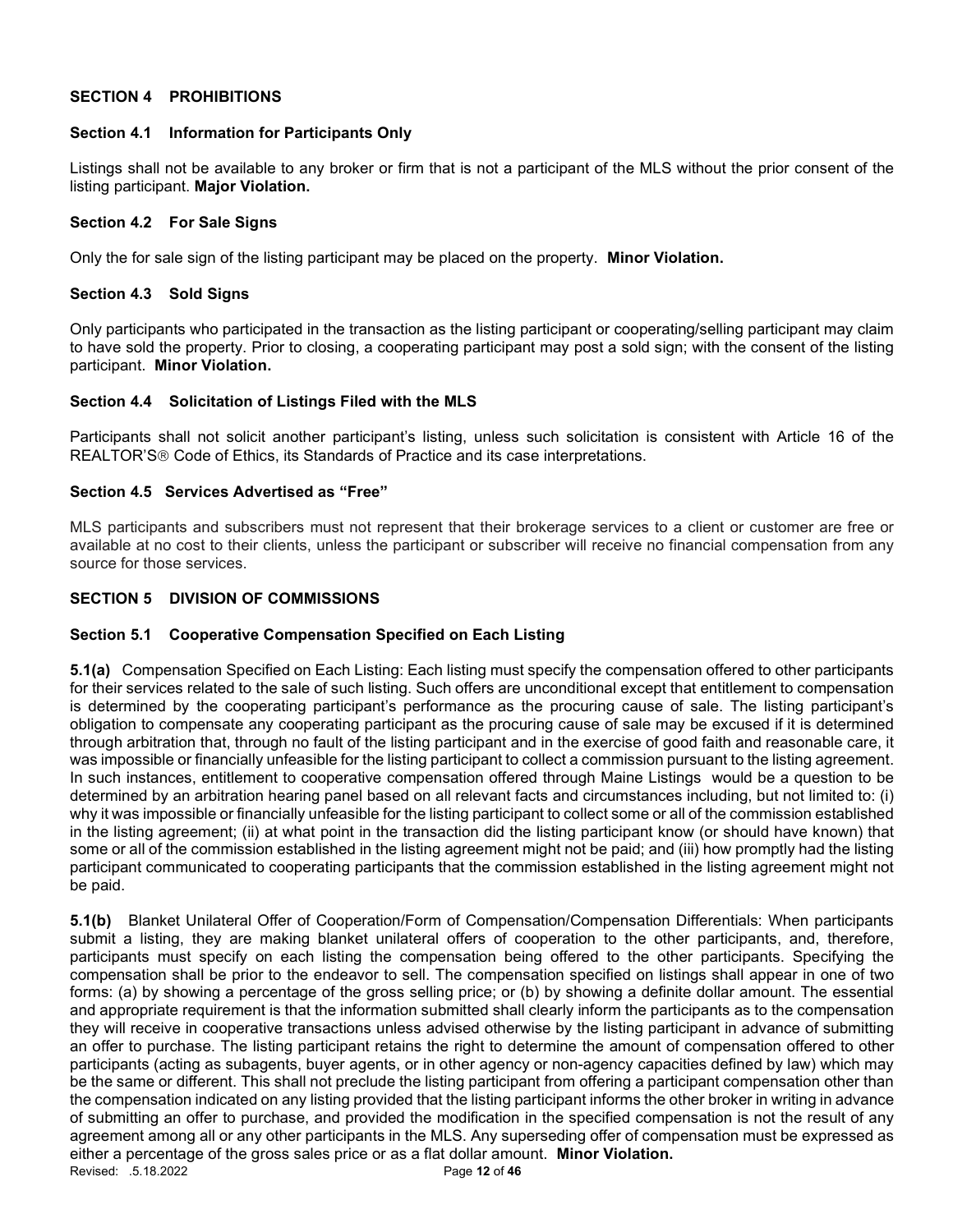5.1(c) Short Sales: Notwithstanding Sections 5.1(a) and 5.1(b) participants may, but are not required to, disclose potential short sales (defined as a transaction where title transfers, where the sale price is insufficient to pay the total of all liens and costs of sale and where the seller does not bring sufficient liquid assets to the closing to cure all deficiencies) in the Internal Remarks field. When disclosed, participants may, at their discretion, advise other participants whether and how any reduction in the gross commission established in the listing agreement, required by the lender as a condition of approving the sale, will be apportioned between listing and cooperating participants.

5.1(d) New Construction Net Offerings: Notwithstanding Sections 5.1(a) and 5.1(b) participants may, at their discretion, offer New Construction listings (not yet completed) with the compensation, expressed as a percentage or dollar amount based on the Net Sales Price (Gross Sales Price less any upgrades, not yet installed on the property, that were not part of the offering on the property as indicated in the MLS). Participants must indicate such offerings in the Internal Remarks field. Minor Violation.

5.1(e) Changes in Compensation: The listing participant may, from time to time, adjust the compensation offered to other participants for their services with respect to any listing by advance published notice to the MLS so that all participants will be advised.

5.1(f) Maine Listings does not regulate the division of commissions between participants and non-participants as such matters are the sole responsibility of the listing participant.

5.1(g) Nothing in these MLS rules precludes a listing participant and a cooperating participant, as a matter of mutual agreement, from modifying the cooperative compensation to be paid in the event of a successful transaction.

## Section 5.2 Participant as Principal

If a participant or any licensee affiliated with a participant has an ownership interest in any property, the listing of which is to be disseminated through the MLS, that person shall disclose that interest when the listing is submitted with the MLS, such notation to be made in the Internal Remarks field. Minor Violation.

#### Section 5.3 Participant as Purchaser

If a participant or any licensee affiliated with a participant wishes to acquire an interest in property listed with another participant, such contemplated interest shall be disclosed, in writing, to the listing participant not later than the time an offer to purchase is submitted to the listing participant. Minor Violation.

## Section 5.4 Dual or Variable Rate Commission Arrangements

The existence of a dual or variable rate commission arrangement (i.e., one in which the seller agrees to pay a specified commission if the property is sold by the listing participant without assistance and a different commission if the sale results through the efforts of a cooperating participant; or one in which the seller agrees to pay a specified commission if the property is sold by the listing participant either with or without the assistance of a cooperating participant and a different commission if the sale results through the efforts of a seller) shall be disclosed by the listing participant by placing a "Y" in the Variable Commission field. The listing participant shall, in response to inquiries from potential cooperating participants, disclose the differential that would result in either a cooperative transaction or, alternatively, in a sale that results through the efforts of the seller. If the cooperating participant is a buyer representative, the buyer representative must disclose such information to their client before the client makes an offer to purchase.

## Section 5.5 Display of Listing Broker's Compensation

Participants and subscribers who share the listing broker's offer of compensation for an active listing must display the following disclaimer or something similar.

The listing broker's offer of compensation is made only to participants of the MLS where the listing is filed.

## SECTION 6 SERVICE CHARGES

#### Section 6.1 Service Fees and Charges

Participants must pay Maine Listings certain service fees and other charges, all as is set forth in more detail in the End User License Agreement and/or the Fees and Costs Schedule, attached hereto as Addendum IV.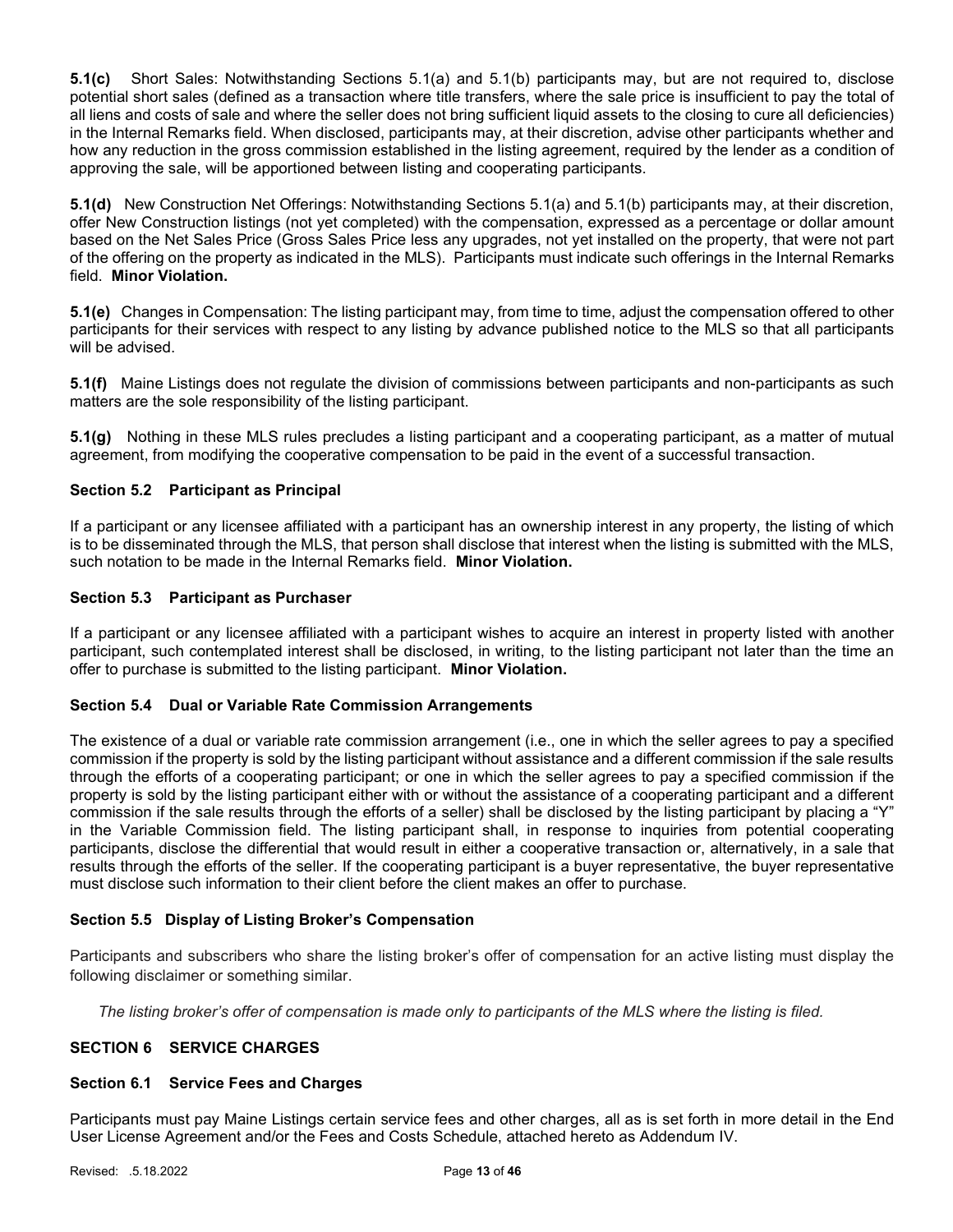## Section 6.2 Payment

All participants will be billed on a monthly basis. Monthly invoices will be posted to participant's member portal ecommerce account via www.MaineListings.com by the 15th day of each month. Notices of the invoice posting will be posted by the 15th day of each month in the Notifications section of the member portal and via the MLS software system. Participants must pay all invoices by credit or debit card and/or by TeleCheck. There is no prorated billing. Pay for entire month or quarter, as defined.

## Section 6.3 Automatic Processing Fee

In the event that a participant fails to pay Maine Listings any amounts when and as due, Maine Listings may, but is not required, to notify participant with a payment default letter. Each such payment default letter shall result in an automatic administrative processing fee, such amount being set forth on the Fees and Costs Schedule and added to the amount then due.

## Section 6.4 Participant's Leave of Absence

A leave of absence may be granted administratively to any participant who is in good standing requesting same in writing. The leave of absence must be for a minimum of one (1) month but no more than four (4) months. The fee for the leave of absence is set forth on the Fees and Costs Schedule. During the term of the leave of absence, all of participant's and its authorized users' benefits of participation (including, without limitation, access to the MLS) shall be suspended. Participation benefits and payment for same shall commence upon the termination of the leave of absence.

## Section 6.5 Reinstatement Fee

Other than a leave of absence as described in Section 6.4 above, in the event participant's access to the MLS is suspended or terminated, before the participant's access will be restored, participant must pay, in addition to any other amounts owed, the reinstatement fee as set forth on the Fees and Costs Schedule and costs of enforcement and/or collection (including, without limitation, reasonable attorneys' fees, whether or not a court action is commenced).

## SECTION 7 COMPLIANCE WITH RULES

## Section 7.1 Compliance with Rules – Authority to Impose Discipline

By becoming and remaining a participant or subscriber in this MLS, each participant and subscriber agrees to be subject to the rules and regulations and any other MLS governance provision. The MLS may, through the administrative and hearing procedures established in these rules, impose discipline for violations of the rules and other MLS governance provisions. Discipline that may be imposed may only consist of one or more of the following:

- a) letter of warning
- b) letter of reprimand
- c) attendance at MLS orientation or other appropriate courses or seminars which the participant or subscriber can reasonably attend taking into consideration cost, location, and duration
- d) appropriate, reasonable fine not to exceed \$15,000
- e) suspension of MLS rights, privileges, and services for not less than thirty (30) days nor more than one (1) year
- f) termination of MLS rights, privileges, and services with no right to reapply for a specified period not to exceed three (3) years.

Note 1: A participant (or user/subscriber, where appropriate) can be placed on probation. Probation is not a form of discipline. When a participant (or user/subscriber, where appropriate) is placed on probation the discipline is held in abeyance for a stipulated period of time not longer than one (1) year. Any subsequent finding of a violation of the MLS rules during the probationary period may, at the discretion of the Board of Directors, result in the imposition of the suspended discipline. Absent any subsequent findings of a violation during the probationary period, both the probationary status and the suspended discipline are considered fulfilled, and the individual's record will reflect the fulfillment. The fact that one or more forms of discipline are held in abeyance during the probationary period does not bar imposition of other forms of discipline which will not be held in abeyance.

Note 2: MLS participants and subscribers can receive no more than three (3) administrative sanctions in a calendar year before they are required to attend a hearing for their actions and potential violations of MLS rules, except that the MLS may allow more administrative sanctions for violations of listing information provided by participants and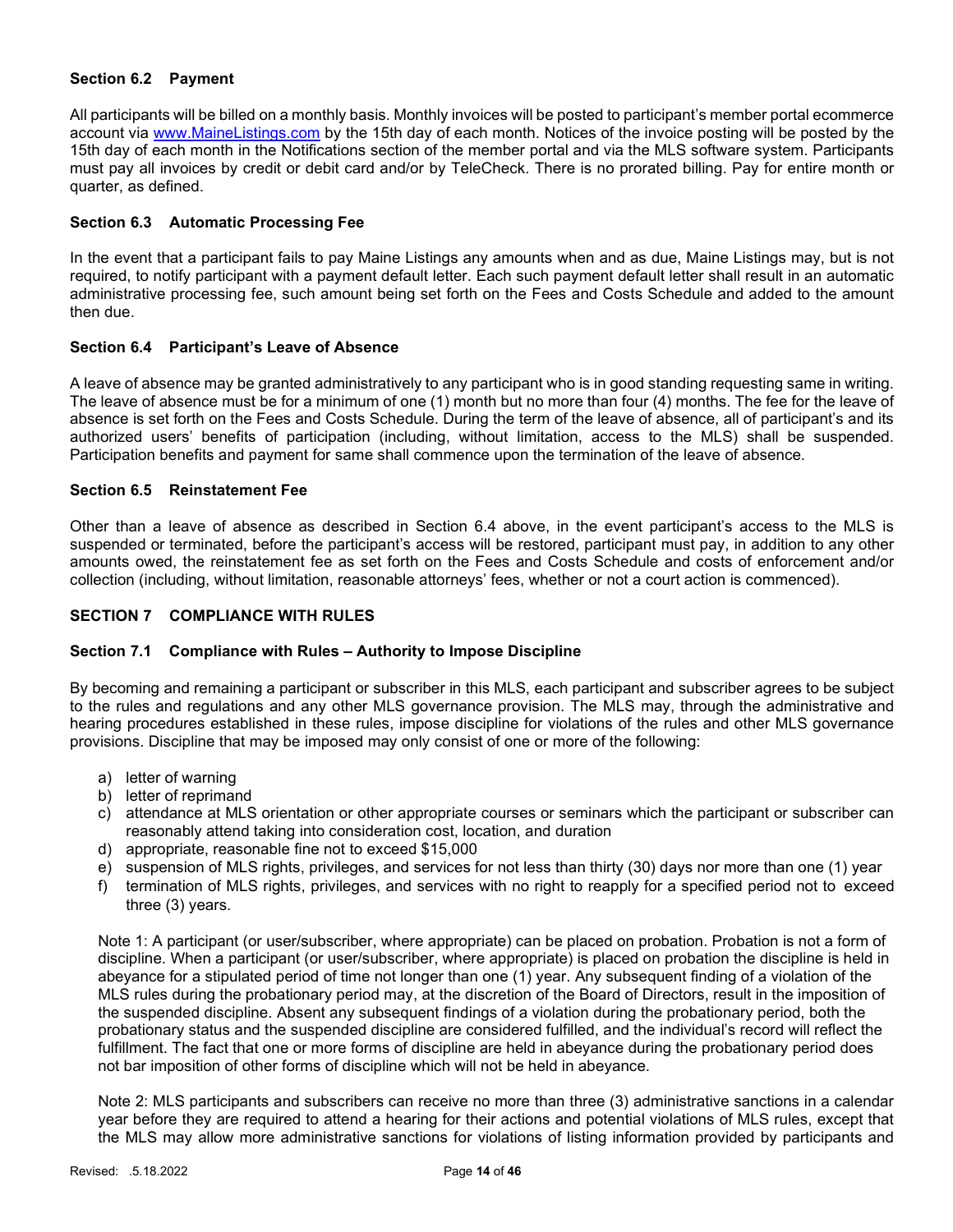subscribers before requiring a hearing. The MLS must send a copy of all administrative sanctions against a subscriber to the subscriber's participant and the participant is required to attend the hearing of a subscriber who has received more than three (3) administrative sanctions within a calendar year.

## Section 7.2 Fines and Penalties for Violations

In addition to any other rights and remedies pursuant to the Bylaws, these Rules and Regulations, the End User License Agreement or any other agreement between participant and Maine Listings, Appendix A shall apply to violations of these Rules and Regulations.

In the event of a violation, Maine Listings Staff shall issue a quality assurance notice for a specified MLS Rule violation, per incident, and notify participant (and agent, if applicable) of the violation and resulting action required and/or amount of fine assessed in accordance with the classification noted in Appendix A. Upon notification, participant must, within two (2) business days, either: a) make correction, b) pay the fine as noticed, c) provide written notice as to why a violation has not occurred, or (d) provide written notice that participant would like to participate in a hearing before the Policy Review Committee.

Uncured violations will result in an escalating fine, doubling until the NAR limit is reached (not greater than fifteen thousand (\$15,000) dollars) and referral to the Board of Directors for further possible sanctions including possible suspension and/or expulsion. Such amounts are cumulative, with each escalation adding to the total amount due. Fines may not exceed the NAR limit for a single incident. If the fine is not paid within the fifteen (15) day period, staff will issue a ten (10) day notice informing the Participant that nonpayment by the end of those ten (10) days will result in suspension of MLS service.

## Section 7.3 Dismissal

Any allegations that participant has violated the rules and regulations and participant provides Maine Listings with executed documents that in Maine Listings sole discretion evidence no violation has occurred, shall be dismissed.

## Section 7.4 Categorizing Violations

All violations not specifically categorized in the Bylaws, these Rules and Regulations, the End User License Agreement or any other agreement between Maine Listings and participant may be categorized as Minor, Minor-Automatic, Medium, Major or Severe as described above. Maine Listings may consider the practice of a participant as a whole where one or more of participant's offices or authorized users has repeated violations.

## Section 7.5 Notification Regarding Violations

Notification of a violation and/or fine may be sent to participants by mail, facsimile and/or email. Notification will be made to the participant and, as applicable, its authorized users. If there is a response from participant's authorized user(s), it will be assumed that the response is with participant's knowledge, consent and authorization. The identity of the complainants shall remain anonymous with data integrity violations.

## Section 7.6 Applicability of Rules to Users

All non-participant third parties (including participant's authorized users) will be required to accept the terms and conditions of the End User License Agreement (EULA) prior to accessing and using the MLS. Participants are responsible and accountable for their authorized users' access to and use of the MLS. In the event that an end user fails to abide by the EULA or these Rules and Regulations the affiliated participant shall be subject to sanctions and fines for such violations. Maine Listings' right to impose sanctions and fines on the affiliated participant does not in any way replace or limit Maine Listings' ability to pursue legal and equitable remedies directly from or against any end user violating the EULA or these Rules and Regulations.

## Section 7.7 Purging Violation Offense Record

The progressive fine schedule is per user per offense and any rule violation is considered to count as an offense. Fines will be billed to the participant. A one-year term is defined as the Maine Listings fiscal year which is January 1 to December 31. Said violation offense records will be purged on the last day of the calendar year and start anew on the first day of the subsequent calendar year.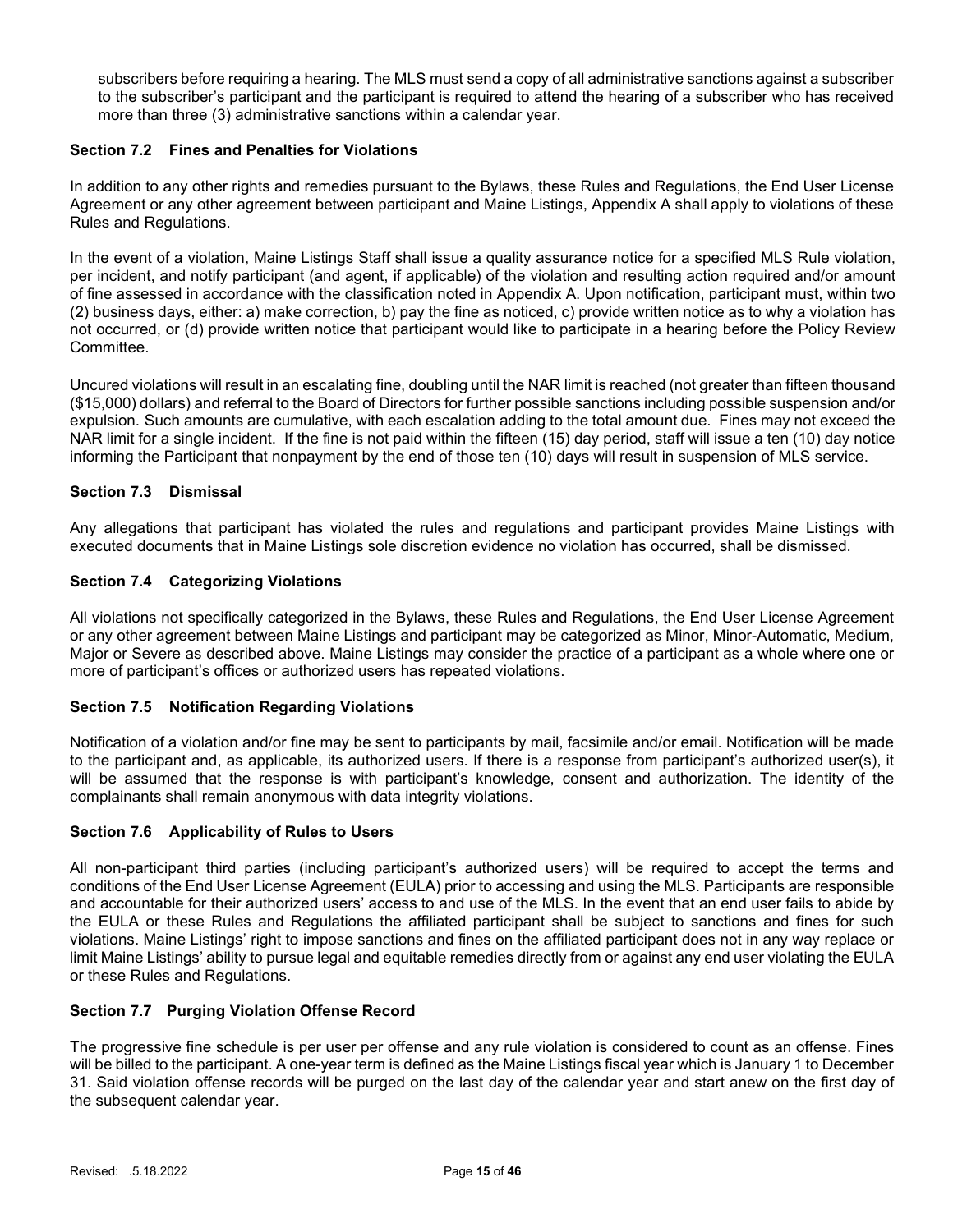## SECTION 8 Meetings

Meetings of participants and/or the Board of Directors shall be held in accordance with the provisions of Article VII of the Bylaws.

## ENFORCEMENT OF RULES OR DISPUTES

## Section 9 Consideration of Alleged Violations

As provided for in Section 9.2, the Policy Review Committee, Executive Committee and/or Board of Directors shall give consideration to all written complaints from participants having to do with a violation of these Rules and Regulations. Maine Listings may also incorporate additional electronic validation processes and notice of sanctions and/or fines. By becoming and remaining a participant, each participant agrees to be subject to these rules and regulations, the enforcement of which are at the sole discretion of the Board of Directors.

When requested by a complainant, the MLS will process a complaint without revealing the complainant's identity. If a complaint is subsequently forwarded to a hearing, and the original complainant does not consent to participating in the process, the MLS will appoint a representative to serve as the complainant.

#### Section 9.1 Violations of Rules and Regulations

Violations of the EULA shall constitute a Major Violation of these Rules and Regulations. Except as otherwise stated herein, if an alleged violation of these Rules and Regulations does not involve an alleged violation of one or more of the provisions of Section 16 of these Rules and Regulations or a request for arbitration, the violation may be administratively considered. All Policy Review Committee proceedings shall be conducted as set forth in Addendum III of these Rules and Regulations. Complaints submitted by participants related to rules violations by other participants may only be considered if submitted within 180 days of closing or when a violation could have been reasonably known.

## Section 9.2 Complaints of Unethical Conduct

All other complaints of unethical conduct shall be referred to the Maine Association of REALTORS® (or, if applicable the respective local board of REALTORS®) for appropriate action in accordance with the professional standards procedures established in the association's bylaws.

## Section 9.2.1 Non-Member Participants

Participants who are not REALTOR<sup>®</sup> members must abide by the arbitration, mediation and professional standards rules of the NATIONAL ASSOCIATION OF REALTORS®.

## Section 9.3 Complaints of Unauthorized Use of Listing Content

Any participant who believes another participant has engaged in the unauthorized use or display of listing content, including photographs, images, audio or video recordings, and virtual tours, shall send notice of such alleged unauthorized use to the MLS. Such notice shall be in writing, specifically identify the allegedly unauthorized content, and be delivered to the MLS not more than sixty (60) days after the alleged misuse was first identified. No participant may pursue action over the alleged unauthorized use and display of listing content in a court of law without first completing the notice and response procedures outlined in this Section 9.3 of the MLS rules.

Upon receiving a notice, Maine Listings will send the notice to the participant who is accused of unauthorized use. Within ten (10) days from receipt, the participant must either: 1) remove the allegedly unauthorized content, or 2) provide proof to Maine Listings that the use is authorized. Any proof submitted will be considered by Maine Listings, and a decision of whether it establishes authority to use the listing content will be made within thirty (30) days.

If Maine Listings determines that the use of the content was unauthorized, Maine Listings may issue a sanction pursuant to Section 7 of the MLS rules, including a request to remove and/or stop the use of the unauthorized content within ten (10) days after transmittal of the decision. If the unauthorized use stems from a violation of the MLS rules, that too will be considered at the time of establishing an appropriate sanction.

If after ten (10) days following transmittal of Maine Listings' determination the alleged violation remains uncured (i.e. the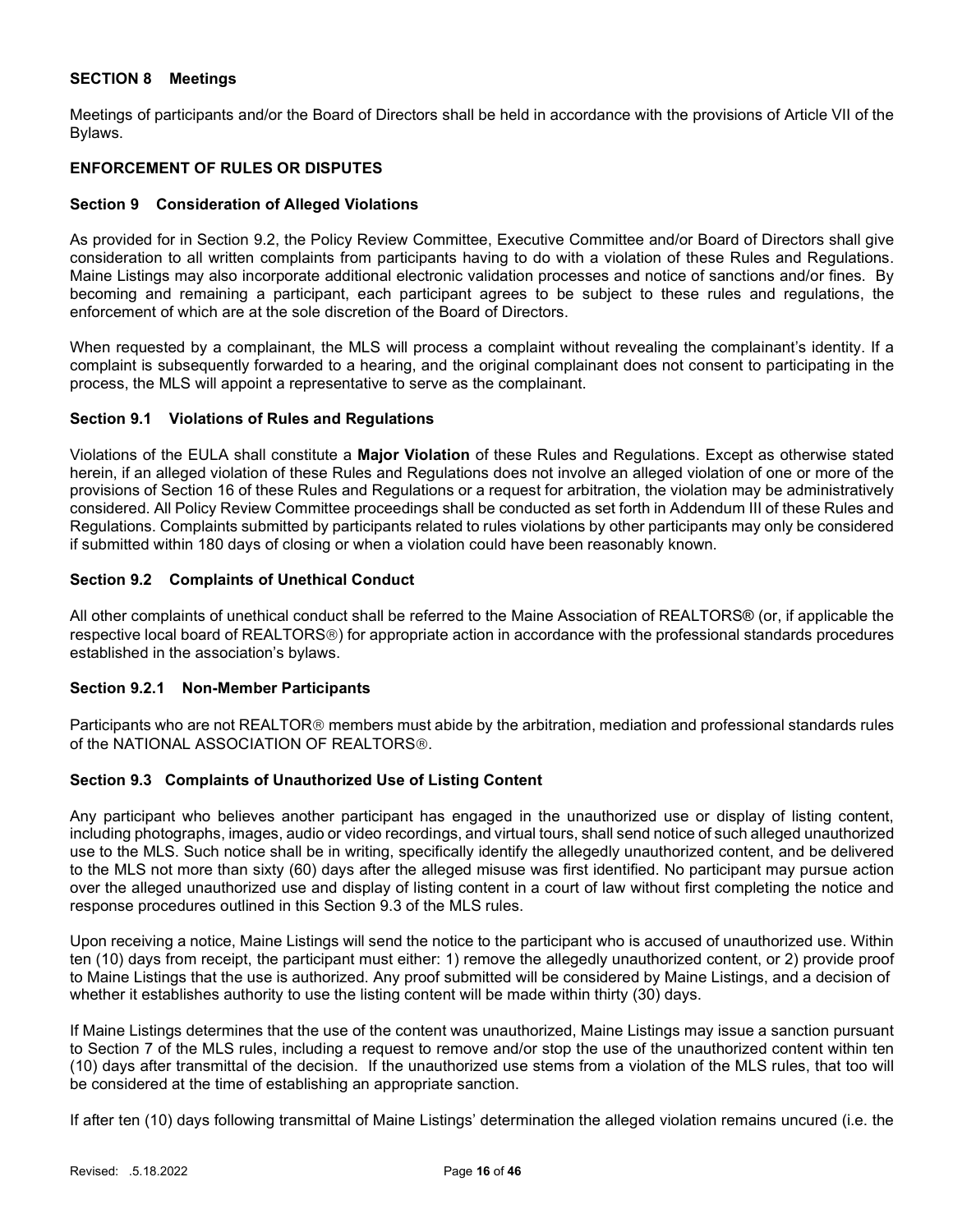content is not removed or the rules violation remains uncured), then the complaining party may seek action through a court of law.

## Section 9.4 MLS Rules Violations

MLS participants may not take legal action against another participant for alleged rules violation(s) unless the complaining participant has first exhausted the remedies provided in these rules.

## SECTION 10 CONFIDENTIALITY OF MLS INFORMATION

## Section 10.1 Confidentiality

Any information provided to or accessible by participants via the MLS shall be considered confidential information of Maine Listings and shall be exclusively for use by participants as provided for in these Rules and Regulations and the EULA. Other than as specifically permitted in these Rules and Regulations or the EULA any use or disclosure of the MLS is prohibited. Without limiting the generality of the foregoing, participants may not provide access to any confidential data fields generated from the MLS to any client/customer/member of the public (either as a printout or as part of any type of public display or electronic display including email). Confidential fields (as described in further detail below) are for use exclusively by participants to use as part of the MLS. Major Violation.

Using or displaying expired, withdrawn or terminated listings other than as permitted in these Rules and Regulations. Major Violation.

| <b>Maine Listings Confidential Fields</b><br>(Not Searchable or Viewable by the Public)                       |                        |                                                                                                              |                               |  |
|---------------------------------------------------------------------------------------------------------------|------------------------|--------------------------------------------------------------------------------------------------------------|-------------------------------|--|
| <b>Client</b><br><b>VOW</b><br><b>Maine IDX</b><br><b>Always</b>                                              |                        |                                                                                                              |                               |  |
|                                                                                                               |                        | <b>Includes Auto Response</b>                                                                                | <b>Includes Auto Response</b> |  |
|                                                                                                               |                        |                                                                                                              | Non-Maine IDX Listings        |  |
| <b>Internal Remarks</b>                                                                                       |                        | <b>Internal Remarks</b>                                                                                      | <b>Internal Remarks</b>       |  |
| (Sub-<br>Compensation                                                                                         |                        | (Sub-<br>Compensation                                                                                        | Compensation (Sub-Agent       |  |
| Agent and Transaction                                                                                         |                        | Agent and Transaction                                                                                        | and Transaction Broker)       |  |
| Broker)                                                                                                       |                        | Broker)                                                                                                      |                               |  |
| Variable Commission                                                                                           |                        | <b>Variable Commission</b>                                                                                   | Variable Commission           |  |
| Showing Instructions                                                                                          | Showing Instructions   | Showing Instructions                                                                                         | Showing Instructions          |  |
| <b>Showing Remarks</b>                                                                                        | <b>Showing Remarks</b> | <b>Showing Remarks</b>                                                                                       | <b>Showing Remarks</b>        |  |
| Exclusive Agency /<br>Exclusive Agency /<br>Exclusive Agency /                                                |                        |                                                                                                              |                               |  |
| <b>Exclusive Right to Sell</b><br><b>Exclusive Right to Sell</b><br><b>Exclusive Right to Sell</b>            |                        |                                                                                                              |                               |  |
| <b>Owner Name</b><br><b>Owner Name</b><br><b>Owner Name</b><br><b>Owner Name</b>                              |                        |                                                                                                              |                               |  |
| Street Address (if seller                                                                                     |                        | Street Address (if seller                                                                                    |                               |  |
| directed) **<br>directed) *                                                                                   |                        |                                                                                                              |                               |  |
| <b>Listing Date</b>                                                                                           |                        |                                                                                                              |                               |  |
| <b>Expiration Date***</b>                                                                                     | <b>Expiration Date</b> | <b>Expiration Date</b>                                                                                       | <b>Expiration Date</b>        |  |
|                                                                                                               |                        |                                                                                                              | Days On Market                |  |
|                                                                                                               |                        |                                                                                                              | <b>Directions</b>             |  |
| No Off-Market Status                                                                                          | No Off-Market Status   | No Off-Market Status                                                                                         | No Off-Market Status          |  |
| Listings: Pending,                                                                                            | Listings: Pending,     | Listings: Expired,                                                                                           | Listings: Expired,            |  |
| Expired, Withdrawn,                                                                                           | Expired, Withdrawn,    | Withdrawn, and                                                                                               | Withdrawn, and                |  |
| Terminated                                                                                                    | Terminated             | Terminated                                                                                                   | Terminated                    |  |
|                                                                                                               |                        | *The prohibition of Street Addresses includes not searching on or displaying a property's location by map or |                               |  |
| directions below the community level. ** Only if directed by seller through use of specific VOW addendum;     |                        |                                                                                                              |                               |  |
| includes not searching on or displaying a property's location by map or directions below the community level. |                        |                                                                                                              |                               |  |
| *** Will be included in a participant's listing data feed.                                                    |                        |                                                                                                              |                               |  |

## SECTION 11 Ownership of MLS Copyright and Compilation

By the act of submitting any property listing content to the MLS, the participant represents and warrants that he or she is fully authorized to license the property listing content as contemplated by and in compliance with this section and these rules and regulations, and also thereby does grant to the MLS license to include the property listing content in its copyrighted MLS compilation and also in any statistical report on comparables. Listing content includes, but is not limited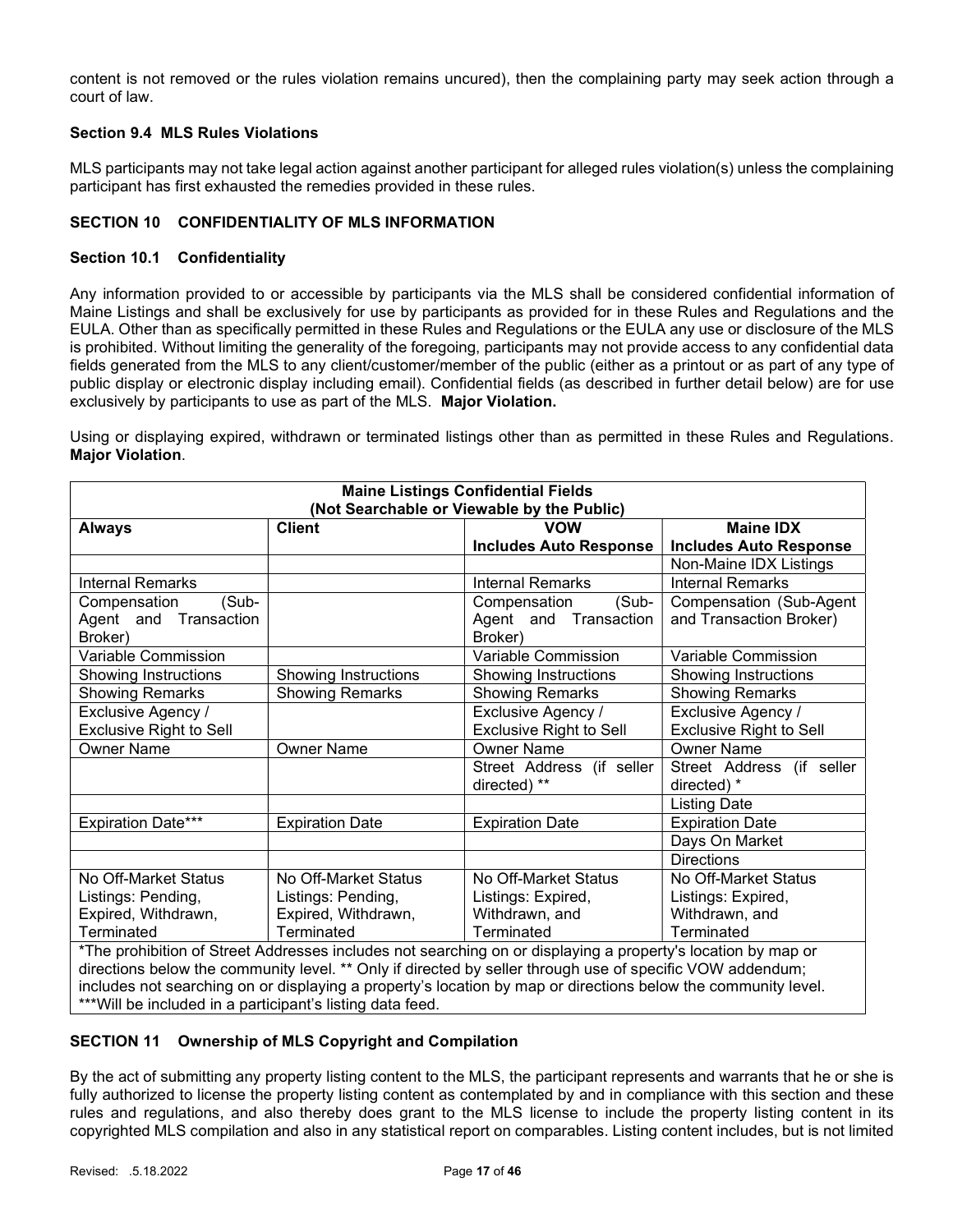to, photographs, images, graphics, audio and video recordings, virtual tours, drawings, descriptions, remarks, narratives, pricing information and other details or information related to the listed property.

Each participant who submits listing content to the MLS agrees to defend and hold the MLS and every other participant harmless from and against any liability or claim arising from any inaccuracy of the submitted listing content or any inadequacy of ownership, license, or title to the submitted listing content.

## Section 11.1 Ownership

All right, title, and interest in each copy of every multiple listing compilation created and copyrighted by Maine Listings, and in the copyrights therein, shall at all times remain vested in the Maine Real Estate Information System, Inc.

## Section 11.2 Copyright

As is further described in the EULA, the MLS and all intellectual property and other rights therein are owned exclusively by Maine Listings and/or its licensors, and nothing in these Rules and Regulations shall be construed to provide any participant or other end user with any ownership or other rights to the MLS other than the limited license rights set forth in the EULA. By submitting a listing, end user is granting to Maine Listings a perpetual, irrevocable, royalty-free, nonexclusive and fully sublicensable and transferable right and license to copy, use and modify any and all content related to any listing as Maine Listings' deems necessary to include such listing in the MLS and the MLS compilation. Participant further acknowledges and agrees that the MLS compilation is protected under the U.S. Copyright Act (17 U.S.C. §101 et. seq.) and, as such, the unauthorized copying, distribution, modification and or other use of the MLS compilation (or any portion thereof) shall constitute a **Major Violation** of these Rules and Regulations and an infringement of Maine Listings' copyright rights, which may make participant liable for damages and costs under the U.S. Copyright Act, such damages and costs being in addition to the other legal and equitable rights and remedies that Maine Listings has pursuant to the EULA, these Rules and Regulations or otherwise.

## Section 11.3 Access to Comparable and Statistical Information

Comparable and statistical information is provided for the exclusive use of participants and participant's authorized users who are engaged in the real estate business and may not be transmitted, retransmitted or provided in any manner to any unauthorized individual, office or firm except as otherwise provided in these Rules and Regulations. Major Violation.

## SECTION 12 PERMITTED USE AND UNAUTHORIZED USE OF THE MLS

## Section 12.1 License Grant and Permitted Uses

As is set forth in the EULA, Maine Listings has granted participant and other end users a non-exclusive, non-transferable license to access and use the MLS, such license rights being subject to, at all times, the terms, conditions and restrictions of the EULA and these Rules and Regulations. Participant shall not reproduce the MLS compilation or any portion thereof except in the following limited circumstances:

12.1(a) License: Each participant shall be entitled to license from the MLS copies of each MLS compilation that may be published sufficient to provide the participant and each end user with one copy of such MLS compilation. For each such copy, the participant shall pay the fees set by Maine Listings.

12.1(b) Display: Participants, and its authorized users shall be permitted to display the MLS and MLS compilation of active and pending (continue to show) listings to consumers only in conjunction with their ordinary business activities of attempting to locate ready, willing, and able buyers for the listings described in the MLS and MLS compilation. Such displays are at all times subject to the bylaws, rules and regulations, and the EULA. Sold, pending (not marked continue to show), expired, withdrawn or terminated listings may not be displayed to consumers other than for the purposes of creating comparative marketing analysis reports and similar opinions of value. Medium Violation.

12.1(c) Export: Participants and their authorized users may export data from the MLS to other types of software provided that the subsequent use of the MLS data complies with these Rules and Regulations and the EULA. Medium Violation.

Revised: .5.18.2022 **Page 18 of 46** 12.1(d) Reproduction Permitted: Participants or their authorized users may reproduce portions of the MLS compilation, and distribute to prospective consumers, a reasonable number of single copies of listings contained in the MLS compilation which relate to any properties in which the prospective consumers are or may, in the judgment of the participant or their authorized users, be interested. It is intended that the participant be permitted to provide prospective consumers with listings which the prospective consumers has a bona fide interest in purchasing or in which the participant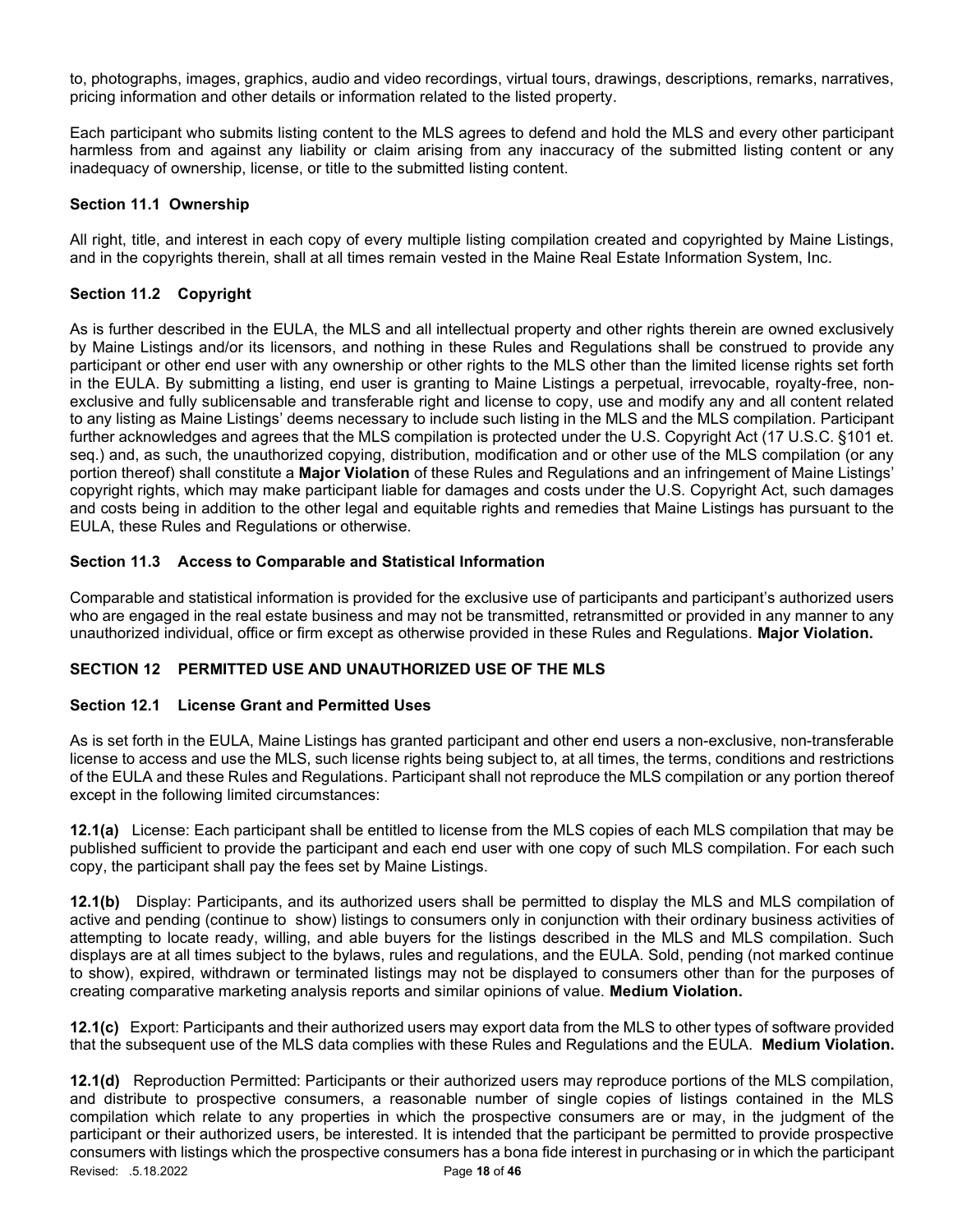is seeking to promote interest. The term "reasonable," as used herein, should therefore be construed to permit only limited reproduction of listings intended to facilitate the prospective consumer's decision-making process in consideration of a purchase or sale. Factors which shall be considered in deciding whether the reproductions made are consistent with this intent, and thus reasonable in number, shall include, but are not limited to, the total number of listings in the MLS compilation, how closely the types of listings accord with the prospective consumer's expressed needs, whether the reproductions were made on a selective basis, and whether the types of listings are consistent with a normal itinerary of properties which would be shown to the prospective consumer.

12.1(e) Reproduction Prohibition: Reproductions made in accordance with this rule shall be prepared in such a fashion that the listing of properties other than that in which the prospective consumer has expressed interest, or in which the participant or their authorized users are seeking to promote interest, does not appear on such reproduction. Medium Violation.

12.1(f) Participant's Listings Exempt: Nothing contained herein shall be construed to preclude any participant from utilizing, displaying, distributing, or reproducing property listing sheets or other compilations of listings pertaining exclusively to properties currently listed for sale with the participant.

12.1(g) Supporting Estimate of Value: None of the foregoing shall be construed to prevent any individual legitimately in possession of the MLS compilation or statistical information from utilizing such information to support an estimate of value on a particular property for a particular client. However, only such information that the MLS has deemed to be nonconfidential and necessary to support the estimate of value may be reproduced and attached to the report as supporting documentation. Any other use of such information is unauthorized and prohibited by these Rules and Regulations. Medium Violation.

## Section 12.2 Unauthorized Use

Participant and its authorized users may not, at any time, exceed the license rights granted pursuant to the EULA. Major Violation.

## Section 12.3 Responsibility for Authorized User Compliance

Participant is responsible for ensuring that it and its authorized users comply with these confidentiality and unauthorized use provisions and that they do not provide unauthorized access to or use of the MLS to any third party.

Participant has twenty four (24) hours to notify Maine Listings when any authorized user's rights to access the MLS have been terminated and/or a site has been closed. Major Violation.

## Section 12.4 Maine Listings Not Responsible for Accuracy of MLS Information

Any listing published and disseminated by the MLS is transmitted as submitted without any changes by Maine Listings. The MLS does not review or verify any content submitted to the MLS and disclaims any responsibility for its accuracy. Each participant agrees to indemnify and hold Maine Listings harmless from and against any and all liability arising from any content submitted by participant and/or its authorized users.

## SECTION 13 USE OF AGGREGATE MLS INFORMATION

As detailed and limited herein, participants (companies) may use other participants listing information from the MLS and any MLS compilation, statistical report or comparable report as the basis for aggregating data related to market share or comparisons. Permitted and prohibited uses of market share information are detailed below. Public advertising as used herein shall include such things as online and print ads, social media, signs, flyers, mass mailings, bulletin board postings, etc.

No such public advertising or distribution to customers or clients may disclose any information about any specific listings or sales EXCEPT when used by the listing or selling participant of that specific property.

End users (companies and agents) with active Maine real estate licenses may compile and transmit print and electronic media statistical information for marketing purposes. The information shall not contain any specific listing data or any other location data about any specific listings that are listed with other participants or that were sold by other participants (as either cooperating or listing participant) and provided an authorized disclaimer and copyright notice appears.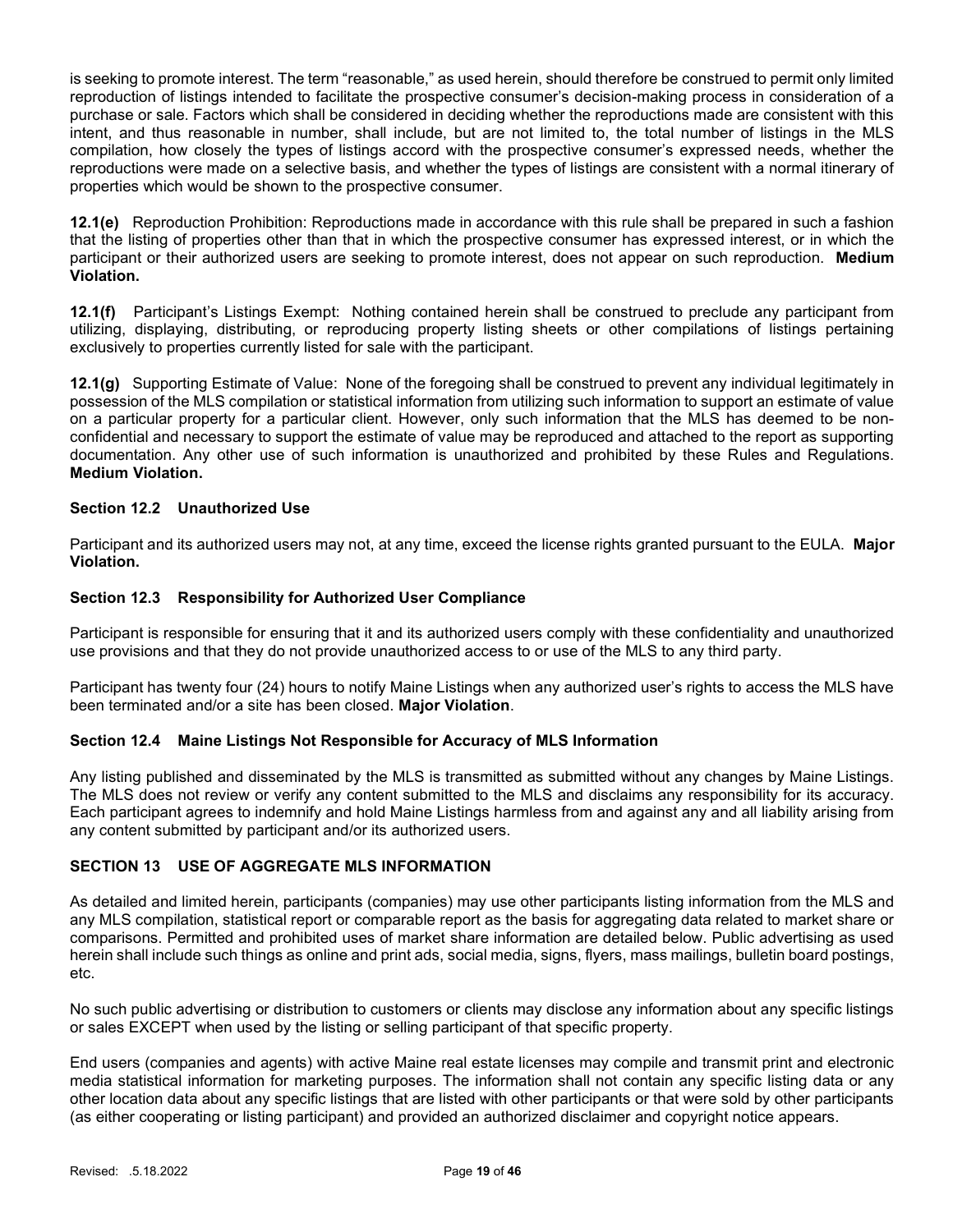Any market share report using Maine Listings data, when reproduced, must include mandatory disclaimer and copyright notice noted below.

## Authorized Disclaimer and Copyright Notice:

"Based on information from the Maine Real Estate Information System, Inc. (d/b/a Maine Listings) for the period (date) through (date)." © (current year) Maine Listings.

#### Additional Requirements:

1) The Disclaimer and copyright notice must be used whenever Maine Listings MLS data is used, regardless of the program used to compile the statistics.

2) Maine Listings MLS Data shall not be co-mingled with non-MLS data in use of publicly released market share statistics.

## Permitted Uses:

1) In a Seller or Buyer Presentation: the participant may use: a) company market share information expressed by units, dollar volume or percentage of market share compared to other participants (company) and/or, b) units or percentage of market share of authorized users (agents). Printouts from Maine Listings may be distributed in a seller or buyer presentation.

2) In any Public Advertising: the participant may include their own company market share information expressed in units, dollar volume and rankings compared to other participants (company) information.

Failure to include the authorized disclaimer and copyright notice and/or to follow the additional requirements is a Major Violation. A prohibited use of aggregate and statistical data is a Major Violation.

## SECTION 14 CHANGES IN RULES AND REGULATIONS

Amendments to these Rules and Regulations shall be made by the Board of Directors in accordance with the Bylaws. Maine Listings will notify participants of any amendments to these Rules and Regulations by posting a notice on the Maine Listings web site or via email, and upon posting such notice, the amendments shall be binding on all end users.

## SECTION 15 ARBITRATION OF DISPUTES

By becoming and remaining a participant, each participant agrees to arbitrate disputes involving contractual issues and questions, and specific non-contractual issues and questions defined in Standard of Practice 17-4 of the Code of Ethics with MLS participants in different firms arising out of their relationships as MLS participants, subject to the following qualifications.

a) If all disputants are members of the same board/association of REALTORS<sup>®</sup> or have their principal place of business within the same board's/association's territorial jurisdiction, they shall arbitrate pursuant to the procedures of that board/association of REALTORS®.

b) If the disputants are members of different boards/associations of REALTORS<sup>®</sup> or if their principal place of business is located within the territorial jurisdiction of different boards/associations of REALTORS®, they remain obligated to arbitrate in accordance with the procedures of the MAINE ASSOCIATION OF REALTORS<sup>®</sup> procedures.

Interboard Arbitration Procedures: Arbitration shall be conducted in accordance with any existing interboard agreement or, alternatively, in accordance with the interboard arbitration procedures in the Code of Ethics and Arbitration Manual of the NATIONAL ASSOCIATION OF REALTORS<sup>®</sup>. Nothing herein shall preclude participants from agreeing to arbitrate the dispute before a particular board/association of REALTORS®.

Awards: The obligation to arbitrate includes the duty to either 1) pay an award to the party(ies) named in the award or 2) deposit the funds with the Professional Standards Administrator to be held in an escrow or trust account maintained for this purpose. Failure to satisfy the award or deposit the funds with the board/association within ten (10) days may be considered a violation of the MLS rules and may subject the participant to disciplinary action at the sole discretion of the MLS.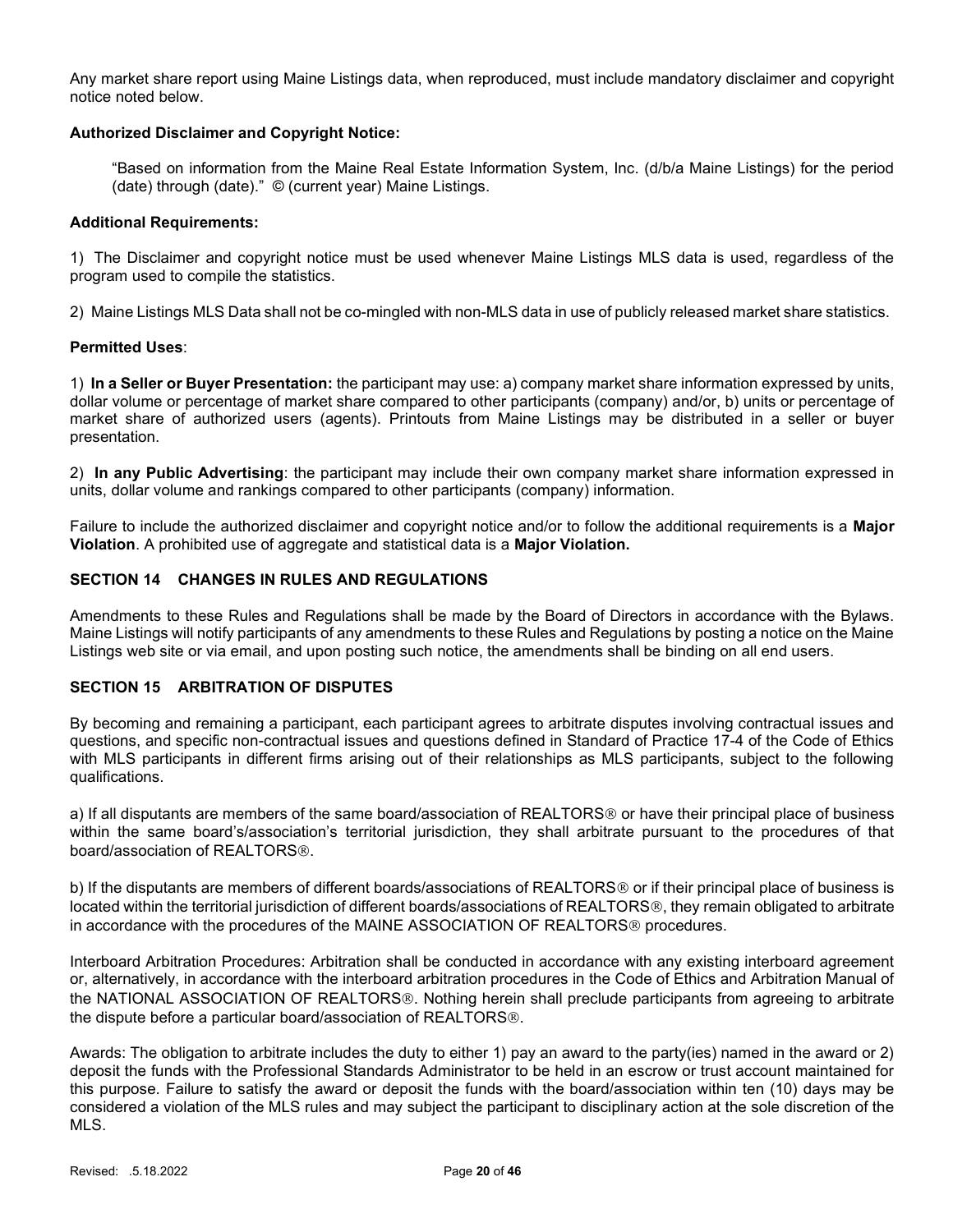## SECTION 16 STANDARDS OF CONDUCT FOR MLS PARTICIPANTS

Standard 16.1 Participants shall not engage in any practice or take any action inconsistent with exclusive representation or other exclusive brokerage relationship agreements that other participants have with clients.

Standard 16.2 Signs giving notice of property for sale or exchange shall not be placed on property without consent of the seller.

Standard 16.3 Participants acting as subagents or as buyer representatives or brokers, shall not attempt to extend a listing participant's offer of cooperation and/or compensation to other participants without the consent of the listing participant.

Standard 16.4 Participants shall not solicit a listing currently listed exclusively with another participant. However, if the listing participant, when asked by the participants, refuses to disclose the expiration date and nature of such listing; (i.e., an exclusive right to sell, an exclusive agency, or other form of contractual agreement between the listing participant and the client), the participants may contact the owner to secure such information and may discuss the terms upon which the participants might take a future listing or, alternatively, may take a listing to become effective upon expiration of any existing exclusive listing.

Standard 16.5 Participants shall not solicit buyer agreements from buyers who are subject to exclusive buyer agreements. However, if asked by a participant, the participant refuses to disclose the expiration date of the exclusive buyer agreement, the participant may contact the buyer to secure such information and may discuss the terms upon which the participant might enter into a future buyer agreement or, alternatively, may enter into a buyer agreement to become effective upon the expiration of any existing exclusive buyer agreement.

Standard 16.6 Participants shall not use information obtained from listing participants through offers to cooperate made through multiple listing services or through other offers of cooperation to refer listing participant's clients to other participants or to create buyer relationships with listing participant's clients, unless such use is authorized by listing participants.

Standard 16.7 The fact that an agency agreement has been entered into with a participant shall not preclude or inhibit any other participant from entering into a similar agreement after the expiration of the prior agreement.

Standard 16.8 The fact that a prospect has retained a participant as an exclusive representative or exclusive broker in one or more past transactions does not preclude other participants from seeking such prospect's future business.

Standard 16.9 Participants are free to enter into contractual relationships or to negotiate with sellers, buyers or others who are not represented by an exclusive agent but shall not knowingly obligate them to pay more than one commission except with their informed consent.

Standard 16.10 When participants are contacted by the client of another participant regarding the creation of an agency relationship to provide the same type of service, and participants have not directly or indirectly initiated such discussions, they may discuss the terms upon which they might enter into a future agency agreement or, alternatively, may enter into an agency agreement which becomes effective upon expiration of any existing exclusive agreement.

Standard 16.11 In cooperative transactions, participants shall compensate cooperating participants (principal brokers) and shall not compensate nor offer to compensate, directly or indirectly, any of the sales licensees employed by or affiliated with other participants without the prior express knowledge and consent of the cooperating participant.

Standard 16.12 Participants are not precluded from making general announcements to prospects describing their services and the terms of their availability even though some recipients may have entered into agency agreements or other exclusive relationships with another participant. A general telephone canvass, general mailing or distribution addressed to all prospects in a given geographical area or in a given profession, business, club, or organization, or other classification or group is deemed general for purposes of this rule.

The following types of solicitations are prohibited:

Revised: .5.18.2022 **Page 21 of 46** Telephone or personal solicitations of property owners who have been identified by a real estate sign, multiple listing compilation, or other information service as having exclusively listed their property with another participant; and mail or other forms of written solicitations of prospects whose properties are exclusively listed with another participant when such solicitations are not part of a general mailing but are directed specifically to property owners identified through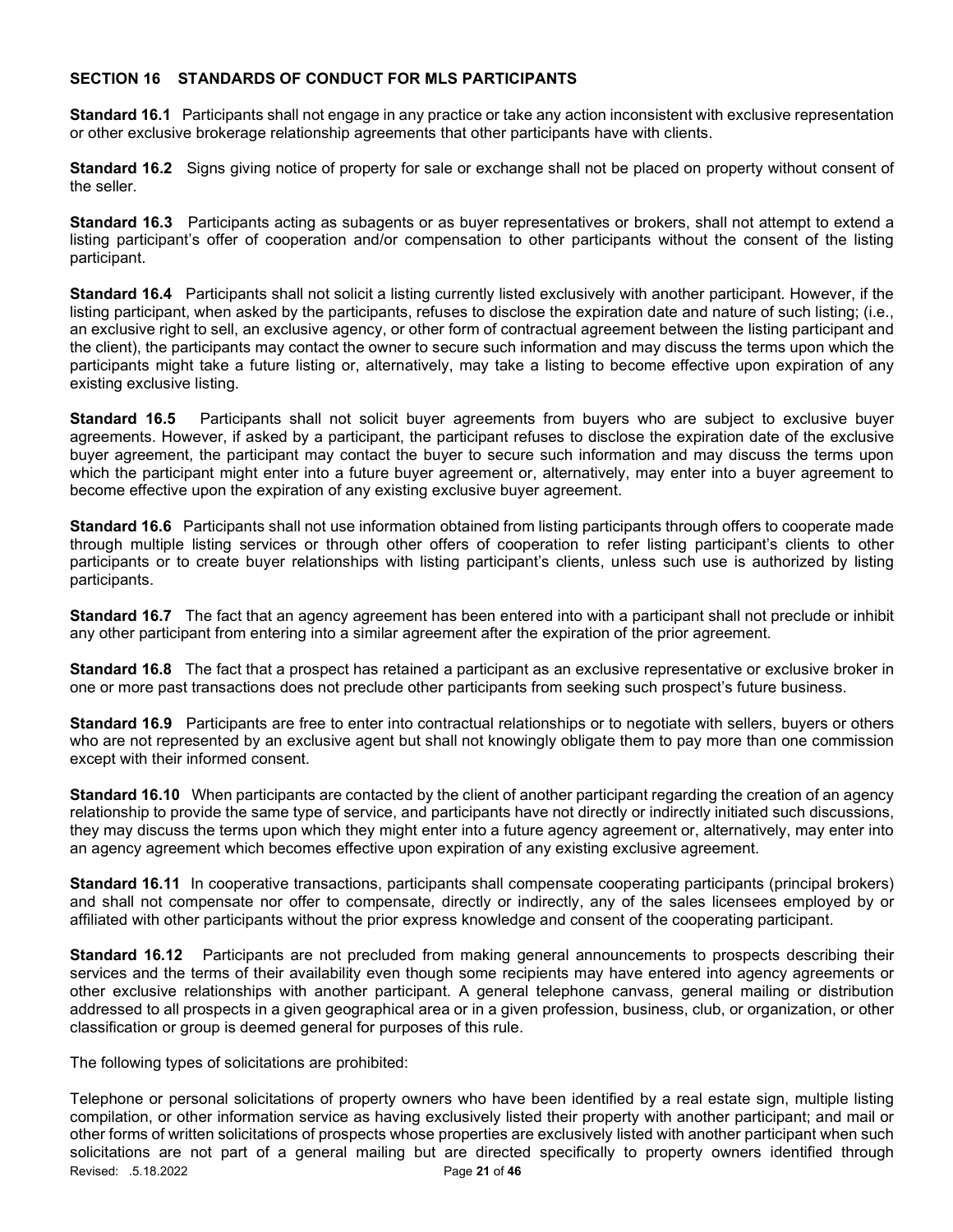compilations of current listings, for sale signs, or other sources of information intended to foster cooperation with participants.

Standard 16.13 Participants, prior to entering into a representation agreement, have an affirmative obligation to make reasonable efforts to determine whether the prospect is subject to a current, valid exclusive agreement to provide the same type of real estate service.

Standard 16.14 Participants, acting as buyer representatives or brokers shall disclose that relationship to the seller's representative or broker at first contact and shall provide written confirmation of that disclosure to the seller's representative or broker not later than execution of a purchase agreement.

Standard 16.15 On unlisted property, participants acting as buyer representatives or brokers shall disclose that relationship to the seller at first contact for that buyer and shall provide written confirmation of such disclosure to the seller not later than execution of any purchase agreement.

Participants shall make any request for anticipated compensation from the seller at first contact.

Standard 16.16 Participants, acting as representatives or brokers of sellers or as subagents of listing brokers, shall disclose that relationship to buyers as soon as practicable, and shall provide written confirmation of such disclosure to buyers not later than execution of any purchase agreement.

Standard 16.17 Participants are not precluded from contacting the client of another participant for the purpose of offering to provide, or entering into a contract to provide, a different type of real estate service unrelated to the type of service currently being provided (e.g., property management as opposed to brokerage) or from offering the same type of service for property not subject to other participant's exclusive agreements. However, information received through a MLS or any other offer of cooperation may not be used to target clients of other participants to whom such offers to provide services may be made.

Standard 16.18 Participants, acting as subagents or buyer representatives or brokers, shall not use the terms of an offer to purchase to attempt to modify the listing participant's offer of compensation to subagents or buyer representatives or brokers, or make the submission of an executed offer to purchase contingent on the listing participant's agreement to modify the offer of compensation.

Standard 16.19 All dealings concerning property exclusively listed or with buyers who are subject to an exclusive agreement shall be carried on with the client's representative or broker, and not with the client, except with the consent of the client's representative or broker or except where such dealings are initiated by the client.

Before providing substantive services (such as writing a purchase offer or presenting a CMA) to prospects, participants shall ask prospects whether they are a party to any exclusive representation agreement. Participants shall not knowingly provide substantive services concerning a prospective transaction to prospects who are parties to exclusive representation agreements, except with the consent of the prospects' exclusive representatives or at the direction of prospects.

Standard 16.20 Participants and end users, prior to or after their relationship with their current firm is terminated, shall not induce clients of their current firm to cancel exclusive contractual agreements between the client and that firm. This does not preclude participants from establishing agreements with their associated licensees governing assignability of exclusive agreements.

Standard 16.21 These rules are not intended to prohibit ethical, albeit aggressive or innovative business practices, and do not prohibit disagreements with other participants involving commission, fees, compensation or other forms of payment or expenses.

Standard 16.22 Participants shall not knowingly or recklessly make false or misleading statements about competitors, their businesses, or their business practices.

Standard 16.23 Participants' firm websites shall disclose the firm's name and state(s) of licensure in a reasonable and readily apparent manner.

Websites of licensees affiliated with a participant's firm shall disclose the firm's name and the licensee's state(s) of licensure in a reasonable and readily apparent manner.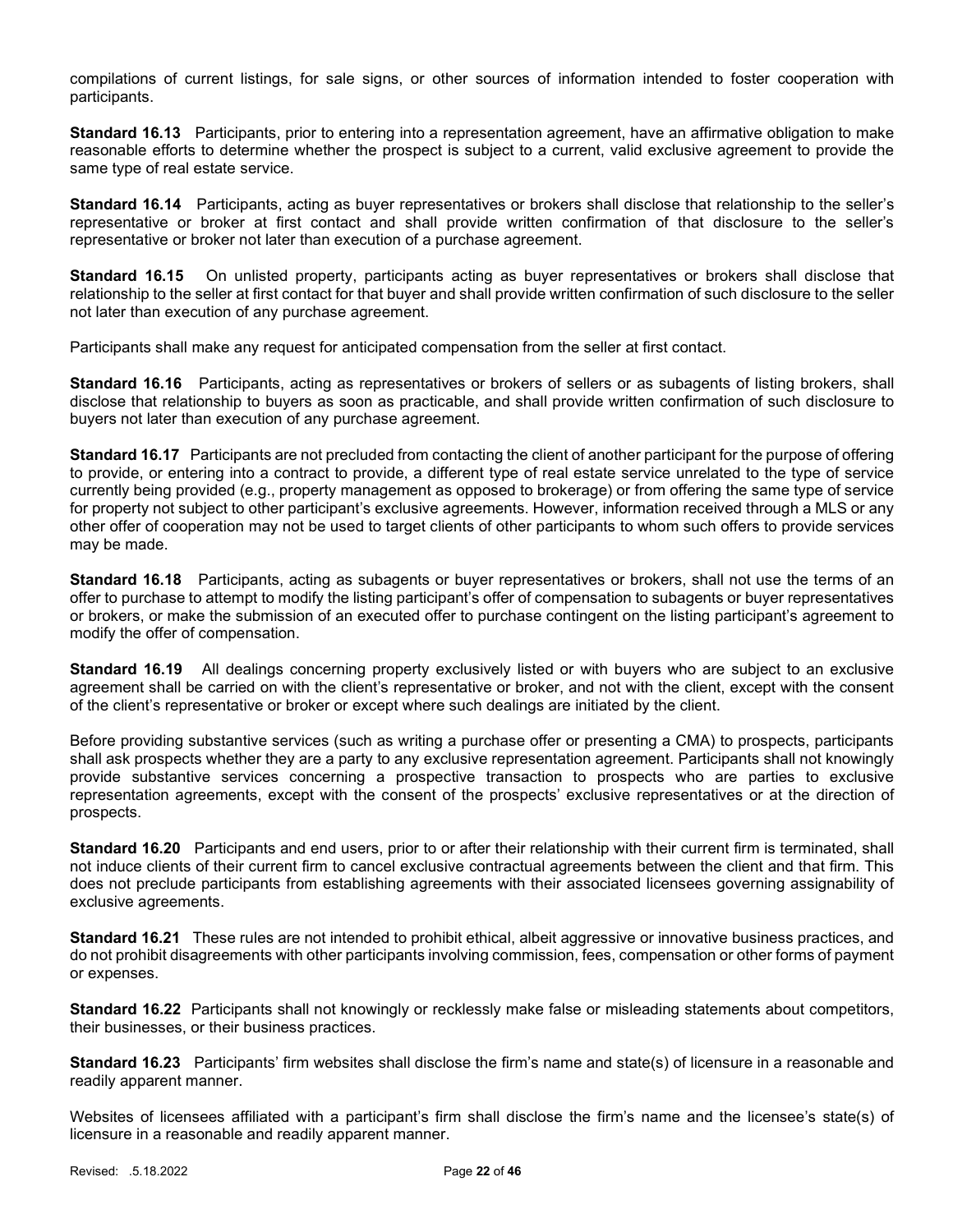Standard 16.24 Participants shall present a true picture in their advertising and representations to the public, including Internet content, images, and the URLs and domain names they use, and participants may not:

a) engage in deceptive or unauthorized framing of real estate brokerage websites;

b) manipulate (e.g., presenting content developed by others) listing and other content in any way that produces a deceptive or misleading result;

c) deceptively use metatags, keywords or other devices/methods to direct, drive, or divert Internet traffic;

d) present content developed by others without either attribution or without permission; or

e) otherwise mislead consumers, including use of misleading images.

Standard 16.25 The services which participants provide to their clients and customers shall conform to the standards of practice and competence which are reasonably expected in the specific real estate disciplines in which they engage; specifically, residential real estate brokerage, real property management, commercial and industrial real estate brokerage, land brokerage, real estate appraisal, real estate counseling, real estate syndication, real estate auction, and international real estate.

Participants shall not undertake to provide specialized professional services concerning a type of property or service that is outside their field of competence unless they engage the assistance of one who is competent on such types of property or service, or unless the facts are fully disclosed to the client. Any persons engaged to provide such assistance shall be so identified to the client and their contribution to the assignment should be set forth.

## SECTION 17 MAINE LISTINGS LOCKBOX SYSTEM USE - (Deleted 12/9/2020)

## SECTION 18 INTERNET DATA EXCHANGE (IDX)

## Section 18 IDX Defined

IDX affords MLS participants the ability to authorize limited electronic display and delivery of their listings by other participants via the following authorized mediums under the participant's control: websites, mobile apps, and audio devices. As used throughout these rules, "display" includes "delivery" of such listings.

Electronic display subject to this policy means displays on participants' public websites and displays using applications for mobile devices that participants control. For purposes of this policy "control" means participants must have the ability to add, delete, modify and update information as required by this policy. All displays of IDX listings must also be under the actual and apparent control of the participant, and must be presented to the public as being the participant's display. Actual control requires that the participant has developed the display, or caused the display to be developed for the participant pursuant to an agreement giving the participant authority to determine what listings will be displayed, and how those listings will be displayed. Apparent control requires that a reasonable consumer viewing the participant's display will understand the display is the participant's, and that the display is controlled by the participant. Factors evidencing control include, but are not limited to, clear identification of the name of the brokerage firm under which the participant operates in a readily visible color and typeface, except as otherwise provided for in this policy (e.g., displays of minimal information). All electronic display of IDX information conducted pursuant to this policy must comply with state law and regulations, and MLS rules. Any display of IDX information must be controlled by the participant, including the ability to comply with this policy and applicable MLS rules.

## Section 18.1 Authorization

Participants' consent for display of their listings by other participants pursuant to these Rules and Regulations is presumed unless a participant affirmatively notifies the MLS that the participant refuses to permit display (either on a blanket or on a listing-by-listing basis). If a participant refuses on a blanket basis to permit the display of that participant's listings, that participant may not download, frame or display the aggregated MLS data of other participants. Even where participants have given blanket authority for other participants to display their listings on IDX sites, such consent may be withdrawn on a listing-by-listing basis where the seller has prohibited all internet display or other electronic forms of display or distribution.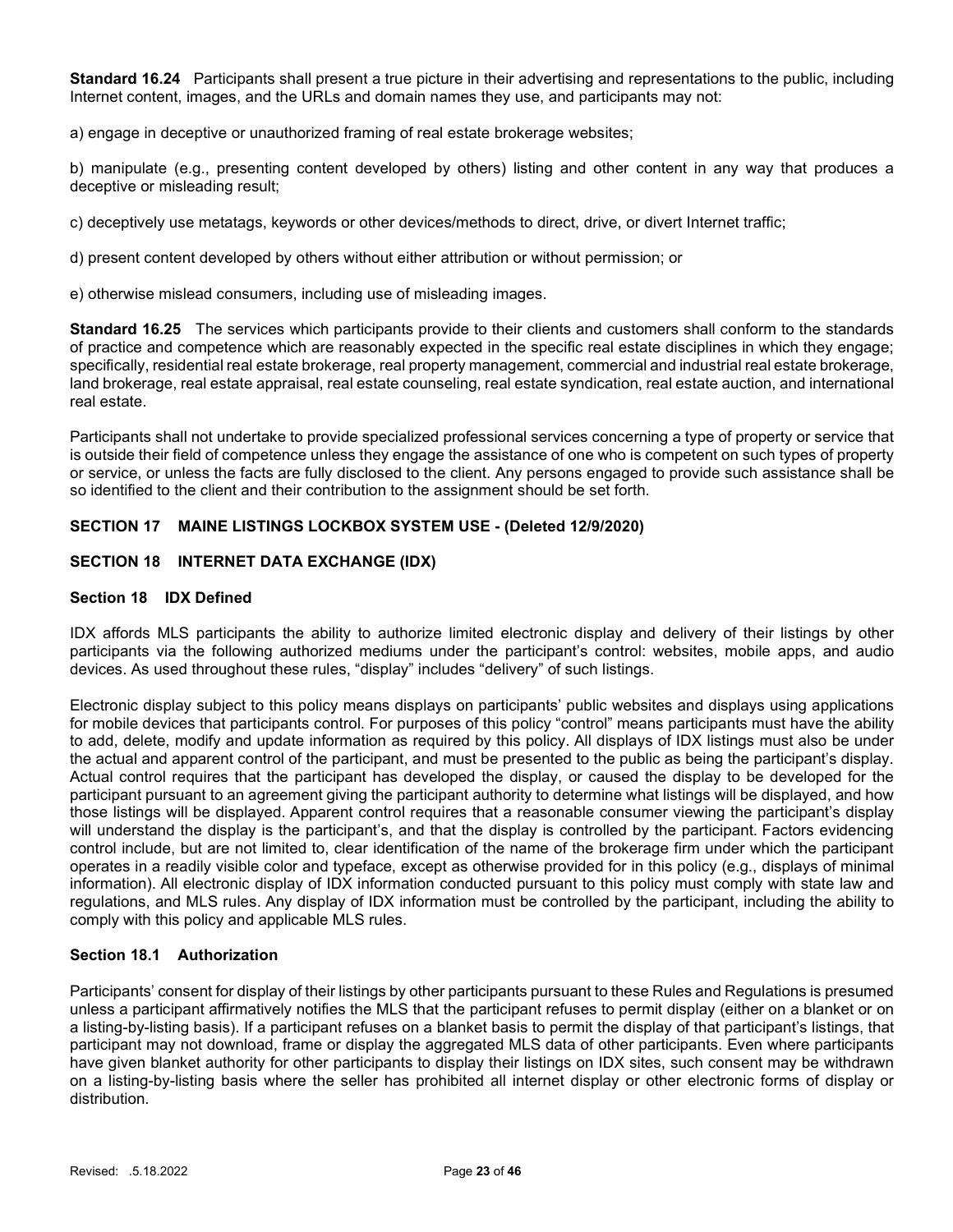## Section 18.2 Participation

Participation in IDX is available to all MLS participants engaged in real estate brokerage who consent to display of their listings by other participants.

18.2.1 Participants must notify the MLS of their intention to display IDX information and must give the MLS direct access for purposes of monitoring/ensuring compliance with applicable rules and policies.

18.2.2 MLS participants may not use IDX-provided listings for any purpose other than display as provided for in these rules. This does not require participants to prevent indexing of IDX listings by recognized search engines. Major Violation.

18.2.3 Listings including property addresses, can be included in IDX displays except where a seller has directed their listing broker to withhold their listing or the listing's property address from all display on the Internet (including, but not limited to, publicly-accessible websites or VOWs) or other electronic forms of display or distribution. Major Violation.

18.2.4 Participants may select the listings they choose to display through IDX based only on objective criteria including, but not limited to, factors such as geography or location ("uptown", "downtown", etc.), list price, type of property, (e.g., condominiums, cooperatives, single-family detached, multi-family), or type of listing (e.g., exclusive right to sell or exclusive agency). Selection of listings displayed through IDX must be independently made by each participant.

18.2.5 Participants must refresh all MLS downloads and IDX displays automatically fed by those downloads at least once every twelve (12) hours. Participants displaying sold data may display sold data starting from January 1, 2012. Major Violation.

18.2.6 Except as provided in the IDX policy and these rules, an IDX site or a participant or user operating an IDX site or displaying IDX information as otherwise permitted may not distribute, provide, or make any portion of the MLS database available to any person or entity. Major Violation.

18.2.7 Any IDX display controlled by a participant must clearly identify the name of the brokerage firm under which they operate in a readily visible color and typeface. For purposes of the IDX policy and these rules, "control" means the ability to add, delete, modify and update information as required by the IDX policy and MLS rules. Major Violation.

18.2.8 Any IDX display controlled by a participant or subscriber that

a) allows third-parties to write comments or reviews about particular listings or displays a hyperlink to such comments or reviews in immediate conjunction with particular listings, or

b) displays an automated estimate of the market value of the listing (or hyperlink to such estimate) in immediate conjunction with the listing,

either or both of those features shall be disabled or discontinued for the seller's listings at the request of the seller. The listing broker or agent shall communicate to the MLS that the seller has elected to have one or both of these features disabled or discontinued on all displays controlled by participants. Except for the foregoing and subject to Section 18.2.9, a participant's IDX display may communicate the participant's professional judgment concerning any listing. Nothing shall prevent an IDX display from notifying its customers that a particular feature has been disabled at the request of the seller. Major Violation.

18.2.9 Participants shall maintain a means (e.g., e-mail address, telephone number) to receive comments about the accuracy of any data or information that is added by or on behalf of the participant beyond that supplied by the MLS and that relates to a specific property. Participants shall correct or remove any false data or information relating to a specific property upon receipt of a communication from the listing broker or listing agent for the property explaining why the data or information is false. However, participants shall not be obligated to remove or correct any data or information that simply reflects good faith opinion, advice, or professional judgment. Medium Violation.

18.2.10 An MLS participant may co-mingle the listings of other brokers received in an IDX feed with listings available from other MLS IDX feeds, provided all such displays are consistent with the IDX rules, and the MLS participant holds participatory rights in those MLSs. As used in this policy, "co-mingling" means that consumers are able to execute a single property search of multiple IDX data feeds resulting in the display of IDX information from each of the MLSs on a single search results page; and that participants may display listings from each IDX feed on a single webpage or display.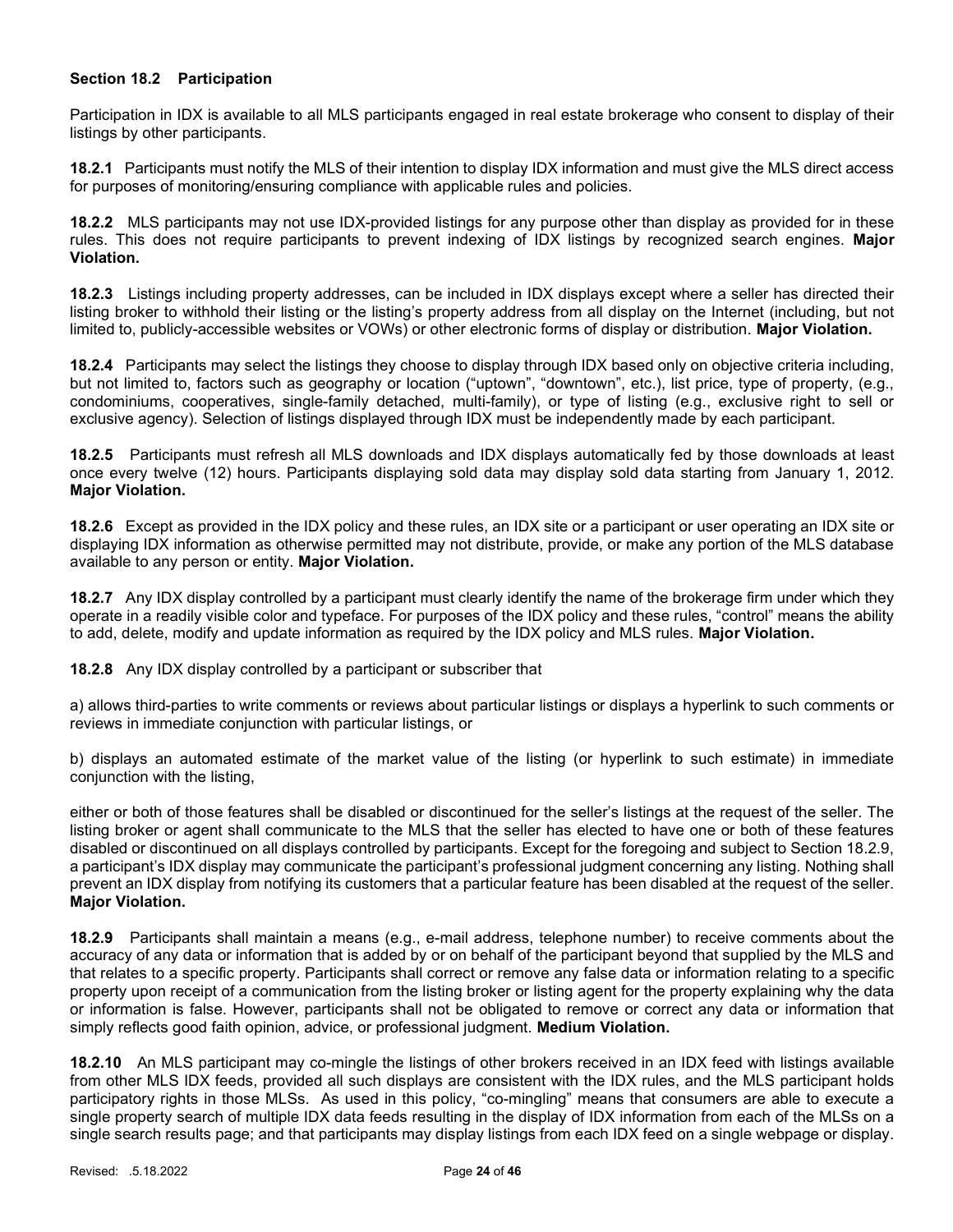18.2.11 Participants shall not modify or manipulate information relating to other participants listings. MLS participants may augment their IDX display of MLS data with applicable property information from other sources to appear on the same webpage or display, clearly separated by the data supplied by the MLS. The source(s) of the information must be clearly identified in the immediate proximity to such data. This requirement does not restrict the format of MLS data display or display of fewer than all of the available listings or fewer authorized fields. Minor Violation.

(Note: Banners are allowed on images of IDX listings with the same timeframe used when listings are displayed on the Hot Sheet.)

18.2.12 All listings displayed pursuant to IDX shall identify the listing firm, and the email or phone number provided by the listing participant in a reasonably prominent location and in a readily visible color and typeface not smaller than the median used in the display of listing data.

Displays of minimal information (e.g. "thumbnails", text messages, "tweets", etc., of two hundred [200] characters or less) are exempt from this requirement but only when linked directly to a display that includes all required disclosures. For audio delivery of listing content, all required disclosures must be subsequently delivered electronically to the registered consumer performing the property search or linked to through the device's application.

When displaying sold listings, an IDX site must clearly identify the listing brokerage and cooperating brokerage firm names in a reasonably prominent location and in a readily visible color and typeface not smaller than the median used in the display of any other content. Major Violation.

## Section 18.3 Display

Display of listing information pursuant to IDX is subject to the following rules:

18.3.1 Listings displayed pursuant to IDX shall contain only those fields of data designated by the MLS. Display of all other fields (as determined by the MLS) is prohibited. Confidential fields intended only for other MLS participants and users (e.g., showing instructions, and property security information) may not be displayed. Minor Violation.

18.3.1.1 The type of listing agreement (e.g., exclusive right to sell, exclusive agency, etc.) may not be displayed. Minor Violation.

18.3.2: Deleted May 2015

18.3.3 Deleted May 2017; moved to 18.2.12 May 2017.

## 18.3.4 NOT APPLICABLE

18.3.5 Non-principal brokers and sales licensees affiliated with IDX participants may display information available through IDX on their own websites subject to their participant's consent and control and the requirements of state law and/or regulation. Minor Violation.

18.3.6 Deleted November 2006.

18.3.7 All listings displayed pursuant to IDX shall show the MLS as the source of the information. Medium Violation.

18.3.8 The Maine IDX Logo together with the following notice must appear on all search results and details pages of the participant's IDX website and displays:

a) "Listing data is derived in whole or in part from the Maine IDX and is for consumers' personal, noncommercial use only. Dimensions are approximate and not guaranteed. All data should be independently verified. © (current year) Maine Real Estate Information System, Inc. All Rights Reserved. **[3]** "

b) The Maine IDX Logo and disclaimer shall appear at the bottom of all listing pages containing Maine IDX data.

## Medium Violation.

18.3.9 NOT APPLICABLE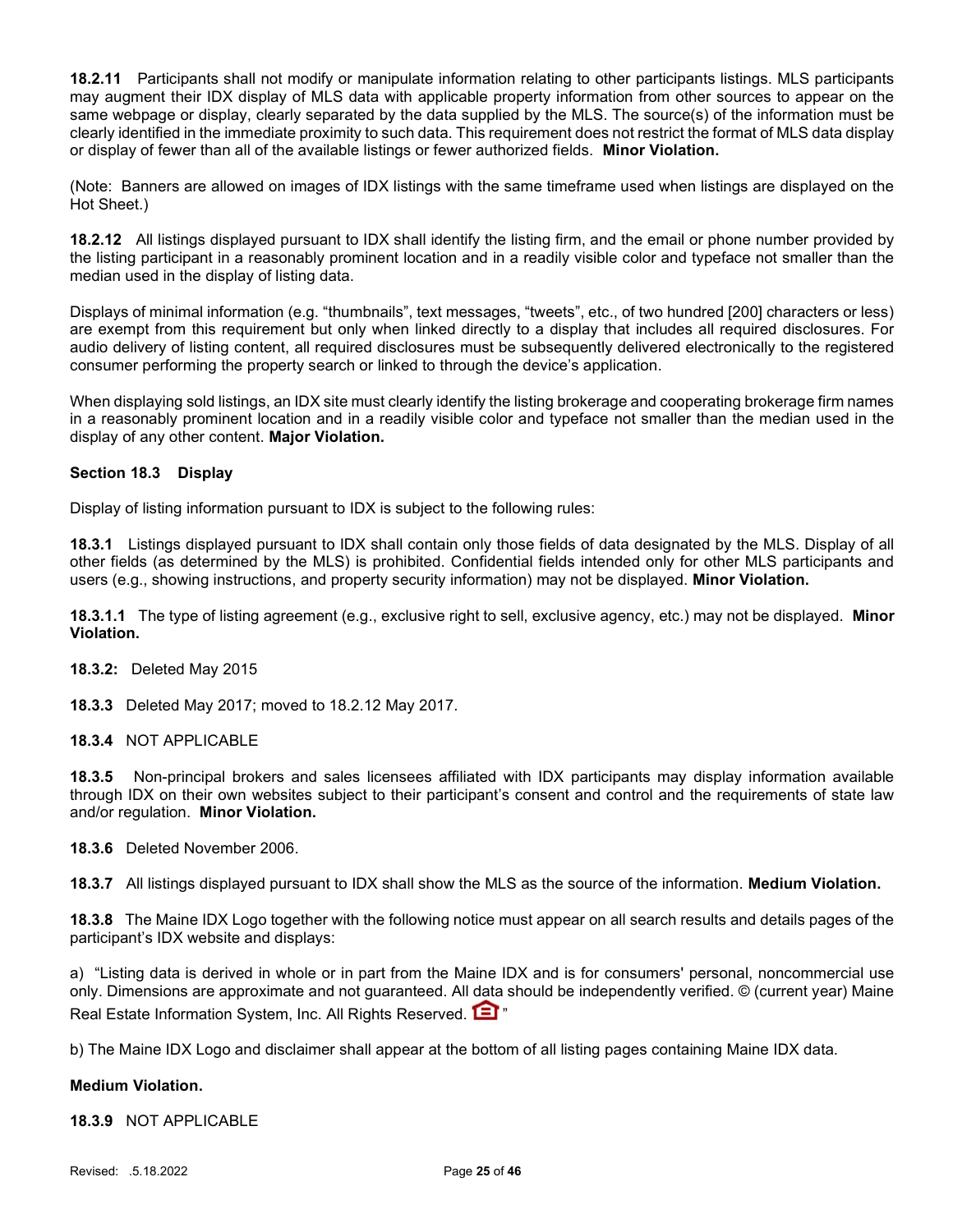18.3.10 The right to display other participants' listings pursuant to IDX shall be limited to a participant's office holding participatory rights in the MLS.

18.3.11 Maine IDX data may be integrated with other MLS data from another incorporated MLS in order to allow a user to simultaneously search the Maine IDX data and such MLS data via a participant's IDX website and/or displays. However, at no time may Maine IDX data be co-mingled with exempted listings, open listings or listings that are for sale by the seller of the property ("for sale by owner"), or any other properties that are not acceptable listings. Listings obtained from other sources (e.g., from other MLSs, etc.) must display the source from which each such listing was obtained. Major Violation.

18.3.12 Display of expired, withdrawn and terminated listings is prohibited.

## 18.3.13 – 18.3.15 NOT APPLICABLE

18.3.16 Deceptive or misleading advertising (including co-branding) on pages displaying IDX-provided listings is prohibited. For purposes of these rules, co-branding will be presumed not to be deceptive or misleading if the participant's logo and contact information is larger than that of any third party. Major Violation.

Section 18.4 Service fees and charges for participation in IDX shall be as established annually by the Board of Directors.

Section 18.5 Any authorized Internet website that collects or requests information from a consumer must display the participant's privacy policy informing consumers how the information they provide may be used. Major Violation.

## SECTION 19 VIRTUAL OFFICE WEBSITES (VOWs)

## Section 19.1 VOW Defined

a. A Virtual Office Website ("VOW") is a participant's Internet website, or a feature of a participant's website, through which the participant is capable of providing real estate brokerage services to consumers with whom the participant has first established a broker-consumer relationship (as defined by state law) where the consumer has the opportunity to search MLS listing information, subject to the participant's oversight, supervision, and accountability. A non-principal broker or sales licensee affiliated with a participant may, with his or her participant's consent, operate a VOW. Any VOW of a non-principal broker or sales licensee is subject to the participant's oversight, supervision, and accountability.

b. As used in Section 19 of these Rules, the term "participant" includes a participant's affiliated non-principal brokers and sales licensees – except when the term is used in the phrases "participant's consent" and "participant's oversight, supervision, and accountability". References to "VOW" and "VOWs" include all Virtual Office Websites, whether operated by a participant, by a non-principal broker or sales licensee, or by an "Affiliated VOW Partner" (AVP) on behalf of a participant.

c. "Affiliated VOW Partner" (AVP) refers to an entity or person designated by a participant to operate a VOW on behalf of the participant, subject to the participant's supervision, accountability, and compliance with the VOW Policy. No AVP has independent participation rights in the MLS by virtue of its right to receive information on behalf of a participant. No AVP has the right to use MLS listing information, except in connection with operation of a VOW on behalf of one or more participants. Access by an AVP to MLS listing information is derivative of the rights of the participant on whose behalf the AVP operates a VOW.

d. As used in Section 19 of these Rules, the term "MLS listing information" refers to active listing information and sold data provided by participants to the MLS and aggregated and distributed by the MLS to participants.

## Section 19.2

a. The right of a participant's VOW to display MLS listing information is limited to that supplied by the MLS(s) in which the participant has participatory rights. However, a participant with offices participating in different MLSs may operate a master website with links to the VOWs of the other offices.

b. Subject to the provisions of the VOW policy and these rules, a participant's VOW, including any VOW operated on behalf of a participant by an AVP, may provide other features, information, or functions, e.g. "Internet Data Exchange" (IDX).

Revised: .5.18.2022 **Page 26 of 46** c. Except as otherwise provided in the VOW policy or in these rules, a participant need not obtain separate permission from other MLS participants whose listings will be displayed on the participant's VOW.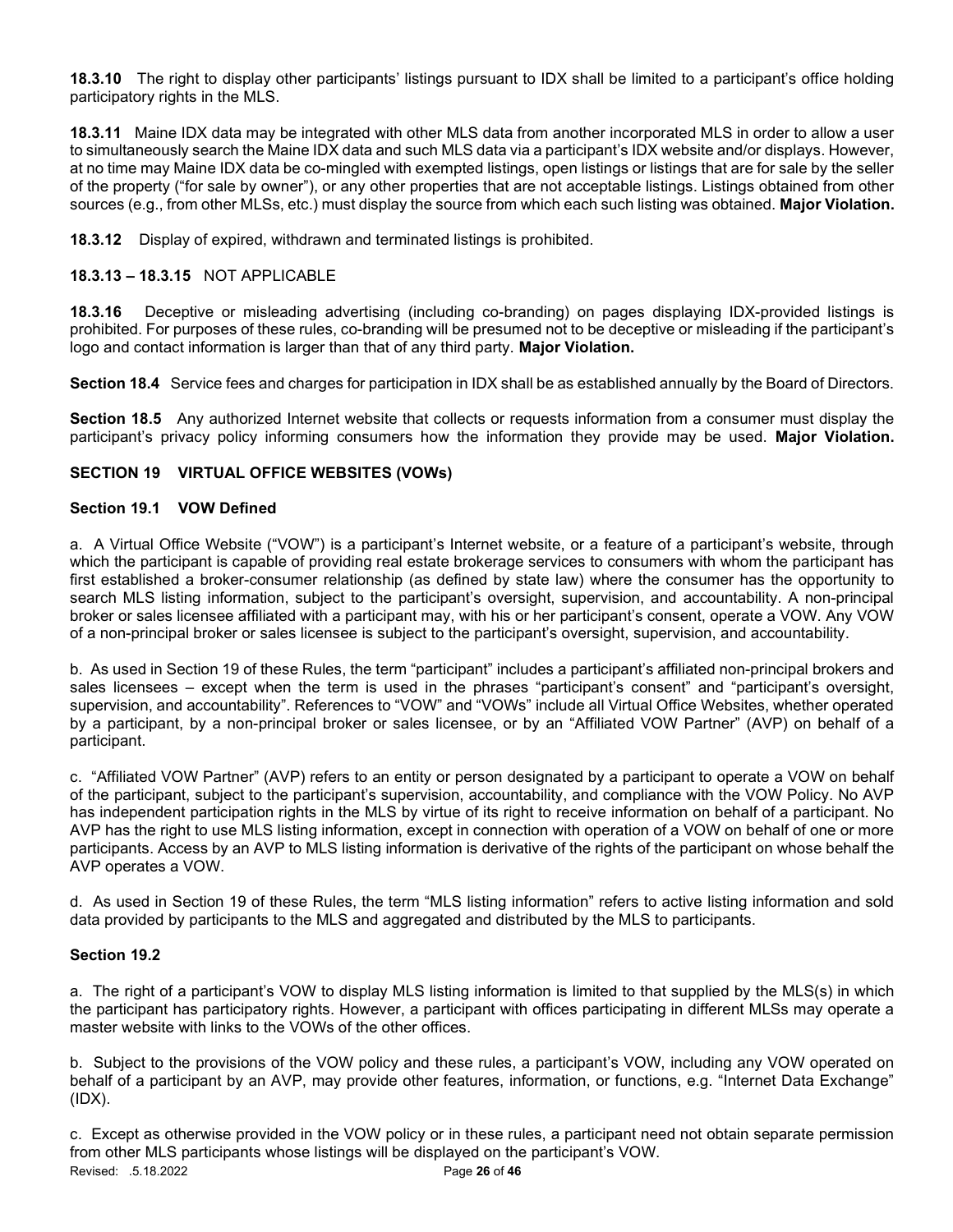d. A participant's VOW must be submitted to Maine Listings staff for compliance review prior to making the VOW generally available to the public. Changes to a participant's VOW that involve Maine Listings data and within the scope of VOW policy that occur after the compliance review process must be resubmitted for another review to ensure compliance prior to making those changes available to the public.

## e. Any violations by any parties of Section 19 of these Rules and Regulations may be considered and administered in accordance as a Major Violation.

## Section 19.3

a. Before permitting any consumer to search for or retrieve any MLS listing information on his or her VOW, the participant must take each of the following steps:

i. The participant must first establish with that consumer a lawful broker-consumer relationship (as defined by state law), including completion of all actions required by state law in connection with providing real estate brokerage services to clients and customers (hereinafter "Registrants"). Such actions shall include, but are not limited to, satisfying all applicable agency, non-agency, and other disclosure obligations, and execution of any required agreements.

ii. The participant must obtain the name of, and a valid email address for, each Registrant. The participant must send an email to the address provided by the Registrant confirming that the Registrant has agreed to the terms of use (described in Subsection d., below). The Participant must verify that the email address provided by the Registrant is valid and that the Registrant has agreed to the terms of use.

iii. The participant must require each Registrant to have a user name and a password, the combination of which is different from those of all other Registrants on the VOW. The participant may, at his or her option, supply the user name and password or may allow the Registrant to establish its user name and password. The participant must also assure that any email address is associated with only one user name and password.

b. The participant must assure that each Registrant's password expires on a date certain, but may provide for renewal of the password. The participant must at all times maintain a record of the name, email address, user name, and current password of each Registrant. The participant must keep such records for not less than 180 days after the expiration of the validity of the Registrant's password.

c. If the MLS has reason to believe that a participant's VOW has caused or permitted a breach in the security of MLS listing information or a violation of MLS rules, the participant shall, upon request of the MLS, provide the name, email address, user name, and current password, of any Registrant suspected of involvement in the breach or violation. The participant shall also, if requested by the MLS, provide an audit trail of activity by any such Registrant.

d. The participant shall require each Registrant to review and affirmatively to express agreement (by mouse click or otherwise) to a terms of use provision that provides at least the following:

i. that the Registrant acknowledges entering into a lawful consumer-broker relationship with the participant

ii. that all information obtained by the Registrant from the VOW is intended only for the Registrant's personal, noncommercial use

iii. that the Registrant has a bona fide interest in the purchase or sale of real estate of the type being offered through the VOW

iv. that the Registrant will not copy, redistribute, or retransmit any of the information provided, except in connection with the Registrant's consideration of the purchase or sale of an individual property

v. that the Registrant acknowledges the MLS' ownership of and the validity of the MLS' copyright in the MLS database.

e. The terms of use agreement may not impose a financial obligation on the Registrant or create any representation agreement between the Registrant and the participant. Any agreement entered into at any time between the participant and Registrant imposing a financial obligation on the Registrant or creating representation of the Registrant by the participant must be established separately from the terms of use, must be prominently labeled as such, and may not be accepted solely by mouse click.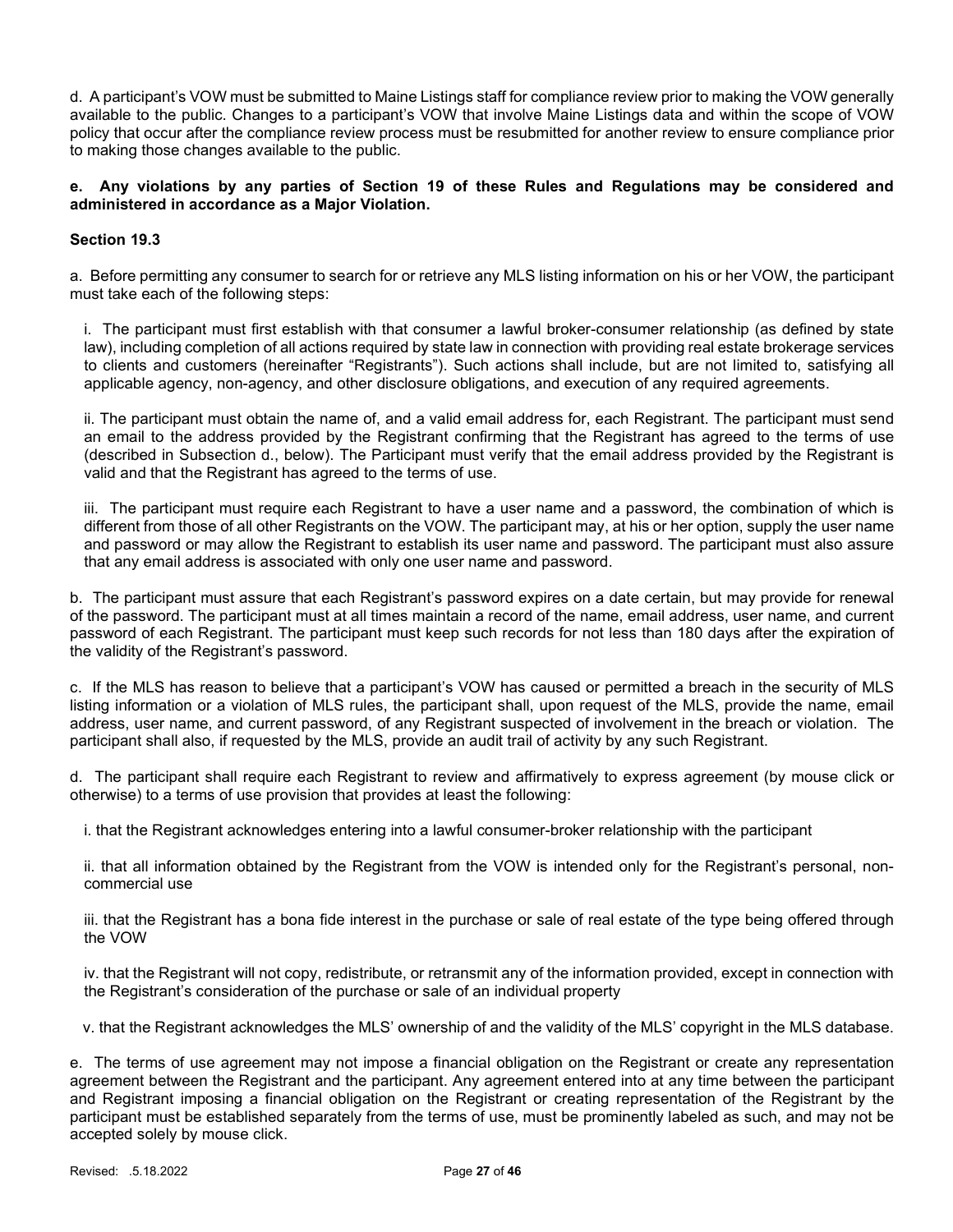f. The terms of use agreement shall also expressly authorize the MLS and other MLS participants or their duly authorized representatives to access the VOW for the purposes of verifying compliance with MLS rules and monitoring display of participants' listings by the VOW. The agreement may also include such other provisions as may be agreed to between the participant and the Registrant.

## Section 19.4

A participant's VOW must prominently display an e-mail address, telephone number, or specific identification of another mode of communication (e.g., live chat) by which a consumer can contact the participant to ask questions or get more information about any property displayed on the VOW. The participant or a non-principal broker or sales licensee licensed with the participant must be willing and able to respond knowledgeably to inquiries from Registrants about properties within the market area served by that participant and displayed on the VOW.

## Section 19.5

A participant's VOW must employ reasonable efforts to monitor for and prevent misappropriation, scraping, and other unauthorized uses of MLS listing information. A participant's VOW shall utilize appropriate security protection such as firewalls as long as this requirement does not impose security obligations greater than those employed concurrently by the MLS.

## Section 19.6

a. A participant's VOW shall not display listings or property addresses of any seller who has affirmatively directed the listing broker to withhold the seller's listing or property address from display on the Internet. The listing broker shall communicate to the MLS that the seller has elected not to permit display of the listing or property address on the Internet. Notwithstanding the foregoing, a participant who operates a VOW may provide to consumers via other delivery mechanisms, such as email, fax, or otherwise, the listings of sellers who have determined not to have the listing for their property displayed on the Internet.

b. A participant who lists a property for a seller who has elected not to have the property listing or the property address displayed on the Internet shall cause the seller to execute a document that includes the following (or a substantially similar) provision.

## Seller Opt-Out Form

a. I have advised my broker or sales agent that I do not want the listed property to be displayed on the Internet.

b. \_\_\_ I have advised my broker or sales agent that I do not want the address of the listed property to be displayed on the Internet.

2. I understand and acknowledge that if I have selected Option a., consumers who conduct searches for listings on the Internet will not see information about the listed property in response to their searches.

Initials of Seller

1. Check one.

c. The participant shall retain such forms for at least one (1) year from the date they are signed or one (1) year from the date the listing goes off the market, whichever is greater.

## Section 19.7

a. Subject to Subsection b., below, a participant's VOW may allow third-parties:

i. to write comments or reviews about particular listings or display a hyperlink to such comments or reviews in immediate conjunction with particular listings, or

ii. display an automated estimate of the market value of the listing (or hyperlink to such estimate) in immediate conjunction with the listing.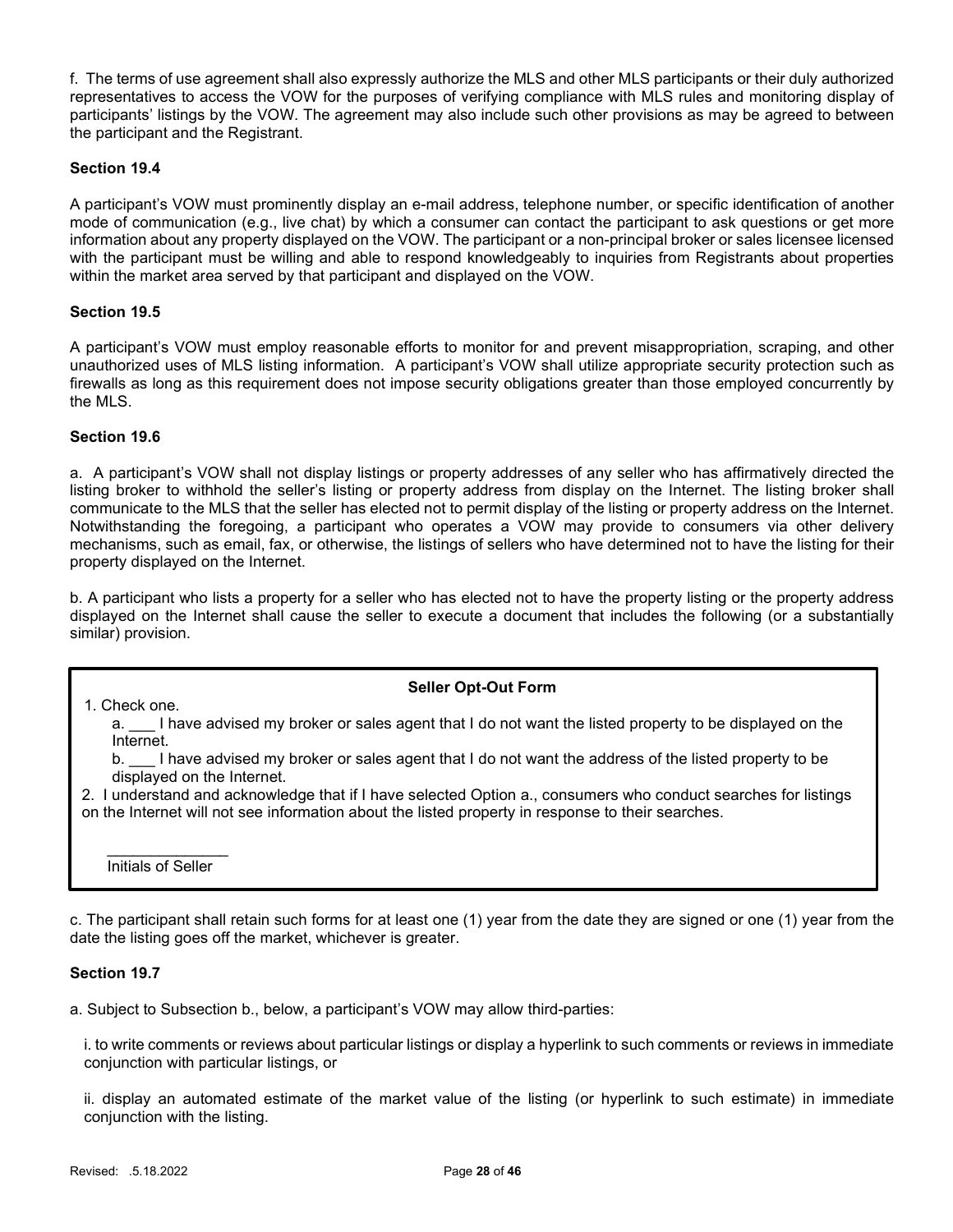b. Notwithstanding the foregoing, at the request of a seller, the participant shall disable or discontinue either or both of those features described in Subsection a. as to any listing of the seller. The listing broker or agent shall communicate to the MLS that the seller has elected to have one or both of these features disabled or discontinued on all participants' websites. Subject to the foregoing and to Section 19.8, a participant's VOW may communicate the participant's professional judgment concerning any listing. A participant's VOW may notify its customers that a particular feature has been disabled at the request of the seller.

## Section 19.8

A participant's VOW shall maintain a means (e.g., e-mail address, telephone number) to receive comments from the listing broker about the accuracy of any information that is added by or on behalf of the participant beyond that supplied by the MLS and that relates to a specific property displayed on the VOW. The participant shall correct or remove any false information relating to a specific property within forty-eight (48) hours following receipt of a communication from the listing broker explaining why the data or information is false. The participant shall not, however, be obligated to correct or remove any data or information that simply reflects good faith opinion, advice, or professional judgment.

#### Section 19.9

A participant shall cause the MLS listing information available on its VOW to be refreshed at least once every three (3) days.

#### Section 19.10

Except as provided in these rules, in the NATIONAL ASSOCIATION OF REALTORS® VOW policy, or in any other applicable MLS rules or policies, no participant shall distribute, provide, or make accessible any portion of the MLS listing information to any person or entity.

#### Section 19.11

A participant's VOW must display the participant's privacy policy informing Registrants of all of the ways in which information that they provide may be used.

## Section 19.12

A participant's VOW may exclude listings from display based only on objective criteria, including, but not limited to, factors such as geography, list price, or type of property.

#### Section 19.13

A participant who intends to operate a VOW to display MLS listing information must notify the MLS of its intention to establish a VOW and must make the VOW readily accessible to the MLS and to all MLS participants for purposes of verifying compliance with these rules, the VOW policy, and any other applicable MLS rules or policies.

#### Section 19.14

A participant may operate more than one VOW himself or herself or through an AVP. A participant who operates his or her own VOW may contract with an AVP to have the AVP operate other VOWs on his or her behalf. However, any VOW operated on behalf of a participant by an AVP is subject to the supervision and accountability of the participant.

#### Section 19.15

A participant's VOW may not make available for search by or display to Registrants any of the following information:

a. expired, withdrawn, and terminated listings

b. the compensation offered to other MLS participants

c. the type of listing agreement, i.e., exclusive right to sell or exclusive agency

d. the seller's name

e. instructions or remarks intended for cooperating brokers only, such as those regarding showings or security of listed property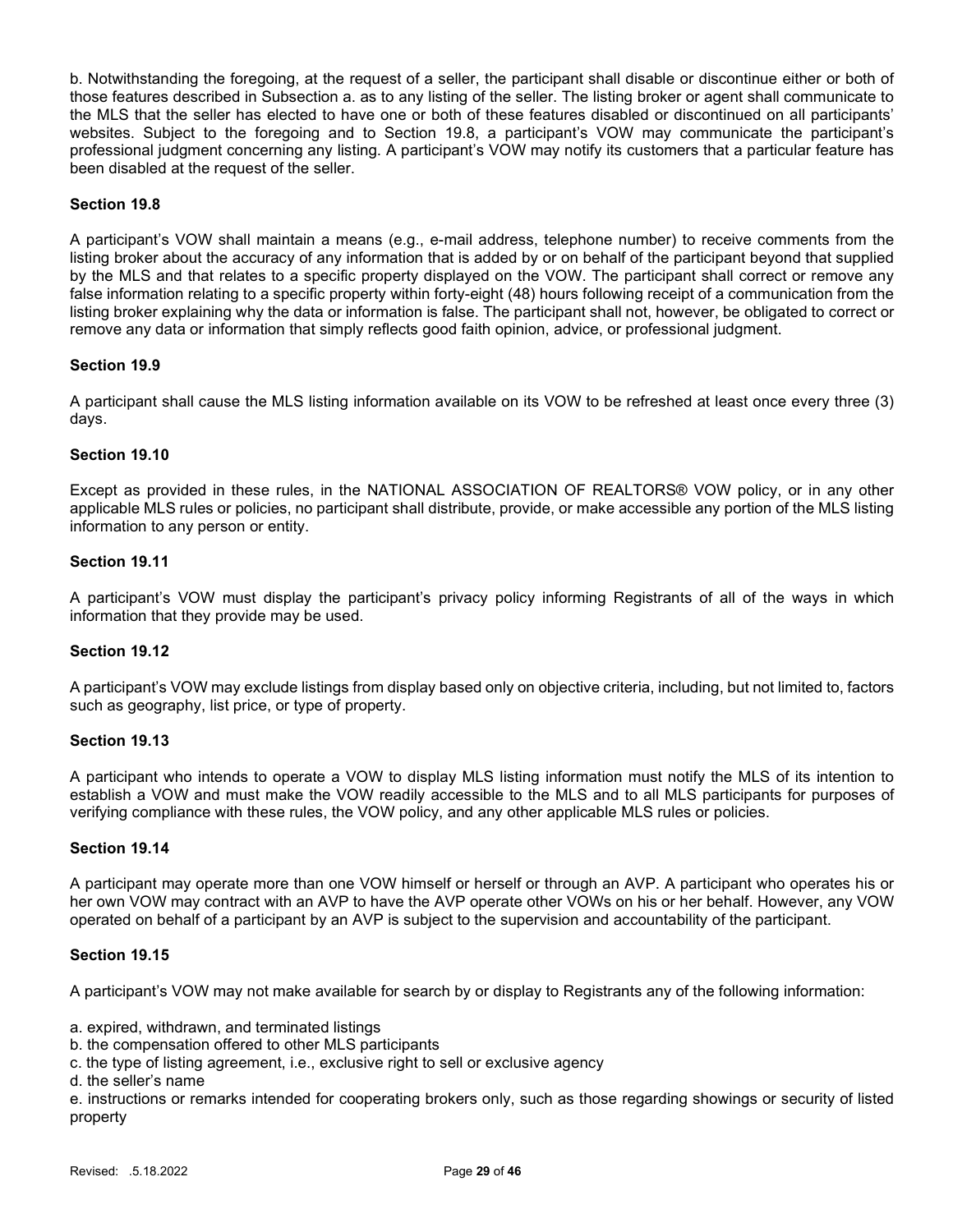#### Section 19.16

A participant shall not change the content of any MLS listing information that is displayed on a VOW from the content as it is provided on a MLS. The participant may, however, augment MLS listing information with additional information not otherwise prohibited in these rules or by other applicable MLS rules or policies, as long as the source of such other information is clearly identified. This rule does not restrict the format of display of MLS listing information on VOWs or the display on VOWs of fewer than all of the listings or fewer than all of the authorized information fields.

#### Section 19.17

A participant shall cause to be placed on his or her VOW a notice indicating that the MLS listing information displayed on the VOW is deemed reliable, but is not guaranteed accurate by the MLS. A participant's VOW may include other appropriate disclaimers necessary to protect the participant and/or the MLS from liability.

The following disclaimer and copyright notice must appear on all search results and details pages of the participant's (or subscriber's) VOW:

"Listing data is derived in whole or in part from Maine Real Estate Information System, Inc. (d/b/a Maine Listings) and is for consumers' personal, noncommercial use only. Dimensions are approximate and not guaranteed. All data should be independently verified. © (current year) Maine Real Estate Information System, Inc. All Rights Reserved.  $\mathsf{m}$ 

#### Section 19.18

A participant shall cause any listing that is displayed on his or her VOW to identify the name of the listing firm, the listing broker or agent, and the email or phone number provided by the listing participant in a readily visible color, in a reasonably prominent location, and in typeface not smaller than the median typeface used in the display of listing data.

#### Section 19.19 NOT APPLICABLE

#### Section 19.20

A participant shall require that Registrants passwords be reconfirmed or changed every 90 days.

Section 19.21: NOT APPLICABLE

## Section 19.22

A participant shall cause any listing displayed on his or her VOW obtained from other sources, including from another MLS or from a broker not participating in the MLS, to identify the source of the listing.

#### Section 19.23

A participant shall cause any listing displayed on his or her VOW obtained from other sources, including from another MLS or from a broker not participating in the MLS, to be searched separately from listings in the MLS.

#### Section 19.24

Participants and the AVPs operating VOWs on their behalf must execute the license agreement required by the MLS.

#### Section 19.25: NOT APPLICABLE

#### Section 20 Participant Valuation Data Use

Section 20.1 Participant Valuation Defined. "Participant Valuation" is Participant's use and display of portions of MLS listing content, possibly including other data, for an automated valuation model (AVM), broker price opinion (BPO), comparative (or comparable) market analysis (CMA), or similar product or service, provided it can fairly be characterized as a valuation of real property and only to the extent permitted here. Participant Valuation services need not include any human judgment or analysis. As used in this Section 20 of these rules, the term "Participant" includes a Participant's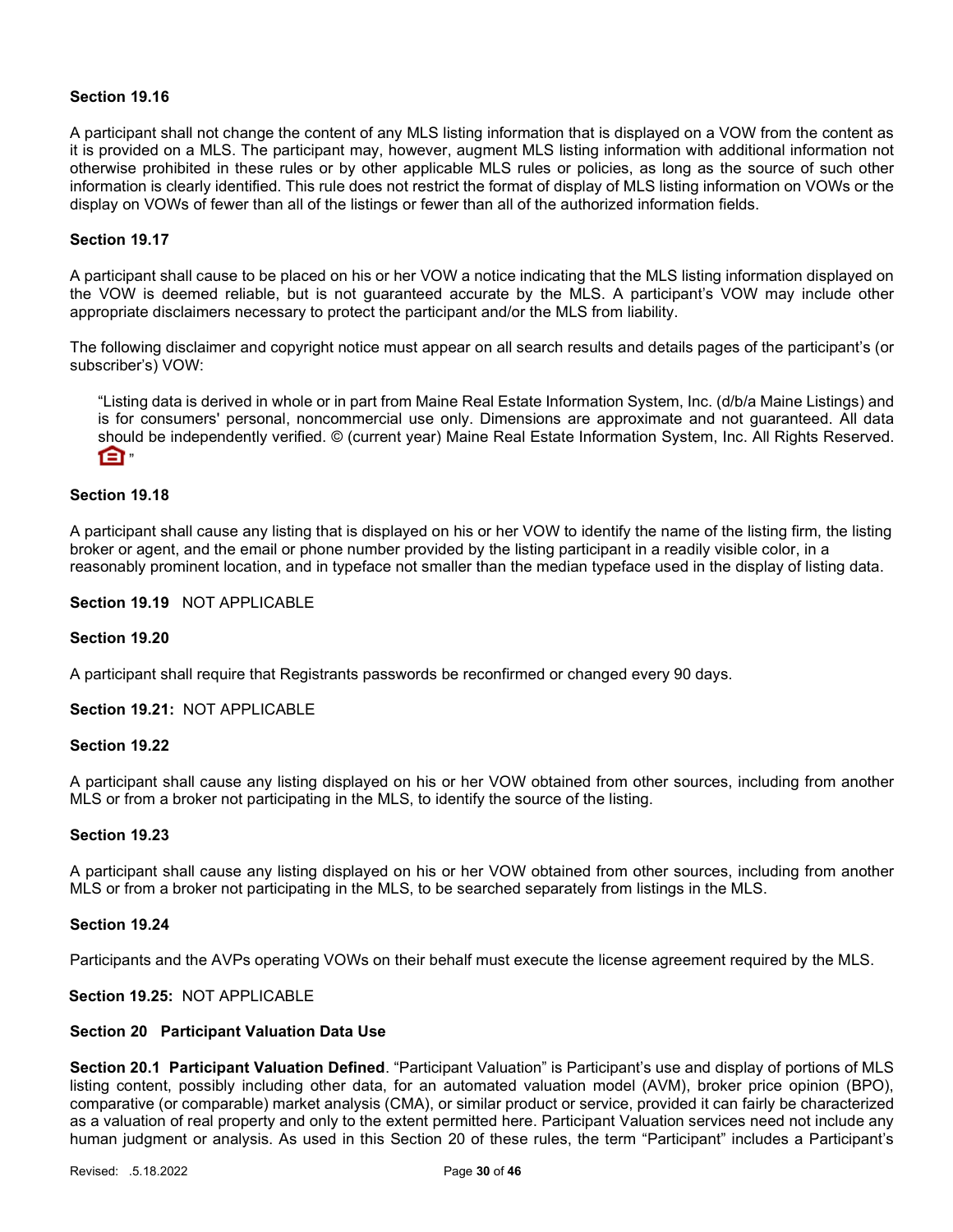affiliated non-principal brokers and sales licensee, except when the term is used in the phrases "Participant's consent" and "Participant's oversight, supervision, and accountability." References to "Participant Valuation" includes all Participant Valuation whether provided by a Participant, non-principal broker, or sales licensee.

Section 20.2 Valuation Vendor. "Valuation Vendor" refers to an entity or person designated by Participant to provide Participant Valuation services to Participant, subject to Participant's supervision, accountability, and compliance with this policy. No Valuation Vendor has independent participation rights in the MLS or right to use MLS listing content, except in connection with the provisions of Participant Valuation services to Participant. Access by Valuation Vendor to MLS listing content is derivative of the rights of the Participant on whose behalf it provides the Participant Valuation services. Participant may use Valuation Vendor's technology platform and services to facilitate the fulfillment of Participant Valuations services, subject to and as permitted by state law.

Section 20.3 Provision of Participant Valuation. Participant may provide Participant Valuation services to individuals and entities with whom Participant establishes a broker-customer or broker-client relationship ("Registrants"), if such a relationship is required and defined by state law, including completion of all actions required by state law in connection with providing real estate brokerage services to Registrants. Such actions include, but are not limited to, satisfying all applicable agency, non-agency, and other disclosure obligations, and execution of any required agreements necessary for performing valuations of real property services. Participant's Valuation Vendor may facilitate such actions where permitted by state law. Where state law does not require the establishment of a broker-customer or broker-client relationship for providing Participant Valuation services, the transaction must still occur between the Participant and Registrant, but may be facilitated by Participant's Valuation Vendor.

Section 20.4 Eligible Registrants. Registrants may include Participant's bona fide clients and customers, financial institutions, mortgage lenders, mortgage bankers, mortgage brokers, mortgage loan servicers, title or mortgage insurers, insurers of payments owed to owners of mortgage backed securities, government sponsored entities, or such other businesses or institutions having an interest in automated reports on property valuation or market conditions.

Section 20.5 Registration e-mail address. Participant, or Valuation Vendor on behalf of Participant where permitted by state law, must obtain the name of and a valid e-mail address for each Registrant that is an individual and the name of and a valid email address for each authorized user if the Registrant is an entity. Participant must ensure that each Registrant agrees to the following terms of use or substantially similar terms of use. Participant must verify that the e-mail address provided by the Registrant is valid and that the Registrant has agreed to the terms of use; Participant may utilize Valuation Vendor's technology platform to facilitate and fulfill these obligations.

Section 20.6 Terms of use. Participant, or Valuation Vendor on behalf of Participant where permitted by state law, must require each Registrant to review and affirmatively to express agreement (by mouse click or otherwise) to a terms-of-use agreement or other form of written contract that provides at least the following:

(a) that Registrant acknowledges entering into a lawful consumer-broker relationship with Participant, if such a relationship is required by state law, or that Registrant acknowledges purchasing the Participant Valuation from Participant, if a consumer-broker relationship is not required by state law.

(b) that all information obtained by Registrant from Participant Valuation is intended only for Registrant's business purposes related to (1) mortgage loan foreclosure or default risk assessment or the review of the quality or accuracy of real estate appraisals or other valuations (2) use in evaluating or engaging in a potential financing or other transaction relating to the subject property, (3) distribution to an actual or potential borrower of funds the repayment of which is secured by a mortgage lien on the subject property, or to the borrower's financial or legal advisors, (4) the purchase or sale of mortgage servicing rights, (5) the purchase or sale of loans, or (6) the purchase, sale, or rental of properties whether property is intended to be used as a residence or for investment and whether the purchaser or seller is an individual or institution.

(c) except as provided above, that Participant Valuations must not be used for any other purposes, including display on publicly accessible websites, and that Registrant must not resell Participant Valuation and must not copy, redistribute, or retransmit or otherwise use any of the MLS listing content provided in Participant Valuation.

(d) that Registrant acknowledges, as between the parties, the MLS's ownership of and the validity of the MLS's copyright in the MLS listing content.

Revised: .5.18.2022 **Page 31 of 46** (e) that Registrant authorizes MLS and other Participants or their duly authorized representatives to access and review the form used by Participant for any Participant Valuation for the purposes of verifying compliance with this policy and monitoring use of Participants' listings for Participant Valuation.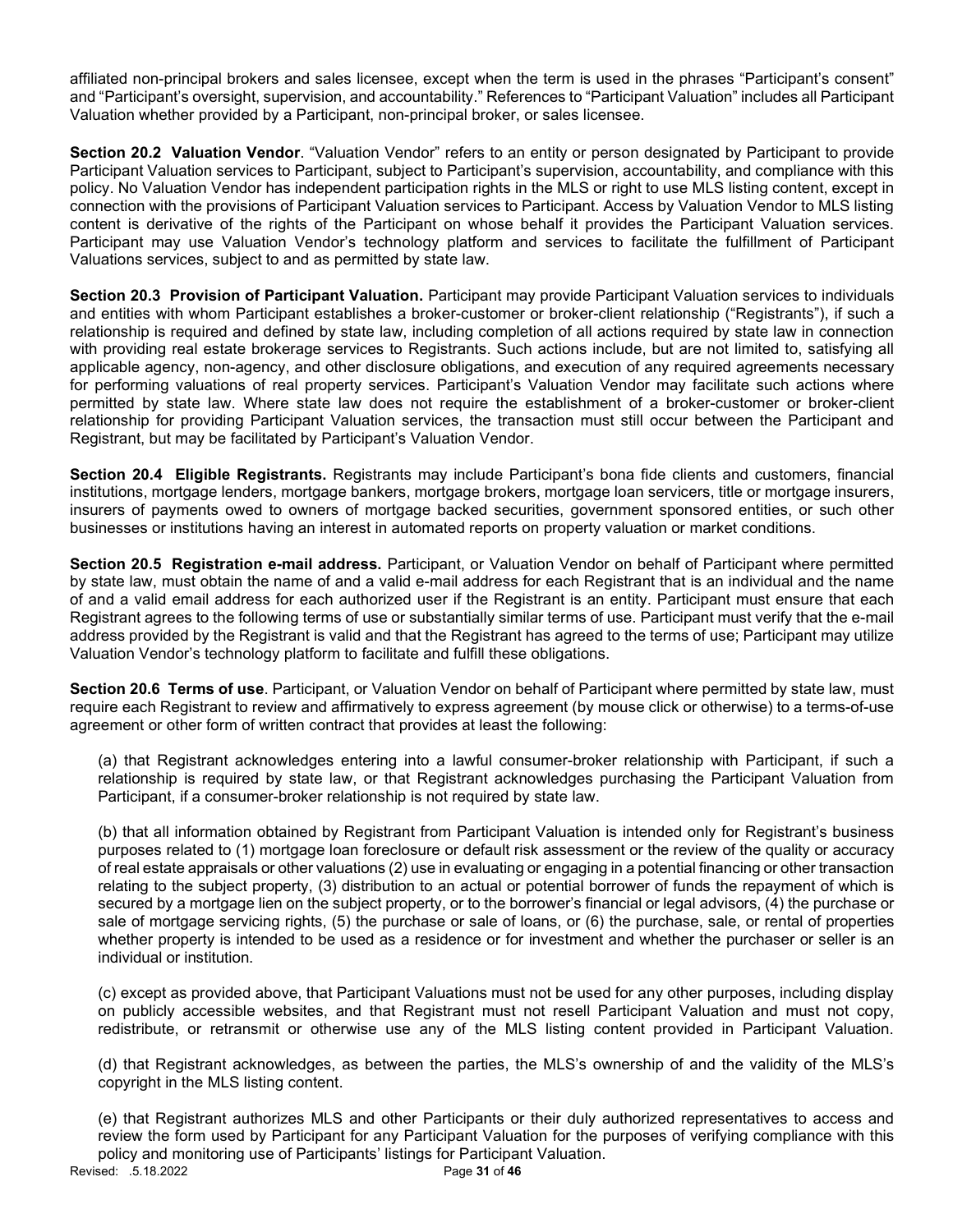To the extent that Registrant breaches the terms of use agreement described in this policy, Participant and Valuation Vendor is liable to the MLS as if Participant or Valuation Vendor had breached the terms of use agreement itself. The agreement may also include such other provisions as may be agreed to between Participant and Registrant.

Section 20.7 Rights limited to Participants. Participant's right to use MLS listing content in any Participant Valuation is subject to the applicable office of Participant being a Participant in the MLS. In other words, an office of Participant that is not a Participant of the MLS, then it may not use MLS listing content in any valuations or real property provided to any third party.

Section 20.8 Standard of care and display. Participant must protect the MLS listing content from misappropriation by employing reasonable efforts to monitor for and prevent scraping or other unauthorized accessing, reproduction, or use of the MLS listing content and Valuations.

Section 20.9 Compliance checking. Participant must make a copy of any type of Participant Valuation sold by Participant available to the MLS for purposes of verifying compliance with this policy. Participant must maintain an audit trail of Participant's delivery to Registrant of all Participant Valuations and make that information available to the MLS if the MLS has reason to believe that any Registrant has caused or permitted a breach of the terms of use (or comparable agreement).

Section 20.10 No disclosure of confidential data. Participants are prohibited from providing to any individual or entity, verbally or by any other delivery mechanism, any MLS listing content classified as confidential by the MLS. Participant and Valuation Vendor must ensure that such confidential information is not disclosed to Registrants or any other third party.

Section 20.11 Display requirements. Participant must cause to be placed on any Participant Valuation, or terms of use, (a) a notice indicating that the MLS listing content displayed on the Participant Valuation is not guaranteed accurate by the MLS or other Participants; (b) a copyright notice display "Copyright 20XX Maine Real Estate Information System, Inc. (d/b/a Maine Listings)" or "© 20XX Maine Real Estate Information System, Inc. (d/b/a Maine Listings)" or substantially similar. Participant must replace "20XX" with the current year as of January 1 each year.

## Section 21 Brokerage Back Office Feed

Participants are entitled to use the BBO Data for BBO Use subject to the provisions of this policy:

Section 21.1 BBO Data Defined. "BBO Data" means all real property listing and roster information in the MLS database, including all listings of all participants, but excludes (i) MLS only fields (those fields only visible to MLS staff and the listing participant), and (ii) fields and content to which MLS does not have a sufficient license for BBO use.

Section 21.2 BBO Use Defined. "BBO Use" means use of BBO Data by participant and subscribers affiliated with the participant for the following purposes: (1) Brokerage management systems that only expose BBO Data to participant and subscribers affiliated with participant; (2) Customer relationship management (CRM) and transaction management tools that only expose the BBO Data to participant, subscribers affiliated with participant, and their bona fide clients as established under state law; (3) Agent and brokerage productivity and ranking tools and reports that only exposes BBO Data to participant and subscribers affiliated with participant; (4) Marketplace statistical analysis and reports in conformance with these rules.

Section 21.3 BBO Use by Participant. BBO Use may only be made by participant and subscriber affiliated with participant, except that at the request of a participant, MLS must provide BBO Data to that participant's designee. The designee may use the BBO Data only to facilitate the BBO Use on behalf of that participant and its affiliated subscribers.

Section 21.4 No Opt Out. There is no option for participants to opt-out their listings from the Brokerage Back Office Feed Use.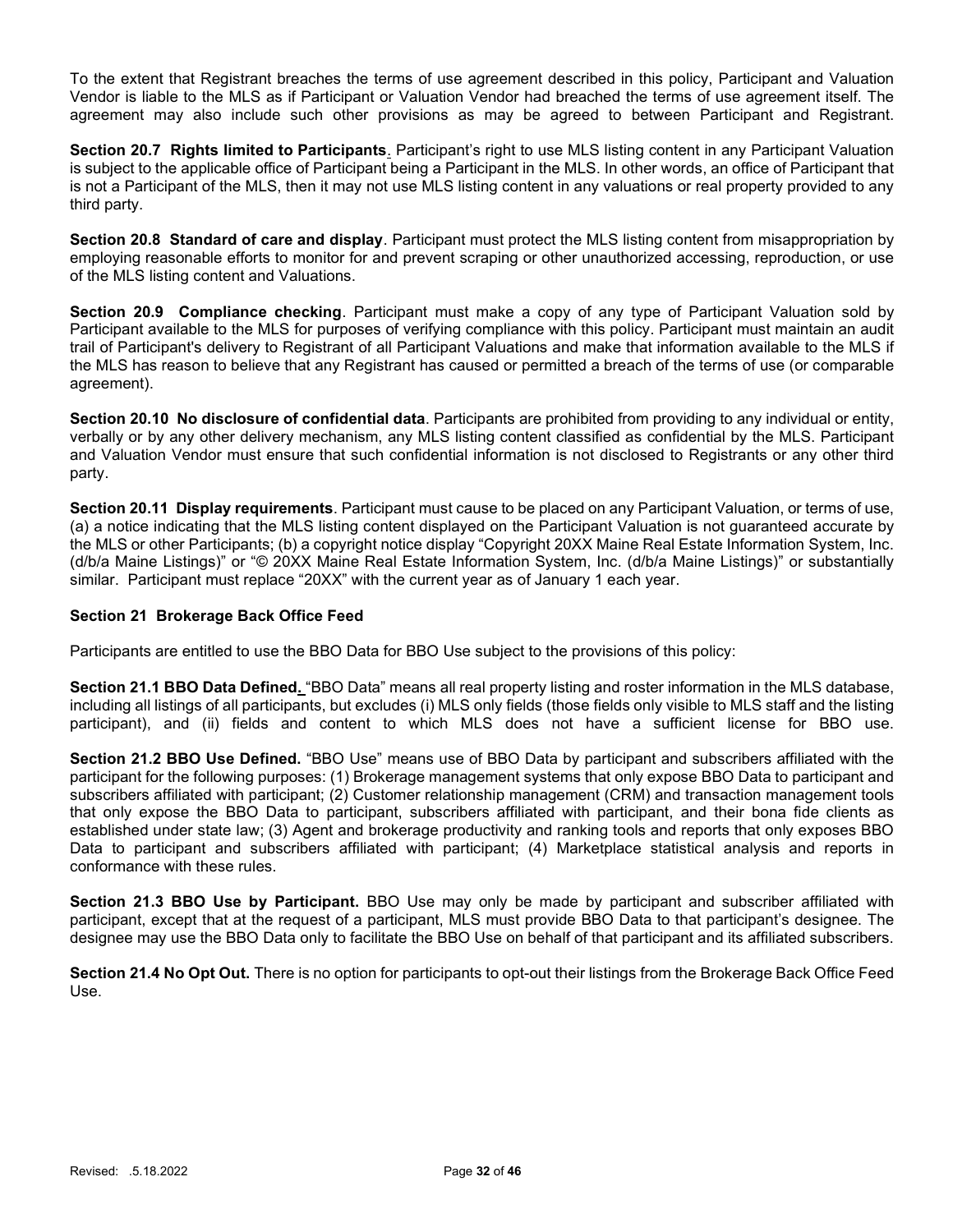## Addendum I

#### Branch/Office Site License Policy Statement

For the purposes of this policy statement:

- 1. The Maine Department of Professional & Financial Regulation (MDPFR) shall mean that body which issues and governs real estate licenses and appraisal certification in the state of Maine.
- 2. Licensees shall mean, brokers, agents, appraisers, appraiser trainees, etc.
- 3. Site shall mean any separate business location(s) that meets the criteria requiring a site license fee as set forth in this policy statement.

Determining when a participant has multiple sites that require a separate site license fee: A separate site license fee (as set forth in the EULA) must be paid for each participant site. Each office or place of business where participant wishes to have a separate identity and/or allow authorized users from that office or place of business to use the MLS is a separate site. The following provisions provide further guidance on determining when a separate site license fee must be paid.

- 1. Separate Branch or Satellite Offices:
	- a. If participant has a place of business that is licensed as a real estate branch office or is listed as the address of an appraiser by the MDPFR, or if participant has a place of business that is otherwise required to be licensed as a branch office, that "branch office" is a separate site if any one or more of the following apply:
		- i. Authorized User of Record: If the MDPFR's records state that one or more of participant's authorized users have been, or are, either located at or "licensed to," or employed at a place of business other than a licensed Site. (Note: designating an authorized user as a branch manager or supervisor at a branch site or office or address other than that on the site license shall not alone be cause for the requirement of payment of an additional site license fee so long as that same branch manager/supervisor is an authorized user at a Site that is subject to a site license fee at the same or higher level of access than the other place of business); or,
		- ii. Public Statement of Services: Participant, or its authorized users, or other persons advertise or promote the other place of business as being owned, occupied, used or operated by or affiliated with participant, such that participant (or any authorized user) can conduct services as defined by the Maine Real Estate Commission license law (whether such advertisement or promotion is public - for example, in newspapers or on the Internet) or private (for example, on stationary or business cards) or as a location where participant or its authorized users may be contacted regarding matters related in any way to any listing available and/or accessible via the MLS.

Homes as a Place of Business: If the home is held out to the public as being an office - meaning, you maintain business cards with that address, there are ads noting that home office/town as a branch, there's a yellow page ad identifying the home office, for sale signs with home office phone # or an office sign at the location of your home, etc. or use any other public statement or announcement that identifies the home as also being a place of business. If you can answer no to ALL of the above, you do not need to pay a fee. If yes to ANY of the above, you are telling the public that the location is a place of business and you DO need to pay the site license fee.

iii. Do Licensees Work Out of Your Place of Business: For example: answering phones, meeting clients, doing CMAs, writing offers, inputting listings, or searching for properties, performing appraisals, performing appraisal reviews or having access to Maine Listings data and use as part of their business in that branch office. Or is your branch office simply held out to the public as being a branch of the firm (such as, listed in the phone book/directory assistance, identified in ads, or a sign on building that it's an office in a commercial location? If yes to ANY of the above, you DO need to pay a site license fee. If your branch office includes licensees who work out of that office\* and they meet ALL of the following criteria; (answering phones, meeting clients, doing CMAs, writing offers) but have absolutely no reason to use Maine Listings data (for example, there are no authorized users assigned to this office, the office is in a market that doesn't use MLS, CMAs are performed using third-party sources non- Maine Listings data, cannot offer a seller the ability to put listing in Maine Listings) – then no -- you do not need to pay a fee.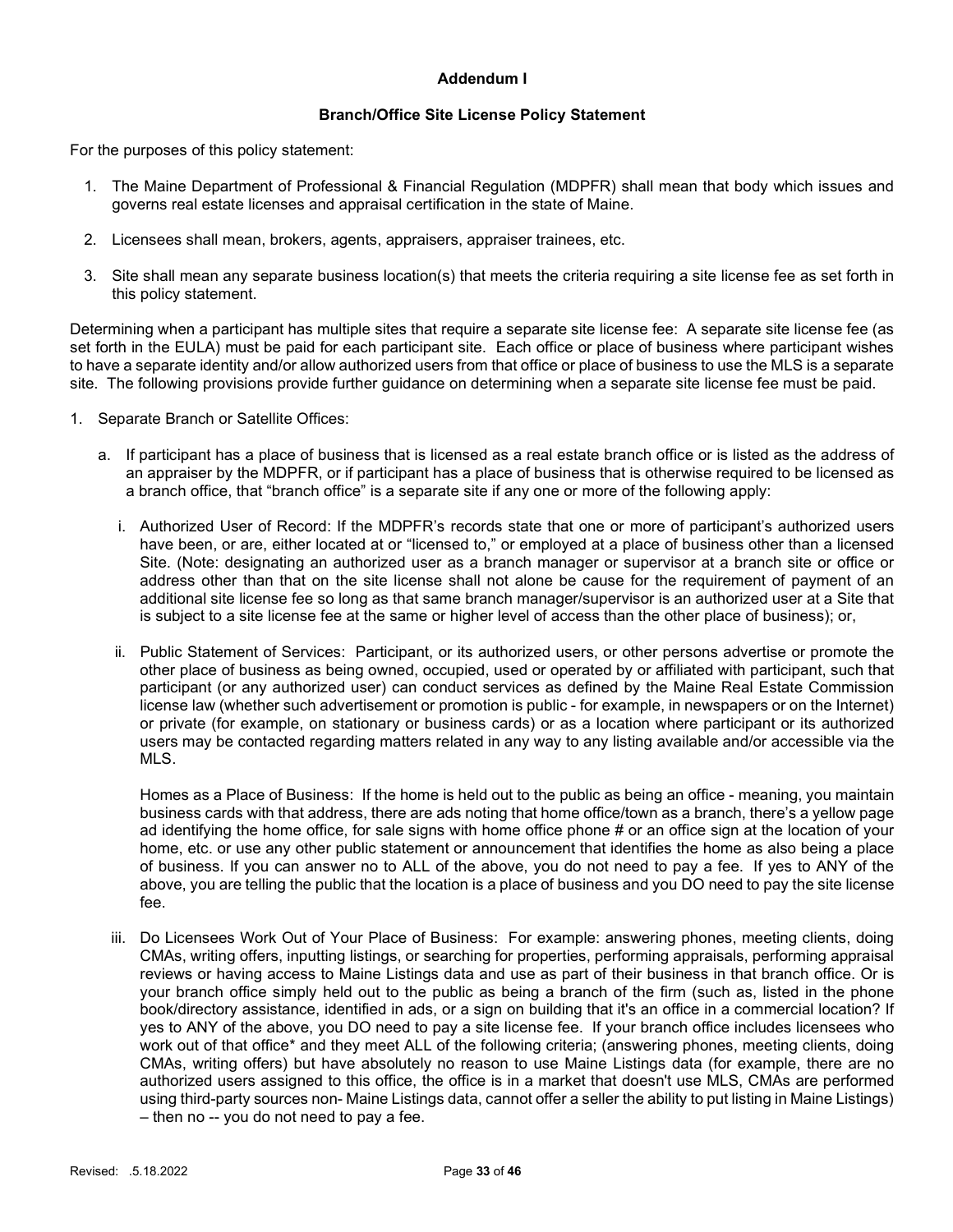NOTE: The definition "work out of" implies that licensees at that branch are capable of servicing a call to that branch inquiring about a Maine Listings listing by having access to the computer. Work out of does not include someone swinging by and using a phone line on their way through town. Work out of includes licensees who maintain a presence in that office. Maintain a presence can happen two ways: a) they are licensed to that branch; b) they are licensed to another branch but routinely spend more than an incidental amount, i.e. 5% of their time working at the branch office without a site license.

iv. Administrative Branch: If only administrative personnel of the firm work out of that branch (meaning, the public never becomes aware of the existence of that branch because only bookkeepers and non-licensed staff work there, then it is exempt from a site license fee.

b. Determining whether participant's authorized users actually access and use the MLS from any particular location is not definitive or required when determining whether such a location is a "site" that requires a separate site license fee. Participants should review the above factors when determining whether their separate locations are deemed separate sites. If participant is unsure whether its separate location or office is a site that requires a separate site license fee, participant is obligated to request that Maine Listings make a determination and comply accordingly.

2. Permissible Multiple Location Use. Nothing in subsection 1 shall mean that authorized users cannot use and access the MLS from a location that does not require a separate site license fee; provided that the factors listed in subsection 1 do not also apply.

3. Manager Exception: Nothing in subsection 1 shall mean that an authorized user who is the designated manager licensed to more than one location cannot use and access the MLS from a location that does not require a separate site license fee; provided that (i) at least one of the locations to which the designated manager is licensed is subject to payment of a site license fee, (ii) the designated manager does not permit unauthorized use/access, and (iii) the factors listed in subsection 1 do not apply.

4. Multiple Businesses at Same Location. Participants conducting multiple businesses at the same location must pay a site license fee for each separate business if, according to the MDPFR records, any authorized user (other than the designated broker/and or manager) is licensed to or located at the separate business. For purposes of this section, the term "separate business" means any distinct legal entity or any business that is designated, promoted or advertised under a different name.

5. Payment of Site License Fee. Each separate site requires payment of separate site license fee. These fees commence and become due and payable (whether or not participant properly identifies the number of sites for which it owes a site license fee) on the earlier of the following dates: a) the date the participant notifies Maine Listings of its additional site; or b) the date the participant should have notified Maine Listings of its additional site as provided for above. The fees are due and payable upon demand by Maine Listings and continue to accrue until the earlier date by which participant terminates its business at the applicable unlicensed site, and terminates all access to the MLS at the unlicensed site, or the date any unlicensed site no longer requires the payment of a separate site license fee pursuant to these Rules and Regulations. Notwithstanding the termination of the accrual of fees, any balance due to Maine Listings from an unlicensed site shall be due upon demand and remain due until paid. Subsequent closure of an unlicensed site is not a basis to forgive a violation of these Rules and Regulations. If the date in subsection (b) above is not clear, Maine Listings may use the date upon which a participant (or any of its authorized users) was first designated/licensed to the applicable site according to MDPFR records. If the date of termination is unclear, Maine Listings may use the last date participant (or any of its authorized users) was designated/licensed to the applicable site according to the Maine Department of Professional & Financial Regulation's records. Participant is obligated to pay all owed and unpaid amounts due to Maine Listings upon demand.

6. Penalties for Failure to Pay Site License Fee When Required: Participant's failure to pay a required site license fee entitles Maine Listings to terminate participant's access to and use of the MLS at all of participant's sites upon thirty (30) calendar days notice to such participant, such notice may be provided via email). In addition, Maine Listings may immediately terminate access of any authorized user designated by the MDPFR records as being affiliated with an unlicensed site without notice. Participant shall not be entitled to access, or provide access to any previously authorized user, without payment of all sums due to Maine Listings for the unlicensed site. Termination or suspension of the MLS does not relieve participant of its obligation to pay Maine Listings all owed and unpaid amounts. Violation of the end user license agreement or these Rules and Regulations by failure to properly license and pay for each site shall be a Major Violation as defined in the rules and regulations.

Revised: .5.18.2022 **Page 34 of 46** 7. Participant Affidavits: Maine Listings may accept, but is not obligated to accept, an affidavit from participant as evidence of any of the above factors in any dispute with participant regarding the need to license any location or disputed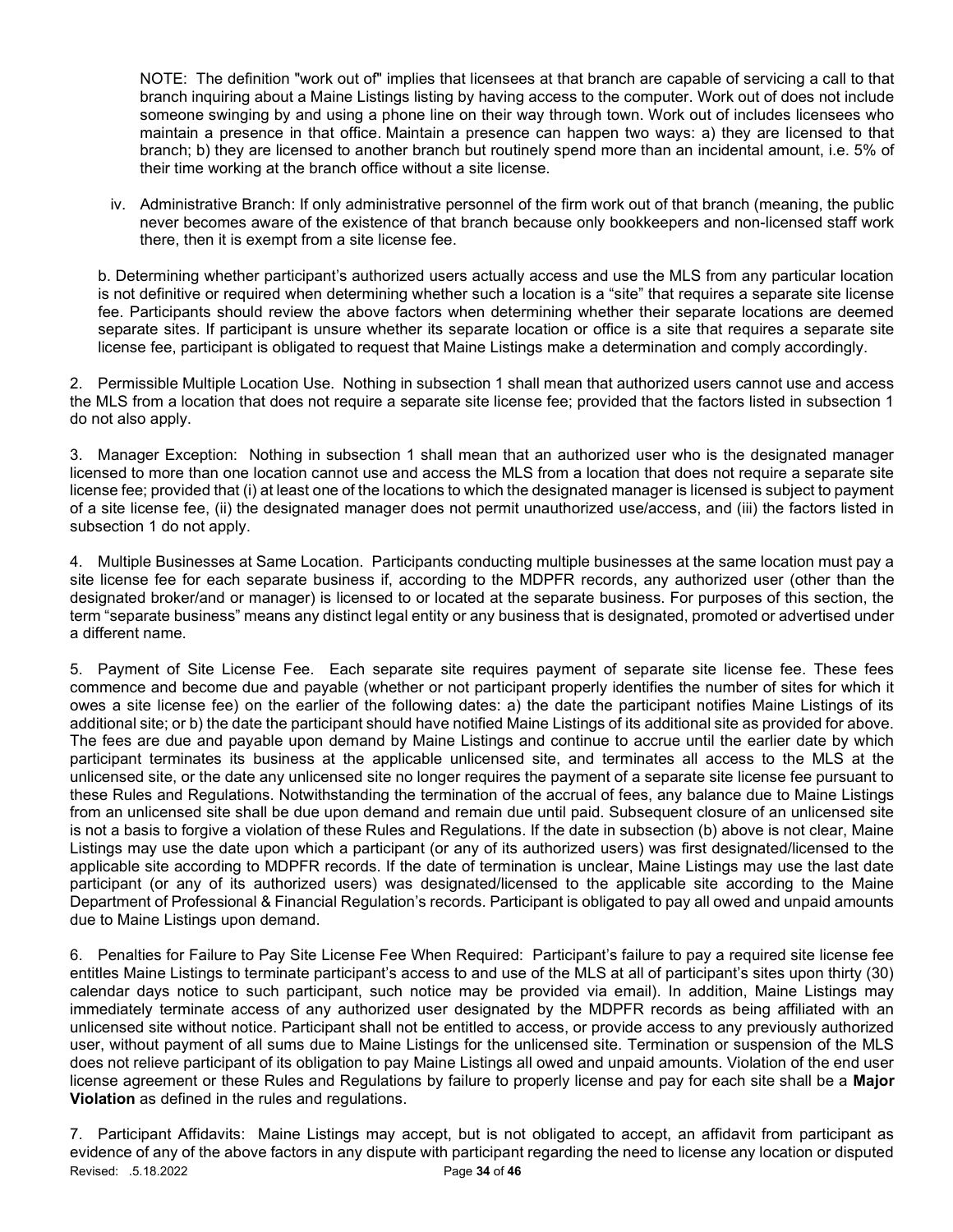exempted. If subsequent facts reveal that the affidavit is false or has been provided in bad faith, Maine Listings shall remain entitled to collect all owed and unpaid amounts due and take all other remedies available, whether or not certain prior claims were abated, waived or forgiven based upon any such affidavit.

8. Maine Listings Review: The Executive Committee of Maine Listings shall have the right to review participant's requests for relief from any finding that participant has violated the rules and regulations relating to the determination of the number of participant sites as provided in Section 9.2 of the rules and regulations; provided, however, that the Executive Committee shall not be required to admit new evidence of any kind, nor be obligated to provide any participant with an opportunity to present evidence disputing any determination made by Maine Listings and that the Executive Committee may at its option refer the violation to the Policy Review Committee for further consideration of violations of Section 7 and Section 9 of the rules and regulations. The participant's authorized representative shall have the right to be present and speak on its behalf before the Executive Committee regarding any claimed violation only in the event the Executive Committee elects to provide participant the optional opportunity to dispute any determination made by Maine Listings.

## Addendum II

\_\_\_\_\_\_\_\_\_\_\_\_\_\_\_\_\_\_\_\_\_\_\_\_\_\_\_\_\_\_\_\_\_\_\_\_\_\_\_\_\_\_\_\_\_\_\_\_\_\_\_\_\_\_\_\_\_\_\_\_\_\_\_\_\_\_\_\_\_\_\_\_\_\_\_\_\_\_\_\_\_\_\_\_\_\_\_\_\_\_\_

## Failure to Pay Policy Statement

- 1. SUSPENSION POLICY: For failure to pay any service charges, fees or dues within thirty (30) days of the due date and provided that at least ten (10) days notice has been given by Maine Listings:
	- a. Payment default letters shall include an automatic processing fee. AND
	- b. Participation in Maine Listings shall be suspended. AND
	- c. Upon suspension participant must immediately cease using Maine Listings printed and electronic data. AND
	- d. Participant must immediately notify its authorized users and consultants that they too are ineligible to access and use Maine Listings data. AND
	- e. Participant's active and pending listings may be removed. AND
	- f. Reinstatement and any other fees due must be satisfied prior to reinstatement.
- 2. EXPULSION POLICY: If fees remain unpaid for a total of sixty (60) days the participant shall be:
	- a. Expelled. AND
	- b. Participant's active and pending listings if not already removed may be removed. AND
	- c. In addition to unpaid fees, fines, or dues, participants shall also be charged all reasonable costs of collection including actual attorney's fees. AND
	- d. Following expulsion, reinstatement shall no longer be an option and a new application for participation must be filed with payment of an initiation fee.

3. OUTSTANDING DEBTS: Participant continues to be responsible for all debts, including time remaining in their initial term.

4. PAYMENT MUST BE MADE IN FULL: Once suspended or expelled, MLS services will not be re-instated until full payment of all charges is received in addition to any reinstatement or initiation fees. (To view participant account statement or make payment when suspended, go to MaineListings.com, Sign In, My Office, Pay My Bill. Expelled participants payments must be paid in full with certified funds.)

5. INTEREST CHARGES: Interest charges of one and one half per cent (1.5%) a month shall be assessed for each delinquency over fifteen (15) days from the date of invoice.

## Addendum III

## Policy Review Committee and Executive Committee Proceedings, Hearings and Appeals Process and Procedures

Policy Review Committee Process and Procedures: The Policy Review Committee consists of up to fifteen (15) individuals appointed by the president. The chair of the committee shall be appointed by the president.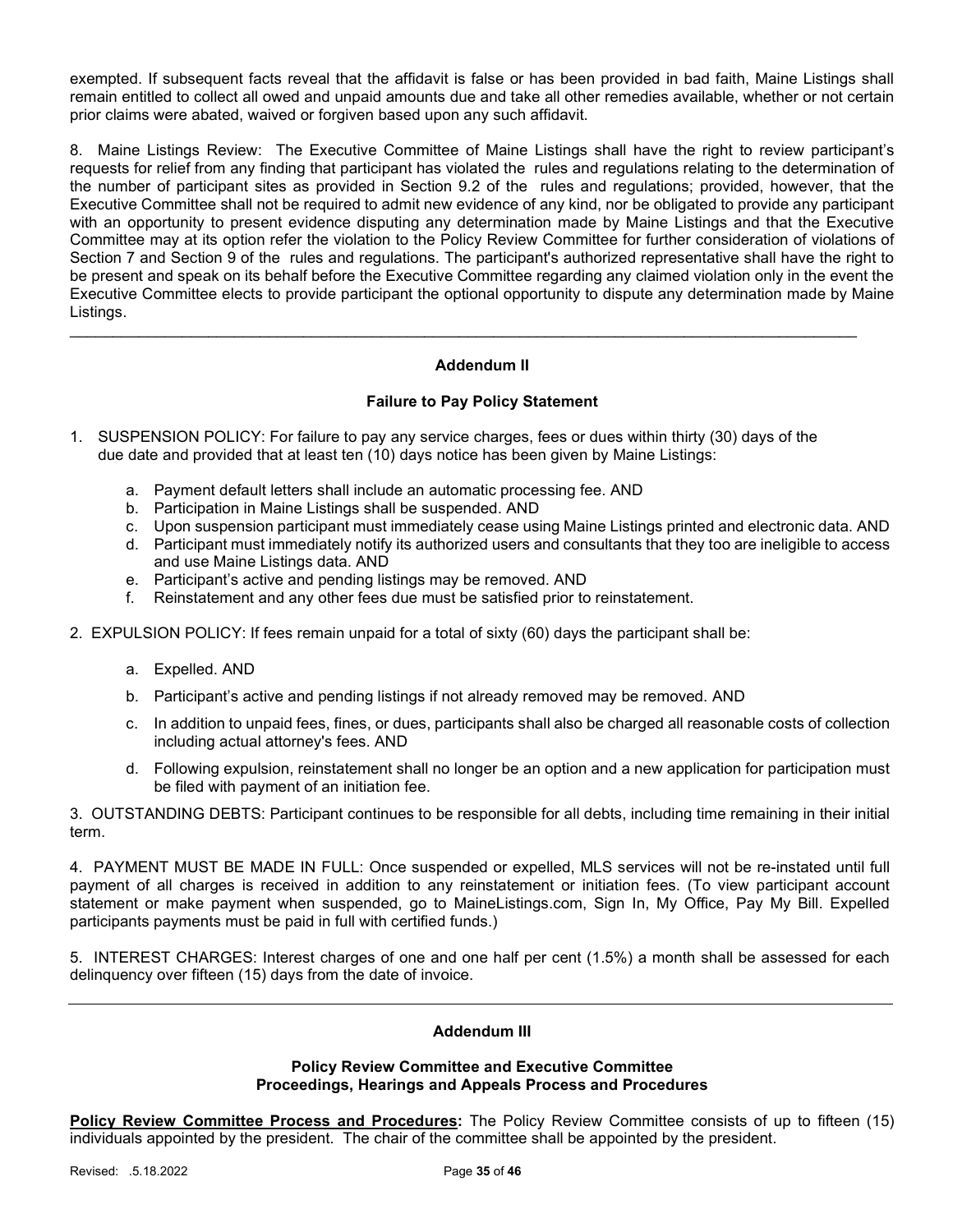In the event that participant wishes to have the committee conduct a hearing for any sanction, it shall so notify Maine Listings in writing within ten (10) business days of the date of such determination. The notice must outline in as much detail as possible the reasons that participant feels the determinations or sanctions should be set aside and/or amended. Upon receipt of such notice, all sanctions shall be deferred until such time as the committee conducts its hearing. NOTE: fees for MLS service are not subject to this section or appeal.

If a matter is referred to the committee for a hearing, Maine Listings will notify the chair of the committee. Upon receipt of such notice the chair will appoint a panel of five (5) members of the committee to hear the matter and establish the time/location of the proceeding. One of the panel members will be the chair of the committee. If the chair determines that she/he has a conflict of interest with participant, the chair will appoint another member who will act as chair and preside over the proceeding. Participant will be notified in writing of the alleged violation and the fact that the matter has been referred to the committee. The notice to participant shall include: (i) specifics regarding the alleged violation, (ii) copies of any supporting documentation/materials that will be provided by Maine Listings to the panel, (iii) the identity of the fivemember panel and (iv) the date/time/location of the proceeding. This written notice must be sent to participant at least ten (10) business days prior to the date that the proceeding is to be held, unless participant consents to a shorter time for a proceeding. Participant may object to any panel member, including the chair. Unless the president determines that participant's objection is made in bad faith or without reasonable basis, the committee will honor any such objections and will propose an alternative member of the committee to serve on the panel. Participant must provide written notice of its objection to any panel member within five (5) business days of the date of notice of the proceeding. If an objection is raised, participant will be provided with written notice of the alternative(s) selected and will have another five (5) business days to object to such alternatives as provided above. The proceeding will be rescheduled as necessary to accommodate this notice and objection process.

If participant becomes unable to attend the hearing and would like to re-schedule for another date, participant shall so notify Maine Listings as soon as possible with cause. Although there is no obligation to re-schedule any hearing, chair may elect to do so as to reasonably accommodate participant's request.

Three (3) members of the panel (including the chair) must be present for a quorum, and a majority vote of those present shall constitute the decision of the committee. The chair will only vote in the event that there is a tie among the other panel-members.

Participant may be represented by counsel at the proceeding. The committee will be conducted as follows:

First, the chair will read the following statement:

Maine Listings staff was informed of (or discovered) a perceived violation of the rules and regulations. The participant was notified and given an opportunity to respond.

Only the Board of Directors of Maine Listings may make or amend policies. The committee must consistently and fairly apply its interpretation of the rules and regulations as established by the Board of Directors. You may not pick and choose from or alter any rules that you wish to enforce. However, after a finding, the committee may recommend that the Board of Directors consider amending a rule, policy or any procedures as a result of the hearing.

Second, the chair will introduce those in attendance and will ask if anyone needs clarification of the alleged violation and/or the applicable rule or possible sanctions. All questions shall be answered to the satisfaction of the individual seeking clarification.

Third, participant will be provided with an opportunity to address the alleged violation, at which time participant may present additional evidence and call witnesses.

Fourth, upon completion of participant's presentation, the chair will invite the panel to ask questions of any in attendance. All questions shall be answered to the satisfaction of the individual posing the question.

Fifth, participant and their possible attendees will be asked to leave the room and the panel will discuss the allegations. As part of their discussions, the panel may make inquiries of participant or attendees. At this time, new evidence may not be introduced.

Revised: .5.18.2022 **Page 36 of 46** Sixth, upon completion of the above discussions, participant and attendees may be asked to rejoin the panel and the panel shall deliver its decision in writing. The written decision, along with a copy of the review and appeals process will be provided to participant prior to adjourning.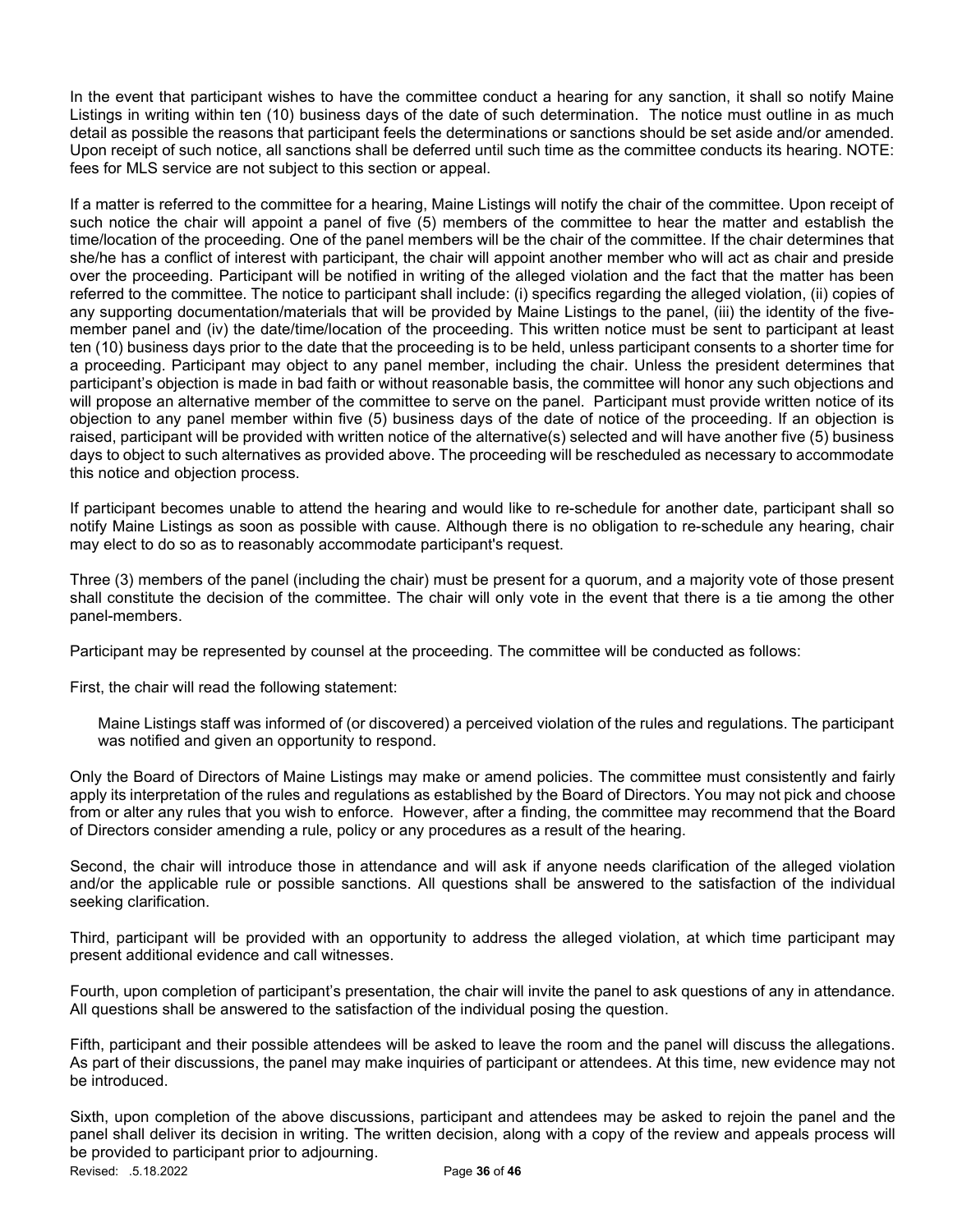In making its determination, the panel may (i) postpone its finding(s), (ii) dismiss the allegation, or (iii) if participant has been found to have committed a violation impose the following sanction(s): (a) a fine not to exceed \$15,000, (b) suspension or expulsion of participant, (c) place participant on probation during which time staff will monitor data input and spot check participant's supporting documentation as deemed necessary; and/or (d) any other remedies or sanctions that the panel deems appropriate as a condition to participant's continued participation including, without limitation, that the participant be directed to require that the authorized representative or certain of its user(s) successfully complete required education within a prescribed period of time related to the violation. Sanctions may include a combination of any of the above with or without return of any fines upon successful completion of any prescribed course or program. Any fines assessed will be invoiced and must be paid in accordance with the same policies for payment of subscription fees. Failure to comply with any sanctions will require further disposition, during which time participant's access to the MLS may be suspended.

Participant may request an appeal hearing before the Executive Committee to review a determination made by the Policy Review Committee only when there are concerns of 1) misapplication of the MLS rule, 2) lack of due process or 3) the sanction issued. Such appeal hearing shall be conducted as set forth below and shall address those concerns only.

**Executive Committee Review Process and Procedures:** In the event that participant wishes to have the Executive Committee review matters of 1) misapplication of the MLS rule, 2) lack of due process or 3) the sanction issued by the Policy Review Committee, it shall so notify Maine Listings in writing within ten (10) business days of the date of such determination. Participant must include with such notice a non-refundable filing fee of \$250. (If determination is no violations are confirmed, filing fee may be refunded.) The notice must outline in as much detail as possible the reasons that participant feels the determinations or sanctions should be set aside and/or amended. Upon receipt of such notice, the president shall review same and determine if an appeal hearing is warranted, all sanctions shall be deferred until such time as the Executive Committee conducts its appeal hearing. Any member of the Executive Committee who also served on the Policy Review Committee panel that issued the determination and sanctions in question may not participate in the Executive Committee appeal hearing.

Upon determination an appeal hearing is warranted then written notice to participant and the members of the Executive Committee, shall include (i) specifics regarding the alleged violation and any documentation/materials related thereto, (ii) copies of participant's request for an appeal hearing along with any supporting documentation/materials provided with such notice, (iii) the sanctions imposed by the Policy Review Committee, (iv) the date/time/location of the appeal hearing and (v) the names of the Executive Committee. This written notice must be sent to participant at least ten (10) business days prior to the date that the proceeding is to be held; unless participant consents to a shorter time for a proceeding. Participant may object to any Executive Committee member, including the chair. Unless the president determines that participant's objection is made in bad faith or without reasonable basis, the Executive Committee will honor any such objections. Participant must provide written notice of its objection to any executive member in writing and within five (5) business days of the date of notice of the proceeding. If an objection is raised, the president may replace the member with a director and participant will be provided with written notice of the alternate(s) selected and will have another five (5) business days to object to such alternate(s) as provided above. The proceeding will be rescheduled as necessary to accommodate this notice and objection process.

If participant becomes unable to attend the appeal hearing and would like to re-schedule for another date, participant shall so notify Maine Listings as soon as possible with cause. Although there is no obligation to reschedule any appeal hearing, the president may elect to do so to reasonably accommodate participant's request.

Three (3) members of the Executive Committee constitutes a quorum, and a majority vote of those present shall constitute the decision of the Executive Committee.

Participant may be represented by counsel at the appeal hearing and will be conducted as follows:

First, the president serves as chair unless acceptable objection or served on the Policy Review panel, (in which case the president cannot participate in the appeal hearing and an alternate will be appointed to preside over the appeal hearing) and will read the following statement:

The Policy Review Committee held a meeting on (date) and made the determination and imposed the sanctions described in your information packet. Participant has requested that the Executive Committee review these determinations/sanctions for the reasons set forth in your information packet.

Revised: .5.18.2022 Page 37 of 46 For the purpose of policy review, only the Board of Directors may make or amend policies. The Executive Committee must consistently and fairly apply its interpretation of the rules and regulations as established by the Board of Directors. You may not pick and choose from or alter any rules that you wish to enforce. However, after a finding, the Executive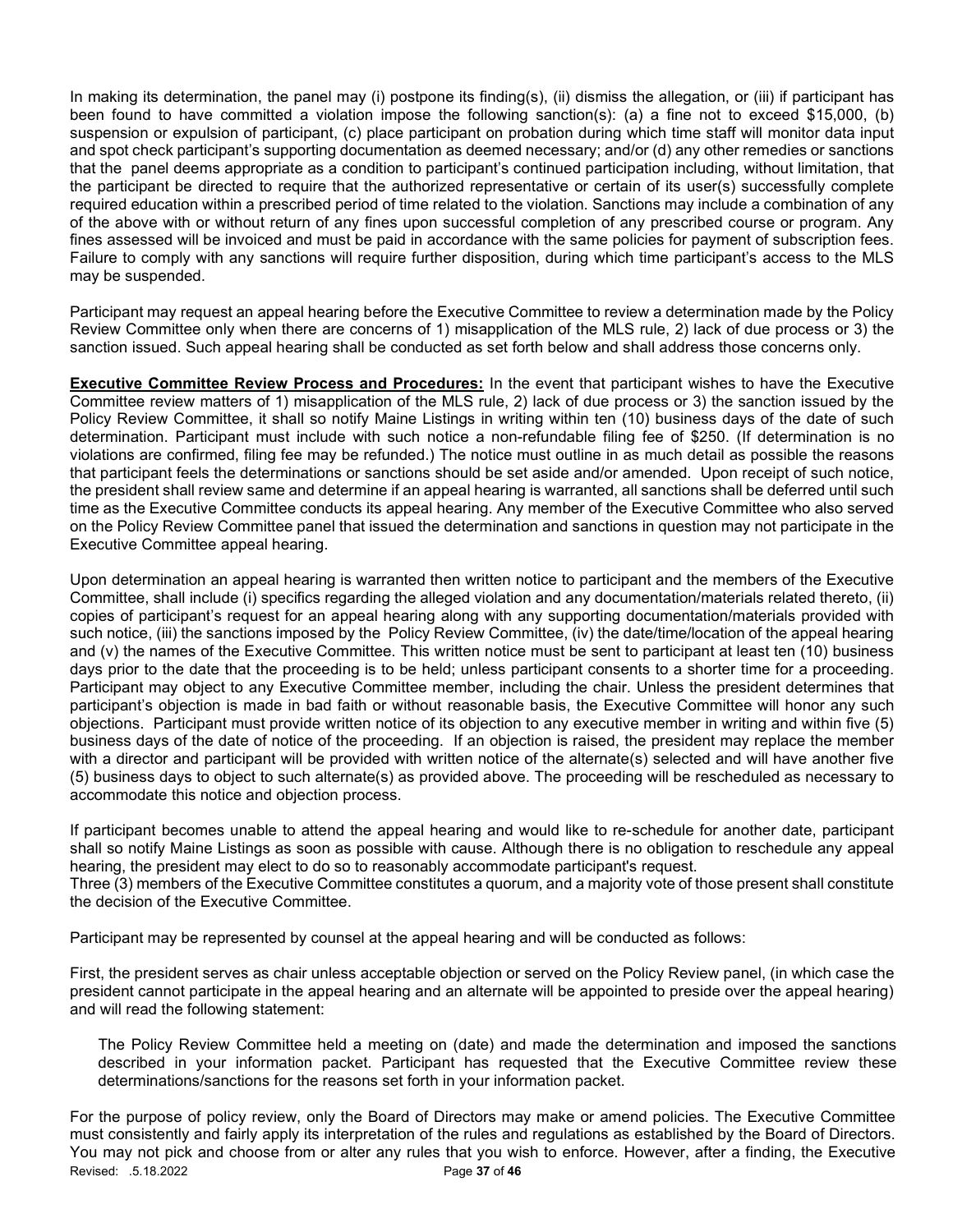Committee may recommend that the Board of Directors consider amending a rule, policy or any procedure as a result of the review.

Second, the chair will introduce those in attendance and will ask if anyone needs clarification on the matter at hand of a policy review. All questions shall be answered to the satisfaction of the individual seeking clarification.

Third, participant will be provided with an opportunity to address the Executive Committee to explain why they feel there was a 1) misapplication of MLS rule, 2) lack of due process or 3) the sanction issued in the Policy Review Committee's determination. Participant may present additional evidence only in support of such review purpose.

Fourth, upon completion of participant's presentation, the chair will invite the members of the Executive Committee to ask questions of participant. All questions shall be answered to the satisfaction of the individual posing the question.

Fifth, participant and if present, their counsel will be asked to leave the room and the Executive Committee will discuss the review. As part of their discussions, the Executive Committee may only determine whether or not at their discretion there was a 1) misapplication of MLS rule, 2) lack of due process or 3) the sanction issued.

Sixth, upon Executive Committee's determination, participant will be asked to return and the panel shall deliver its determination in writing. The written determination, along with a copy of the appeals process will be provided to participant prior to adjourning. The Executive Committee may approve, overturn or amend any previous findings and/or sanctions as the Executive Committee deems appropriate.

## Addendum IV

 $\mathcal{L}_\mathcal{L} = \mathcal{L}_\mathcal{L} = \mathcal{L}_\mathcal{L} = \mathcal{L}_\mathcal{L} = \mathcal{L}_\mathcal{L} = \mathcal{L}_\mathcal{L} = \mathcal{L}_\mathcal{L} = \mathcal{L}_\mathcal{L} = \mathcal{L}_\mathcal{L} = \mathcal{L}_\mathcal{L} = \mathcal{L}_\mathcal{L} = \mathcal{L}_\mathcal{L} = \mathcal{L}_\mathcal{L} = \mathcal{L}_\mathcal{L} = \mathcal{L}_\mathcal{L} = \mathcal{L}_\mathcal{L} = \mathcal{L}_\mathcal{L}$ 

| <b>SERVICE TYPE</b>                                                                                             |                                                                                                                                                                                                                                                                                                       | <b>INITIATION</b> | <b>FEE</b> |        |
|-----------------------------------------------------------------------------------------------------------------|-------------------------------------------------------------------------------------------------------------------------------------------------------------------------------------------------------------------------------------------------------------------------------------------------------|-------------------|------------|--------|
|                                                                                                                 |                                                                                                                                                                                                                                                                                                       | FEE.              | Month      | Annual |
| 1) REALTOR <sup>®</sup><br><b>Participant</b><br>(*Appraiser<br>Policy)                                         | Member of the REALTOR <sup>®</sup> Association, real estate licensees<br>and licensed or certified appraisers - subject to dues formula and<br>Code of Ethics; access to full listing database (actives, under<br>contracts, sold, etc.)                                                              | \$100             | \$175      | \$2100 |
| 2) Non-Member<br><b>Participant</b><br>(*Appraiser<br>Policy)                                                   | A real estate licensee, licensed or certified appraiser who would<br>otherwise qualify for REALTOR® membership, but chooses not<br>to belong to the organization; may access the full database.                                                                                                       | \$925             | \$234      | \$2808 |
| 3) REALTOR <sup>®</sup><br><b>Affiliate</b><br><b>Appraiser</b><br><b>Participant</b><br>(*Appraiser<br>Policy) | Affiliate member of the REALTOR <sup>®</sup> Association, a licensed or<br>certified appraiser engaged exclusively in the appraisal<br>profession (i.e. does not maintain dual license for the purposes<br>of ever participating in real estate brokerage activity; may access<br>the full database.) | \$100             | \$206      | \$2472 |
| Appraiser<br><b>Policy</b>                                                                                      | Appraisers may join as a firm provided they meet the criteria outlined in the Appraiser Policy Statement<br>that can be viewed at http://www.MaineListings.com.                                                                                                                                       |                   |            |        |

## Maine Listings Fees and Costs Schedule Participation Fees

## PARTICIPANT MONETARY FINES, FEES AND PENALTIES

Note: Escalation of fines, legal fees and other monetary and non-monetary penalties may apply in addition to the following for continued non-compliance or repeat offenses:

| ltem             | Cost                  | Basis                                   |
|------------------|-----------------------|-----------------------------------------|
| Minor Violation: | \$50<br>and escalates | Days to Correct First (See Section 7.2) |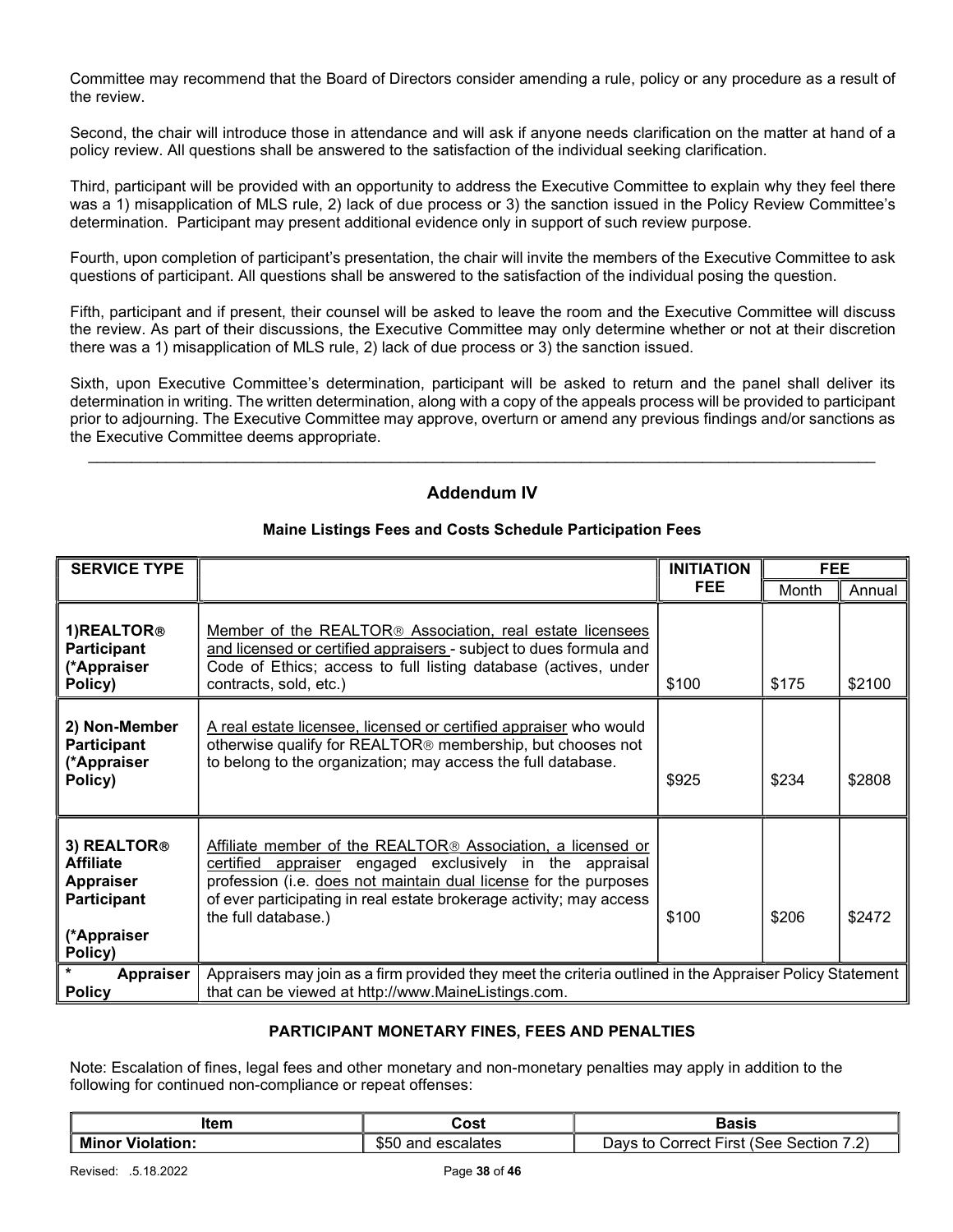| <b>Minor – Automatic Violation:</b> | \$50 and escalates  | Automatic                               |
|-------------------------------------|---------------------|-----------------------------------------|
| <b>Medium Violation:</b>            | \$250 and escalates | Days to Correct First (See Section 7.2) |
| <b>Major Violation:</b>             | \$250 and escalates | (See Section 7.2)                       |
| <b>Severe Violation:</b>            | \$250 and escalates | (See Section 7.2)                       |
| <b>Appeals Filing Fee:</b>          | \$250               | Non-Refundable                          |

In addition to the above sanctions, Maine Listings may pursue additional legal and equitable remedies for unauthorized access to and/or use of the MLS, including statutory damages under the U.S. Copyright Act (up to \$150,000 per infringement).

| <b>Item</b>                    | Cost  | <b>Basis</b>                    |
|--------------------------------|-------|---------------------------------|
| Leave of Absence               | \$100 | See Section 6.4                 |
| <b>Reinstatement Fee</b>       | \$100 | See Section 6.5                 |
| <b>Late Payment</b>            | \$25  | Automatic                       |
| <b>Monthly Finance Charges</b> | 1.5%  | On unpaid balance after 45 days |
| <b>Collection</b>              | 35%   | Of unpaid balance               |

## END USER MONETARY FINES, FEES & PENALTIES

Note: Escalation of fines, legal fees and other monetary and non-monetary penalties may apply in addition to the following for continued non-compliance or repeat offenses:

| <b>Item</b>                         | Cost                | <b>Basis</b>               |
|-------------------------------------|---------------------|----------------------------|
| <b>Minor Violation:</b>             | \$50 and escalates  | See Section 7.2            |
| <b>Minor - Automatic Violation:</b> | \$50 and escalates  | Automatic. See Section 7.2 |
| <b>Medium Violation:</b>            | \$250 and escalates | See Section 7.2            |
| <b>Major Violation:</b>             | \$250 and escalates | See Section 7.2            |
| <b>Severe Violation:</b>            | \$250 and escalates | See Section 7.2            |
| <b>Appeals Filing Fee:</b>          | \$250               | Non-Refundable             |
| <b>Data Misappropriation</b>        | Up to \$15,000*     | Yes*                       |
| <b>Training Reschedule Fee</b>      | \$25                | Automatic                  |
| <b>Subscriber VOW Quarterly Fee</b> | \$200               | Per Data feed              |

\*Judicial Remedies for Data Misappropriation and Copyright Infringement: Statutory damages, from \$750 to \$30,000 up to \$150,000 if willful.

## CONSULTANT - MONETARY FINES, FEES & PENALTIES

Note: Escalation of fines, legal fees and other monetary and non-monetary penalties may apply in addition to the following for continued non-compliance or repeat offenses:

| <b>Item</b>                                                       | Cost            | <b>Basis</b>  |
|-------------------------------------------------------------------|-----------------|---------------|
| IDX Data feed Setup Fee: (includes consultants for mobile IDX)    | \$500           | Per Data feed |
| IDX Data feed Quarterly Fee (includes consultants for mobile IDX) | \$100           | Per Data feed |
| <b>VOW Data feed Setup Fee</b>                                    | \$600           | Per Data feed |
| <b>VOW Data feed Quarterly Fee</b>                                | \$200           | Per Data feed |
| <b>ListHub Channel Setup Fee</b>                                  | \$1750          | Per Data feed |
| <b>ListHub Channel Monthly Fee</b>                                | \$250           | Per Data feed |
| Third Party / All User Listings Plus Roster Setup Fee             | \$1750          | Per Data feed |
| Third Party / All User Listings Plus Roster Quarterly Fee         | \$500           | Per Data feed |
| Third Party - Company Only Listings Plus Roster Setup Fee         | \$200           | Per Data feed |
| Third Party - Company Only Listings Plus Roster Quarterly Fee     | \$50            | Per Data feed |
| Third Party - More Than One Firm Plus Roster Setup Fee            | \$500           | Per Data feed |
| Third Party - More Than One Firm Plus Roster Quarterly Fee        | \$200           | Per Data feed |
| <b>Data Misappropriation</b>                                      | Up to \$15,000* | Yes*          |

\*Judicial Remedies for Data Misappropriation and Copyright Infringement: Statutory damages, from \$750 to \$30,000 up to \$150,000 if willful.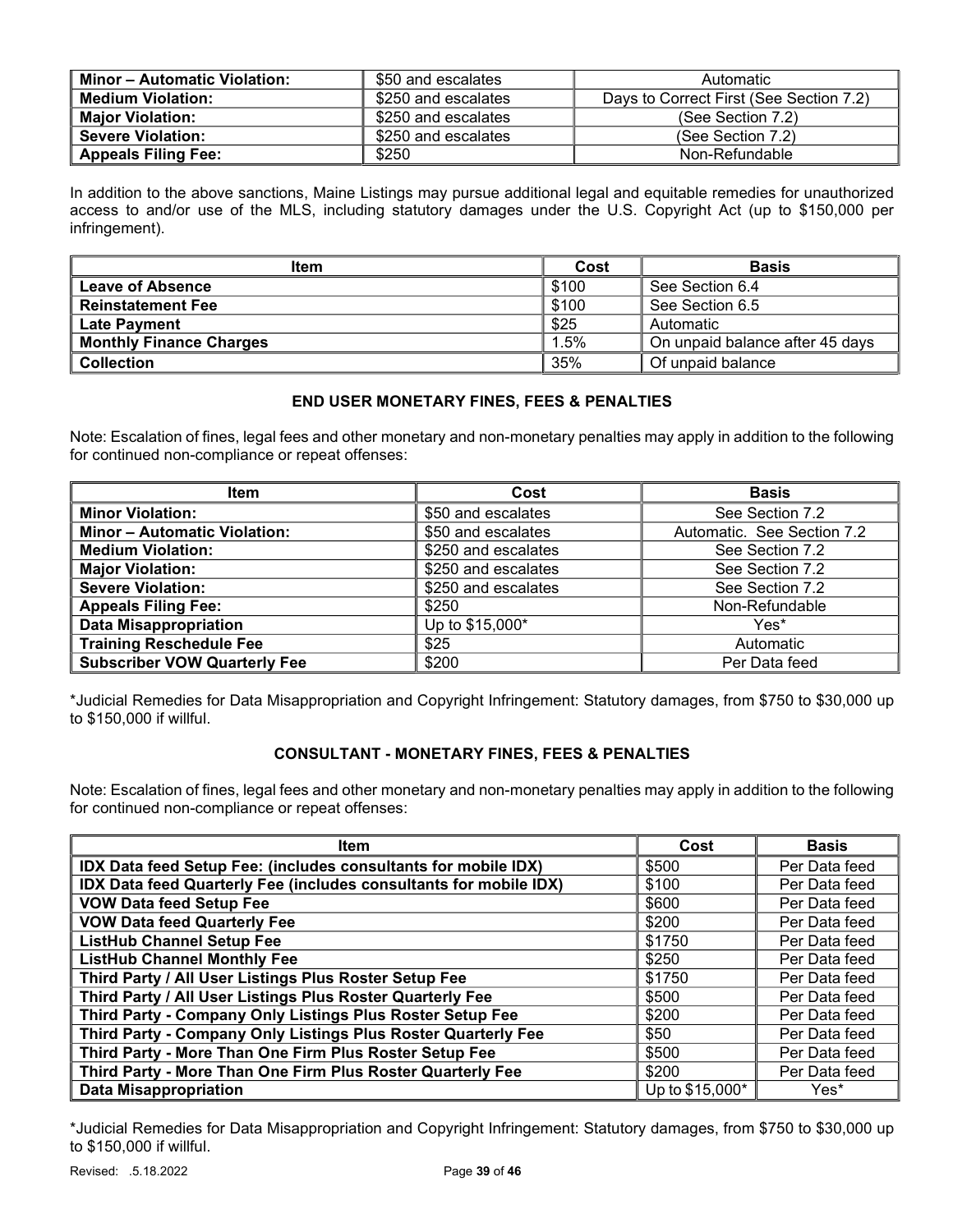#### Addition to Addendum IV – Revised December 8, 2021 Consultant Violations – Fines and Sanction List

[Note: Other Sanctions are detailed in PDAA]

1. Revising a reviewed IDX site which creates an IDX violation after compliance review: Minimum automatic fine of \$1,000 per day per site. Revisions that violate IDX policy include but are not limited to removing or changing the display of Maine Listings IDX listing information, etc. [Note: All consultants receive notice of changes to IDX Rules when they happen and are expected to comply in timeline provided with the change notice. Maine Listings will review any proposed site revisions of a previously authorized site so cannot excuse changes to sites that are never reported for review.]

2. Failure to correct a reported IDX violation: By 5 PM EST on the third (3) business day following notification of the violation, if not corrected the fine is \$1,000 per day per site.

3. Failure to take down an unauthorized site by 5 PM EST on the first Business Day, if required by Maine Listings or requested by Participant: Automatic fine of \$1,000 per day per site. In addition, may result in suspension or permanent termination.

4. Repeat violations: Consultants who have repeated violations after a first sanction of any type are subject to an additional automatic fine of \$5,000 and suspension as a consultant. All sanctions must have been satisfied prior to continuation or reinstatement as a consultant.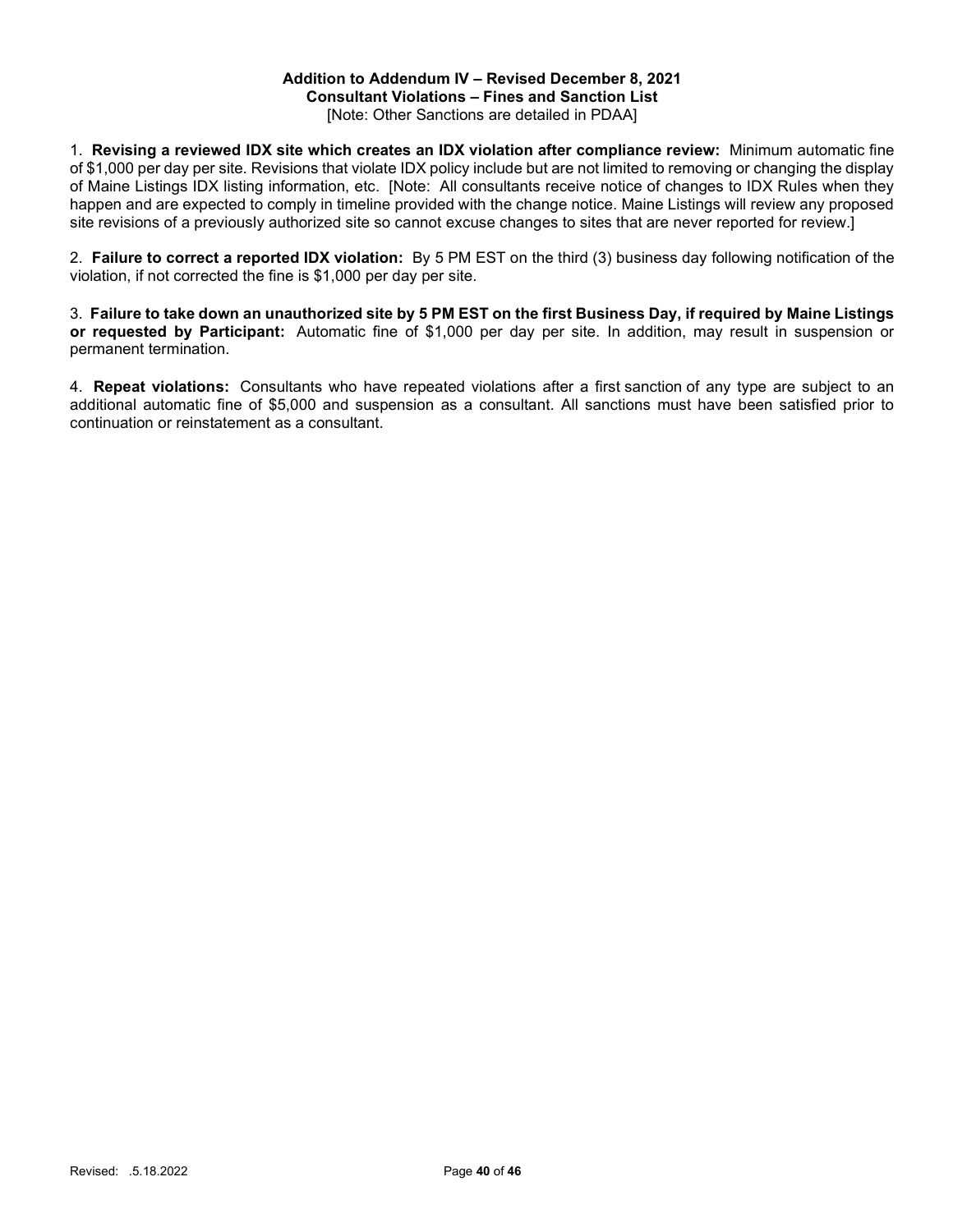# Appendix A – Citable Violations and Associated Penalties With Reference to Applicable Rules

|       |                                                                                                          | <b>Violation</b> | <b>Penalty</b>                                                                                                                                                                                                                                                                                                   |
|-------|----------------------------------------------------------------------------------------------------------|------------------|------------------------------------------------------------------------------------------------------------------------------------------------------------------------------------------------------------------------------------------------------------------------------------------------------------------|
|       | <b>Listing Procedures</b>                                                                                |                  |                                                                                                                                                                                                                                                                                                                  |
|       | 1 Listing not entered within five (5) business days.                                                     | <b>Minor</b>     | Letter of Warning $-1st$ violation<br>Letter of Warning $-2nd$ violation<br>$$50 - 3rd$ violation                                                                                                                                                                                                                |
|       | 1 Failure to note exempted prospective buyers.                                                           | <b>Minor</b>     | Letter of Warning - 1st violation<br>Letter of Warning $-2nd$ violation<br>$$50 - 3rd$ violation                                                                                                                                                                                                                 |
|       | 1.01 Clear Cooperation - publicly marketed listing not entered<br>within one (1) business day.           | <b>Severe</b>    | $$250 - 1st$ violation<br>$$500 - 2nd$ violation<br>$$1,000 - 3rd$ violation<br><b>Mandatory Policy Review</b><br>Committee hearing with<br>maximum monetary penalty of<br>up to \$15,000 (NAR limit) and<br>further possible sanctions<br>including suspension and/or<br>expulsion $-4$ <sup>th</sup> violation |
| 1.1   | <b>General Listing Procedures: Acceptable Listings</b>                                                   |                  |                                                                                                                                                                                                                                                                                                                  |
|       | 1.1(a) Unauthorized submittal                                                                            | <b>Major</b>     | $$250 - 1st$ violation<br>$$500 - 2nd$ violation<br>$$1,000-3rd$ violation                                                                                                                                                                                                                                       |
| $1.2$ | <b>Exempt and Prohibited Listings</b>                                                                    |                  |                                                                                                                                                                                                                                                                                                                  |
|       | 1.2(a) Exempt Listings - Failure to submit Waiver of MLS<br><b>Benefits Form</b>                         | <b>Minor</b>     | Letter of Warning - 1st violation<br>Letter of Warning $-2nd$ violation<br>$$50 - 3rd$ violation                                                                                                                                                                                                                 |
|       | 1.2(d) Failure to verify compliance                                                                      | <b>Minor</b>     | Letter of Warning – 1 <sup>st</sup> violation<br>Letter of Warning – $2nd$ violation<br>$$50 - 3rd$ violation                                                                                                                                                                                                    |
| 1.3   | <b>Required Listing Information</b>                                                                      |                  |                                                                                                                                                                                                                                                                                                                  |
|       | 1.3(a) Accurate and complete and/or missing photos                                                       | <b>Minor</b>     | Letter of Warning $-1st$ violation<br>Letter of Warning $-2nd$ violation<br>$$50 - 3rd$ violation                                                                                                                                                                                                                |
|       | 1.3(a) Intentional submission of inaccurate information<br>and/or unauthorized use of copyrighted photos | <b>Major</b>     | $$250 - 1st$ violation<br>$$500 - 2nd$ violation<br>$$1,000-3rd$ violation                                                                                                                                                                                                                                       |
|       | 1.3(b) Agent/agency/third party promotion                                                                | <b>Minor</b>     | Letter of Warning - 1 <sup>st</sup> violation<br>Letter of Warning $-2nd$ violation<br>$$50 - 3rd$ violation                                                                                                                                                                                                     |
|       | 1.3(b) Branded Attachments (Commercial or CIE)                                                           | <b>Minor</b>     | Letter of Warning - 1st violation<br>Letter of Warning $-2nd$ violation<br>$$50 - 3rd$ violation                                                                                                                                                                                                                 |
|       | 1.3(c) Missing Disclosures                                                                               | <b>Minor</b>     | Letter of Warning $-1st$ violation<br>Letter of Warning $-2nd$ violation<br>$$50 - 3rd$ violation                                                                                                                                                                                                                |
|       |                                                                                                          |                  |                                                                                                                                                                                                                                                                                                                  |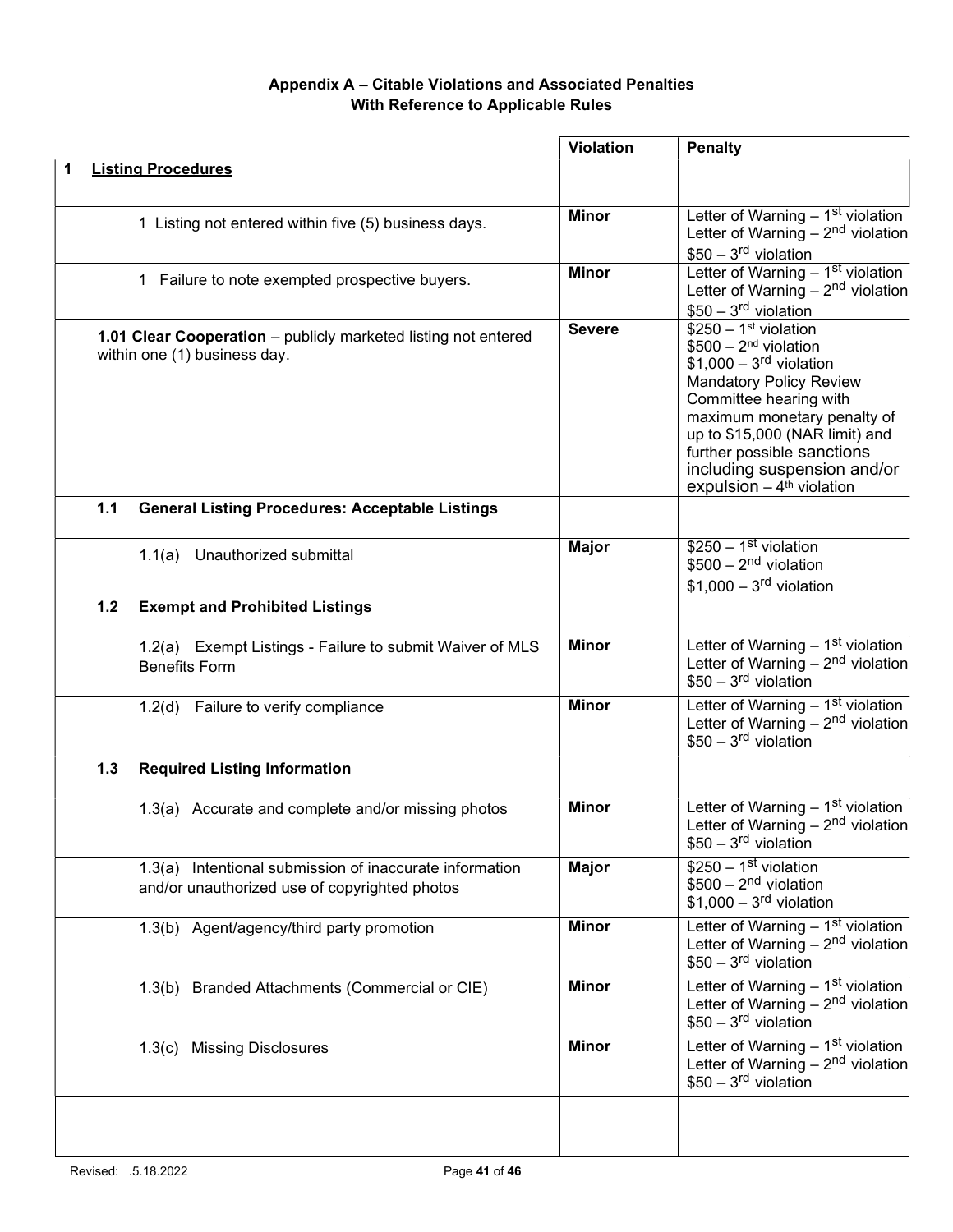|              | 1.4                    | <b>Duplicate or Triplicate Entry Listings</b>                                  |                                  |                                                                                                                                   |
|--------------|------------------------|--------------------------------------------------------------------------------|----------------------------------|-----------------------------------------------------------------------------------------------------------------------------------|
|              |                        | 1.4 Failure to cross reference multiple listed properties or<br>list properly. | <b>Minor</b>                     | Letter of Warning $-1st$ violation<br>Letter of Warning $-2nd$ violation<br>$$50 - 3rd$ violation                                 |
|              | 1.5                    | <b>Change of Status of Listing</b>                                             |                                  |                                                                                                                                   |
|              |                        | 1.5(a) Late status change                                                      | <b>Minor</b>                     | Letter of Warning $-1st$ violation<br>Letter of Warning $-2nd$ violation<br>$$50 - 3rd$ violation                                 |
|              |                        | 1.5(a) False status change                                                     | <b>Major</b>                     | $$250 - 1st$ violation<br>$$500 - 2nd$ violation<br>$$1,000-3rd$ violation                                                        |
|              |                        | 1.5(b) Resubmitting with new MLS Number                                        | <b>Minor</b>                     | Letter of Warning $-1st$ violation<br>Letter of Warning $-2nd$ violation<br>$$50 - 3rd$ violation                                 |
|              | 1.8                    | <b>Withdrawal of Listing Prior to Expiration</b>                               | <b>Minor</b>                     | Letter of Warning - 1 <sup>st</sup> violation<br>Letter of Warning $-2nd$ violation<br>$$50 - 3rd$ violation                      |
|              | 1.9                    | <b>Terminated Listings</b>                                                     | <b>Minor</b>                     | Letter of Warning - 1st violation<br>Letter of Warning $-2nd$ violation<br>$$50 - 3rd$ violation                                  |
| $\mathbf{2}$ |                        | <b>Selling Procedures</b>                                                      |                                  |                                                                                                                                   |
|              | 2.6                    | <b>Reporting Sales Activity to the MLS</b>                                     | <b>Minor</b>                     | Letter of Warning $-1st$ violation<br>Letter of Warning - $2nd$ violation<br>$$50 - 3rd$ violation                                |
|              | 2.6                    | Late reporting of a sold listing                                               | <b>Automatic</b><br><b>Minor</b> | Letter of Warning - 1 <sup>st</sup> violation<br>Automatic \$50 - 2 <sup>nd</sup> violation<br>Automatic \$100 - 3rd<br>violation |
|              | 2.8                    | <b>Duplicate Sold Listings Not Permitted</b>                                   | <b>Medium</b>                    | Letter of Warning $-1st$ violation<br>$$250 - 2nd$ violation<br>$$500 - 3rd$ violation                                            |
|              | 2.9                    | <b>Submittal of Comparable Sales</b>                                           | <b>Major</b>                     | $$250 - 1st$ violation<br>$$500 - 2nd$ violation<br>$$1,000 - 3rd$ violation                                                      |
|              | 2.10                   | <b>Failure to Report Resolution of Contingencies</b>                           | <b>Medium</b>                    | Letter of Warning - 1st violation<br>$$250 - 2nd$ violation<br>$$500 - 3rd$ violation                                             |
|              | 2.11<br><b>Consent</b> | Advertising of Listing(s) without Listing Participant's                        | <b>Major</b>                     | $$250 - 1st$ violation<br>$$500 - 2nd$ violation<br>$$1,000-3rd$ violation                                                        |
|              | 2.12                   | <b>Failure to Report Cancellation of a Pending Sale</b>                        | <b>Minor</b>                     | Letter of Warning - 1st violation<br>Letter of Warning $-2nd$ violation<br>$$50 - 3rd$ violation                                  |
| 4            |                        | <b>Prohibitions</b>                                                            |                                  |                                                                                                                                   |
|              | 4.1                    | <b>Information for Participants Only</b>                                       | <b>Major</b>                     | $$250 - 1st$ violation<br>$$500 - 2nd$ violation<br>$$1,000 - 3rd$ violation                                                      |
|              | 4.2                    | <b>For Sale Signs</b>                                                          | <b>Minor</b>                     | Letter of Warning - 1 <sup>st</sup> violation<br>Letter of Warning $-2nd$ violation<br>$$50 - 3rd$ violation                      |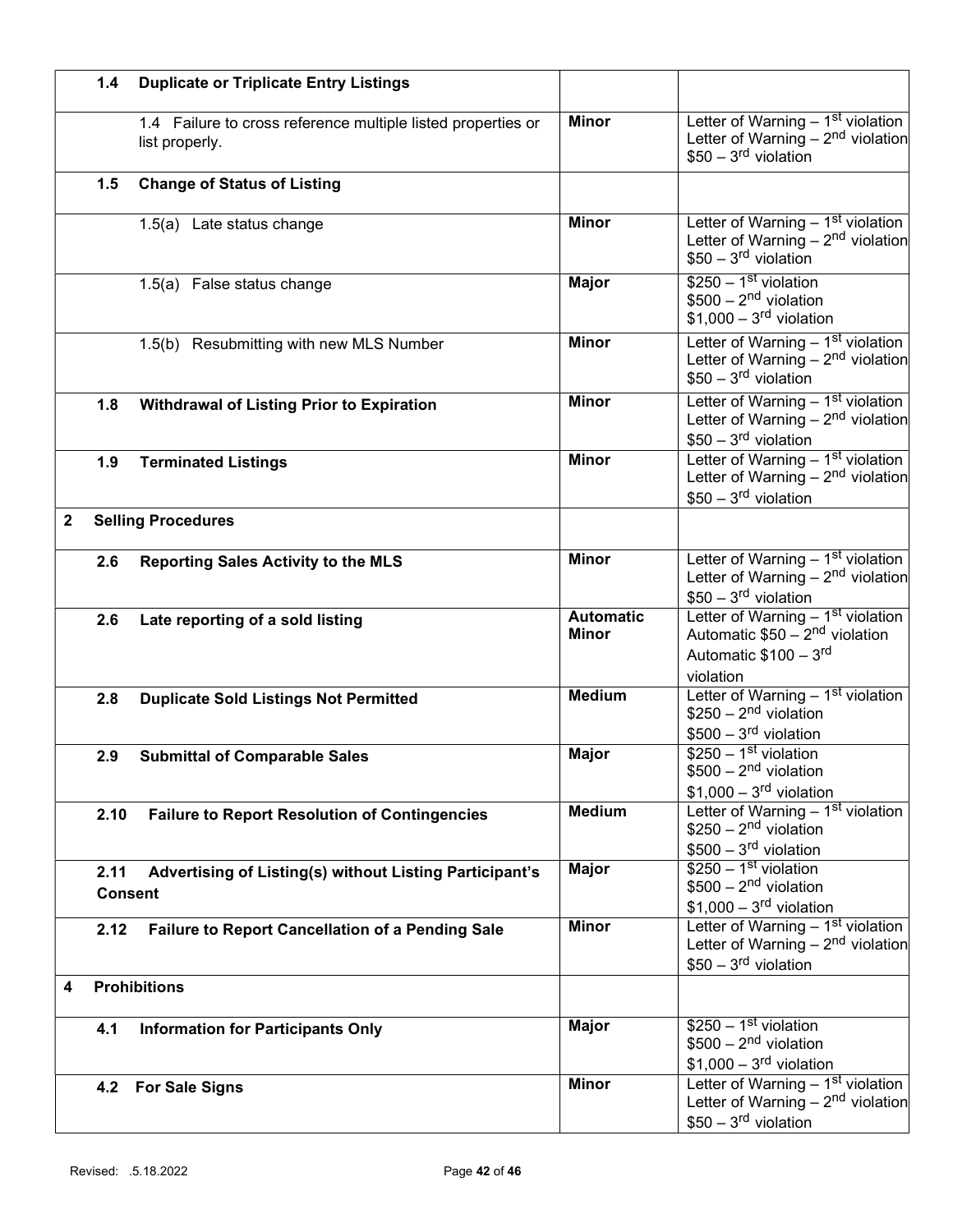|     | 4.3 | Sold Signs - requires participation in the transaction                                                    | <b>Minor</b>    | Letter of Warning - 1st violation<br>Letter of Warning $-2nd$ violation                           |
|-----|-----|-----------------------------------------------------------------------------------------------------------|-----------------|---------------------------------------------------------------------------------------------------|
|     |     |                                                                                                           |                 | $$50 - 3rd$ violation                                                                             |
|     |     | 4.4 Solicitation of Listings                                                                              | <b>Referral</b> | Ethics Violation - refer to                                                                       |
|     |     |                                                                                                           |                 | MAR (or Local Board)                                                                              |
| 5   |     | <b>Division of Commissions</b>                                                                            |                 |                                                                                                   |
|     | 5.1 | <b>Cooperative Compensation Specified on Each Listing</b>                                                 |                 |                                                                                                   |
|     |     | 5.1(a) Failure to Pay Specified Commission Amount                                                         | Referral        | Arbitration - refer to MAR                                                                        |
|     |     | 5.1(b) Compensation Offered is a Percentage of the Gross<br>Selling Price (not Net) or Flat Dollar Amount | <b>Minor</b>    | Letter of Warning $-1st$ violation<br>Letter of Warning $-2nd$ violation<br>$$50 - 3rd$ violation |
|     |     | 5.1(d) New Construction Net Offerings (Upgrades Not Yet<br>Installed)                                     | <b>Minor</b>    | Letter of Warning $-1st$ violation<br>Letter of Warning $-2nd$ violation<br>$$50 - 3rd$ violation |
|     | 5.2 | <b>Failure to Disclose Participant as Principal</b>                                                       | <b>Minor</b>    | Letter of Warning - 1st violation<br>Letter of Warning $-2nd$ violation<br>$$50 - 3rd$ violation  |
|     | 5.3 | <b>Failure to Disclose Participant as Purchaser</b>                                                       | <b>Minor</b>    | Letter of Warning - 1st violation<br>Letter of Warning $-2nd$ violation<br>$$50 - 3rd$ violation  |
| 10  |     | <b>Confidentiality of MLS Information</b>                                                                 |                 |                                                                                                   |
|     |     | 10.1 Confidentiality - Unauthorized Access to Confidential<br>Information                                 | <b>Major</b>    | $$250 - 1st$ violation<br>$$500 - 2nd$ violation<br>$$1,000-3rd$ violation                        |
| 11  |     | <b>Ownership of MLS Compilation and Copyright</b>                                                         |                 |                                                                                                   |
|     |     | 11.2 Copyright - Unauthorized Copying, Distribution,<br>Modification and or Use of MLS Compilation        | <b>Major</b>    | $$250 - 1st$ violation<br>$$500 - 2nd$ violation<br>$$1,000 - 3rd$ violation                      |
|     |     | 11.3 Unauthorized Access to Comparable and Statistical<br><b>Information</b>                              | <b>Major</b>    | $$250 - 1st$ violation<br>$$500 - 2nd$ violation<br>$$1,000-3rd$ violation                        |
| 12. |     | Permitted Use and Unauthorized Use of the MLS                                                             |                 |                                                                                                   |
|     |     | 12.1 License Grant and Permitted Uses                                                                     |                 |                                                                                                   |
|     |     | 12.1(b) Unauthorized Display of Off-market Listings to<br>Consumers                                       | <b>Medium</b>   | Letter of Warning $-1st$ violation<br>$$250 - 2nd$ violation<br>$$500 - 3rd$ violation            |
|     |     | 12.1(c) Unauthorized Download or Transmission of Data<br>(Export)                                         | <b>Medium</b>   | Letter of Warning $-1st$ violation<br>$$250 - 2nd$ violation<br>$$500 - 3rd$ violation            |
|     |     | 12.1(e) Reproduction Prohibition                                                                          | <b>Medium</b>   | Letter of Warning - 1 <sup>st</sup> violation<br>$$250 - 2nd$ violation<br>$$500 - 3rd$ violation |
|     |     | 12(g) Supporting Estimate of Value Prohibition                                                            | <b>Medium</b>   | Letter of Warning $-1st$ violation<br>$$250 - 2nd$ violation<br>$$500 - 3rd$ violation            |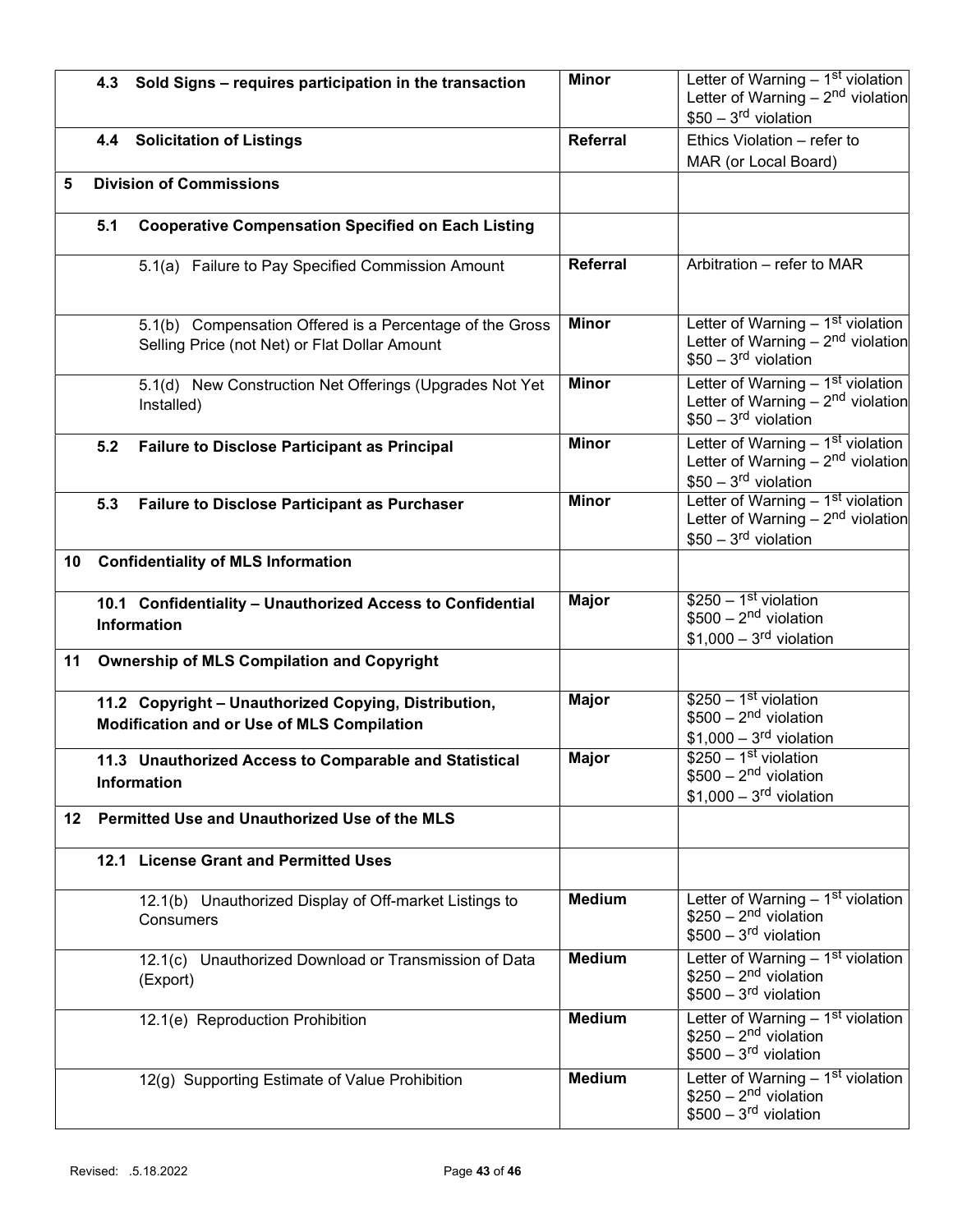|    |     | 12.2 Unauthorized Use                                                | <b>Major</b>                                       | $$250 - 1st$ violation<br>$$500 - 2nd$ violation<br>$$1,000 - 3rd$ violation                                                             |
|----|-----|----------------------------------------------------------------------|----------------------------------------------------|------------------------------------------------------------------------------------------------------------------------------------------|
|    |     | 12.3 Responsibility for Authorized User Compliance                   | <b>Major</b>                                       | $$250 - 1st$ violation<br>$$500 - 2nd$ violation<br>$$1,000 - 3rd$ violation                                                             |
| 13 |     | Use of Aggregate MLS Information                                     | <b>Major</b>                                       | $$250 - 1st$ violation<br>$$500 - 2nd$ violation<br>$$1,000 - 3rd$ violation                                                             |
| 18 |     | Internet Data Exchange (IDX)                                         |                                                    |                                                                                                                                          |
|    | 18. | <b>IDX Defined - Apparent and Actual Control</b>                     | <b>Data Feed</b><br><b>Suspension</b><br>and Major | Subject to Suspension of the<br><b>IDX Data Feed and</b><br>$$250 - 1st$ violation<br>$$500 - 2nd$ violation<br>$$1,000-3rd$ violation   |
|    |     | 18.2 Participation                                                   |                                                    |                                                                                                                                          |
|    |     | 18.2.2 Unauthorized Use of IDX Data                                  | <b>Data Feed</b><br><b>Suspension</b><br>and Major | Subject to Suspension of the<br><b>IDX Data Feed and</b><br>$$250 - 1st$ violation<br>$$500 - 2nd$ violation<br>$$1,000 - 3rd$ violation |
|    |     | 18.2.3 Display of Unauthorized Data on IDX Website                   | <b>Data Feed</b><br><b>Suspension</b><br>and Major | Subject to Suspension of the<br><b>IDX Data Feed and</b><br>$$250 - 1st$ violation<br>$$500 - 2nd$ violation<br>$$1,000 - 3rd$ violation |
|    |     | 18.2.5 Failure to Refresh IDX Data                                   | <b>Data Feed</b><br><b>Suspension</b><br>and Major | Subject to Suspension of the<br><b>IDX Data Feed and</b><br>$$250 - 1st$ violation<br>$$500 - 2nd$ violation<br>$$1,000-3rd$ violation   |
|    |     | 18.2.6 Unauthorized Distribution of IDX Data                         | <b>Data Feed</b><br><b>Suspension</b><br>and Major | Subject to Suspension of the<br><b>IDX Data Feed and</b><br>$$250 - 1st$ violation<br>$$500 - 2nd$ violation<br>$$1,000-3rd$ violation   |
|    |     | 18.2.7 Failure to Identify Listing Broker                            | <b>Data Feed</b><br><b>Suspension</b><br>and Major | Subject to Suspension of the<br><b>IDX Data Feed and</b><br>$$250 - 1st$ violation<br>$$500 - 2nd$ violation<br>$$1,000 - 3rd$ violation |
|    |     | 18.2.8 Unauthorized Display of Comments or AVM                       | <b>Data Feed</b><br><b>Suspension</b><br>and Major | Subject to Suspension of the<br>IDX Data Feed and<br>$$250 - 1st$ violation<br>$$500 - 2nd$ violation<br>$$1,000 - 3rd$ violation        |
|    |     | 18.2.9 False Data                                                    | <b>Medium</b>                                      | Letter of Warning $-1st$ violation<br>$$250 - 2nd$ violation<br>$$500 - 3rd$ violation                                                   |
|    |     | 18.2.11 Modification or Manipulation of IDX Data                     | <b>Minor</b>                                       | Letter of Warning $-1st$ violation<br>Letter of Warning $-2nd$ violation<br>$$50 - 3rd$ violation                                        |
|    |     | 18.2.12 Failure to Display Listing Broker in a Prominent<br>Location | <b>Data Feed</b><br><b>Suspension</b><br>and Major | Subject to Suspension of the<br><b>IDX Data Feed and</b><br>$$250 - 1st$ violation<br>$$500 - 2nd$ violation<br>$$1,000-3rd$ violation   |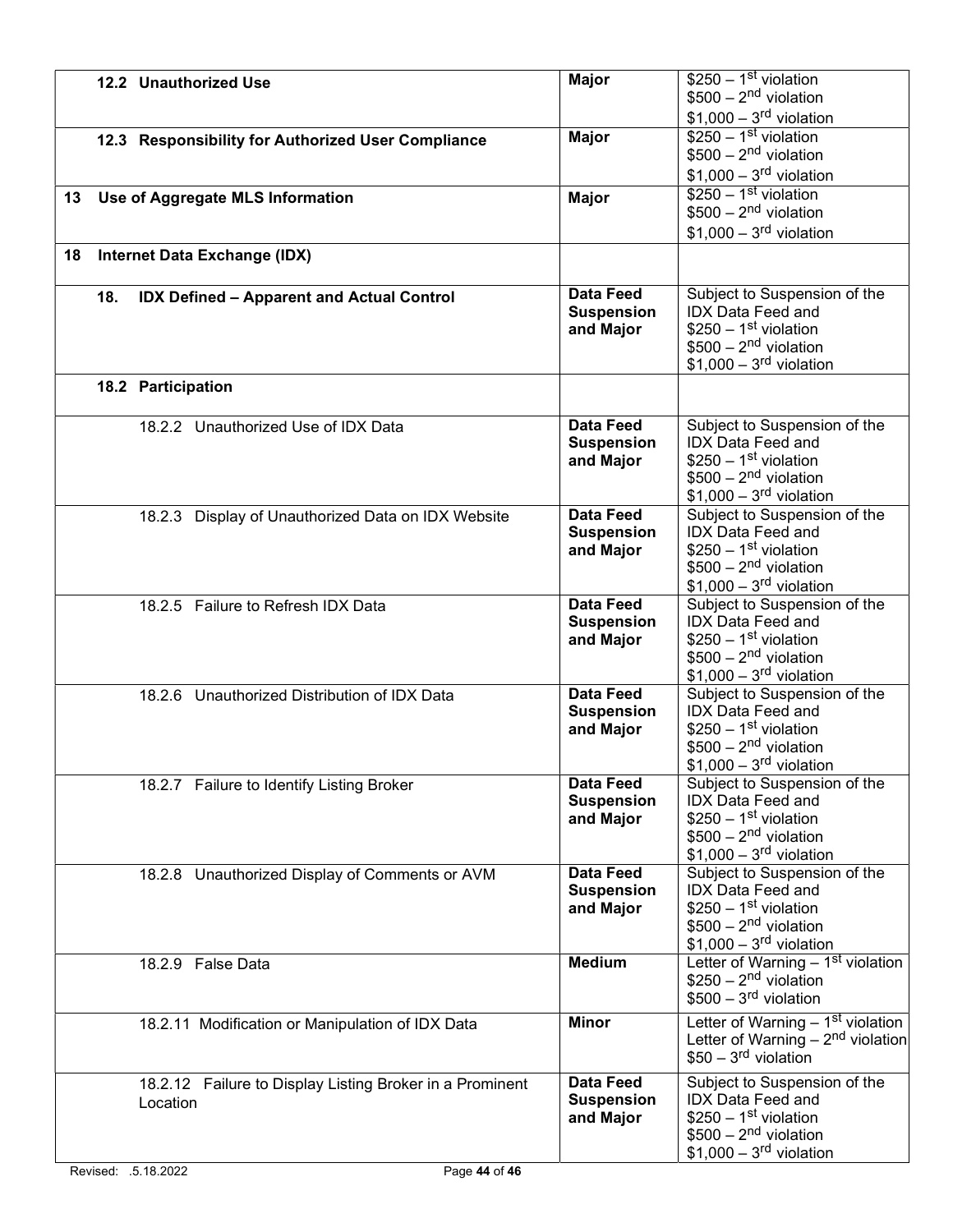| 18.3.1 Active and Sold Searching on IDX Website            | <b>Minor</b>      | Letter of Warning - 1st violation             |
|------------------------------------------------------------|-------------------|-----------------------------------------------|
|                                                            |                   | Letter of Warning $-2nd$ violation            |
|                                                            |                   | $$50 - 3rd$ violation                         |
| 18.3.1.1 Display of Listing Agreement Type                 | <b>Minor</b>      | Letter of Warning - 1 <sup>st</sup> violation |
|                                                            |                   | Letter of Warning $-2nd$ violation            |
|                                                            |                   | $$50 - 3rd$ violation                         |
| 18.3.5 Unauthorized Access to an IDX Data Feed by an Agent | <b>Minor</b>      | Letter of Warning $-1st$ violation            |
|                                                            |                   | Letter of Warning $-2nd$ violation            |
|                                                            |                   | $$50 - 3rd$ violation                         |
| 18.3.7 Failure to Disclose Source of IDX Data              | <b>Medium</b>     | Letter of Warning - 1st violation             |
|                                                            |                   | $$250 - 2nd$ violation                        |
|                                                            |                   | $$500 - 3rd$ violation                        |
| 18.3.8 Failure to Display IDX Disclaimer and Logo          | <b>Medium</b>     | Letter of Warning - 1st violation             |
|                                                            |                   | $$250 - 2nd$ violation                        |
|                                                            |                   | $$500 - 3rd$ violation                        |
|                                                            | <b>Data Feed</b>  | Subject to Suspension of the                  |
| 18.3.11 Unauthorized Co-mingling of IDX Data               | <b>Suspension</b> | <b>IDX Data Feed and</b>                      |
|                                                            | and Major         | $$250 - 1st$ violation                        |
|                                                            |                   | $$500 - 2nd$ violation                        |
|                                                            |                   | $$1,000-3rd$ violation                        |
|                                                            | <b>Data Feed</b>  | Subject to Suspension of the                  |
| 18.3.16 Deceptive Advertising on IDX Display               |                   | <b>IDX</b> Data Feed and                      |
|                                                            | <b>Suspension</b> | $$250 - 1st$ violation                        |
|                                                            | and Major         |                                               |
|                                                            |                   | $$500 - 2nd$ violation                        |
|                                                            |                   | $$1,000-3rd$ violation                        |
| 18.5 Missing Required Privacy Policy                       | <b>Data Feed</b>  | Subject to Suspension of the                  |
|                                                            | <b>Suspension</b> | <b>IDX Data Feed and</b>                      |
|                                                            | and Major         | $$250 - 1st$ violation                        |
|                                                            |                   | $$500 - 2nd$ violation                        |
|                                                            |                   | $$1,000-3rd$ violation                        |
| 19 Violation of Virtual Office Websites (VOWs) Rules       | <b>Data Feed</b>  | Subject to Suspension of the                  |
|                                                            | <b>Suspension</b> | VOW Data Feed and                             |
|                                                            | and Major         | $$250 - 1st$ violation                        |
|                                                            |                   | $$500 - 2nd$ violation                        |
|                                                            |                   | $$1,000 - 3rd$ violation                      |
|                                                            |                   |                                               |

## Minor Violations:

1<sup>st</sup> offense: Contact Authorized Representative (AR), (copy Agent, if applicable), issue first warning as part of training/educational opportunity.

2<sup>nd</sup> offense: Contact Authorized Representative (AR), (copy Agent, if applicable), issue <u>final</u> warning as part of training/educational opportunity.

3 rd offense: Fine participant (office) \$50

4 th offense: Fine participant (office) \$100

Note: For each fourth  $(4<sup>th</sup>)$  violation a \$100 administrative fee will be charged. Uncured violations will result in an escalating fine, doubling until the NAR limit is reached (not greater than fifteen thousand (\$15,000) dollars) and referral to the Board of Directors for further possible sanctions including possible suspension and/or expulsion. Such amounts are cumulative, with each escalation adding to the total amount due.

## Automatic Minor Violations:

1<sup>st</sup> offense: Contact Authorized Representative (AR), (copy Agent, if applicable), issue first and final warning as part of training/educational opportunity.

2 nd offense: Fine participant (office) \$50

3 rd offense: Fine participant (office) 100